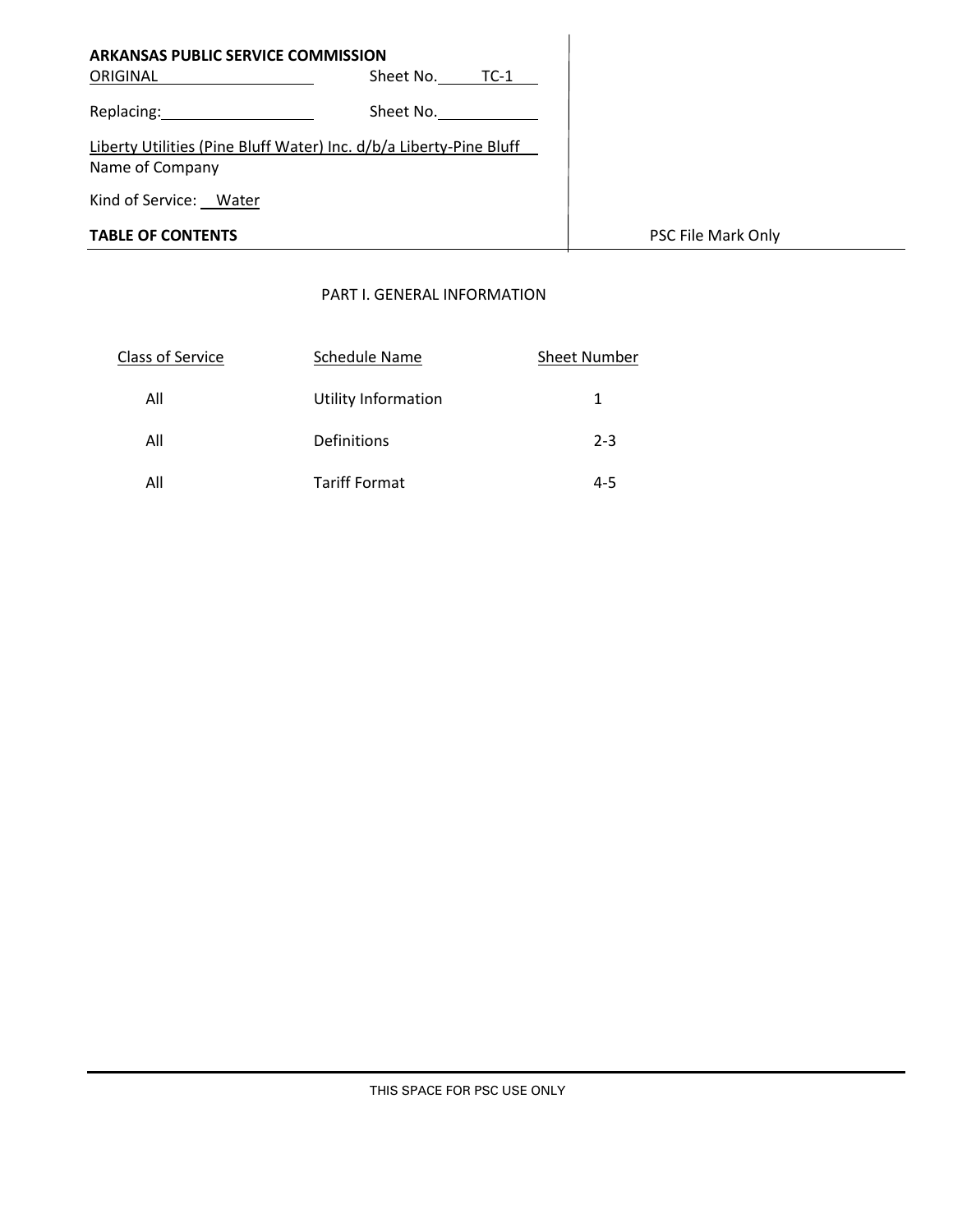| <b>TABLE OF CONTENTS</b>                              |                                                                    | PSC File Mark Only |
|-------------------------------------------------------|--------------------------------------------------------------------|--------------------|
| Kind of Service: Water                                |                                                                    |                    |
| Name of Company                                       | Liberty Utilities (Pine Bluff Water) Inc. d/b/a Liberty-Pine Bluff |                    |
| Replacing: 2008                                       | Sheet No.                                                          |                    |
| <b>ARKANSAS PUBLIC SERVICE COMMISSION</b><br>ORIGINAL | Sheet No. TC-2                                                     |                    |

# PART II. EXEMPTIONS

| Class of Service | Schedule Name         | <b>Sheet Number</b> |
|------------------|-----------------------|---------------------|
| All              | <b>Current Status</b> |                     |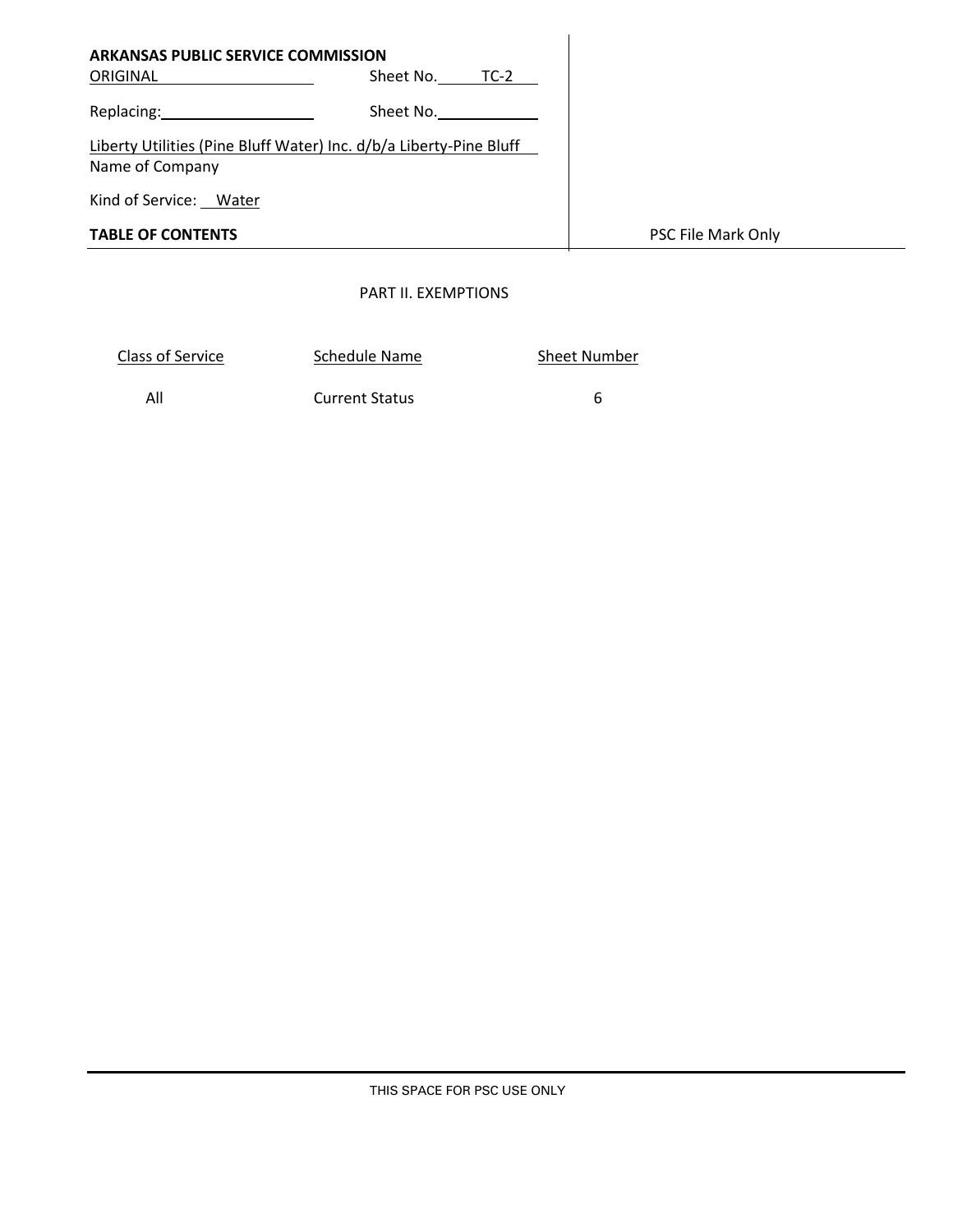| <b>ARKANSAS PUBLIC SERVICE COMMISSION</b><br>ORIGINAL                                                           | Sheet No.<br>$TC-3$ |
|-----------------------------------------------------------------------------------------------------------------|---------------------|
| Replacing: and the state of the state of the state of the state of the state of the state of the state of the s | Sheet No.           |
| Liberty Utilities (Pine Bluff Water) Inc. d/b/a Liberty-Pine Bluff<br>Name of Company                           |                     |
| Kind of Service: Water                                                                                          |                     |
| <b>TABLE OF CONTENTS</b>                                                                                        |                     |

### PART III. RATE SCHEDULES

| <b>Class of Service</b>  | <b>Schedule Name</b>                                         | <b>Sheet Number</b> |
|--------------------------|--------------------------------------------------------------|---------------------|
| Residential              | <b>Residential Service</b>                                   | $7 - 8.1$           |
| Commercial               | <b>Commercial Service</b>                                    | $9 - 10.1$          |
| Industrial               | <b>Industrial Service</b>                                    | 11-12.1             |
| Public AuthorityPublic   | <b>Authority Service</b>                                     | 13-14.1             |
| <b>Private Fire</b>      | <b>Private Fire Service</b>                                  | 15-16.1             |
| <b>Water Association</b> | <b>Water Association Service</b>                             | 17-18.1             |
| All                      | Pumping                                                      | 19-22               |
| All                      | <b>Charges Related to Customer Activity</b>                  | 23-24               |
| Residential              | <b>Water Main Extension Agreement</b>                        | $25 - 27$           |
| All                      | <b>Miscellaneous Charges</b>                                 | 28                  |
| All                      | Fee for Federal Sage Drinking Water<br><b>Act Compliance</b> | 29                  |
| All                      | Formula Rate Plan Rider                                      | 29.1-29.5           |
| All                      | Tax Adjustment Rider                                         | 29.6-29.7           |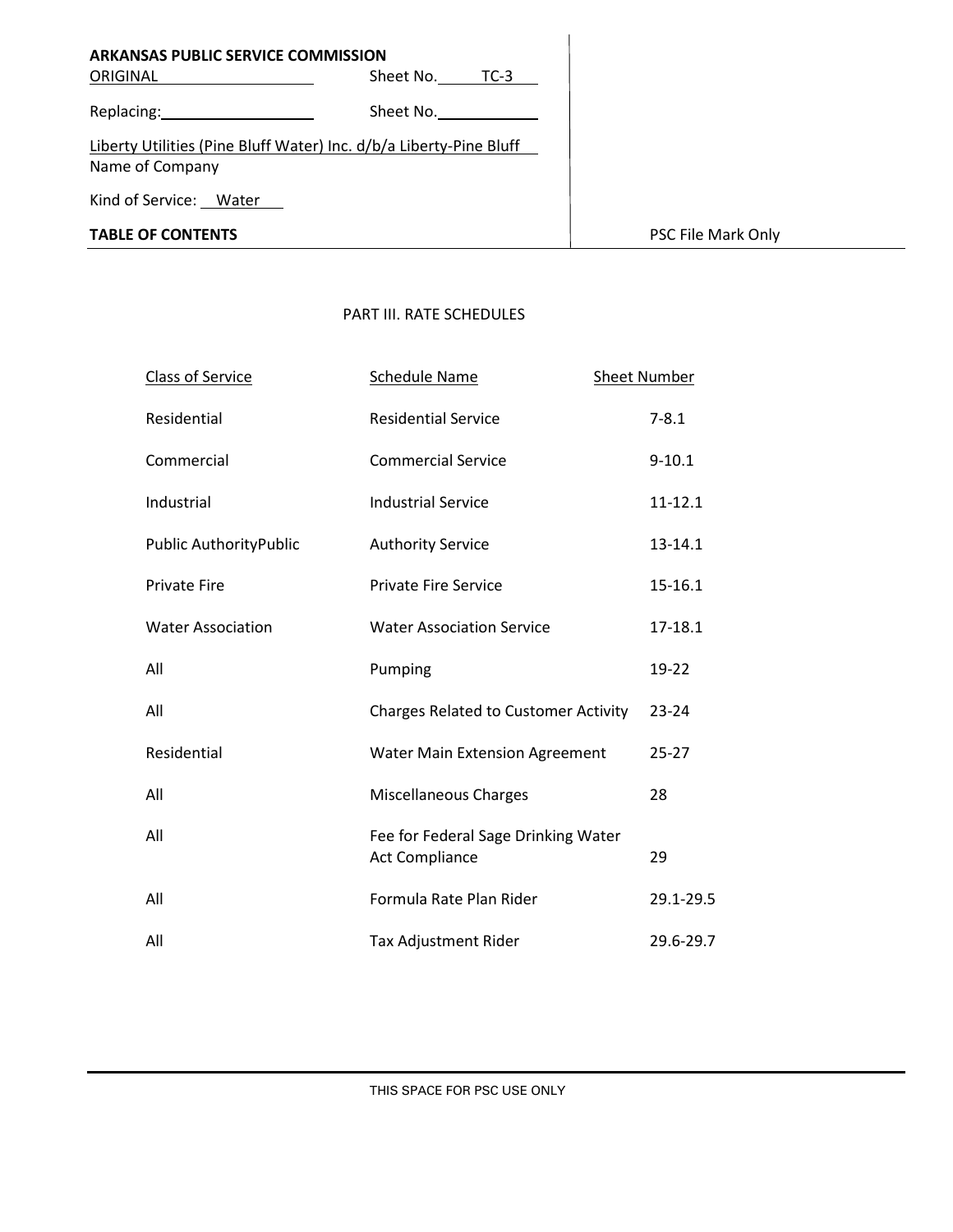| <b>ARKANSAS PUBLIC SERVICE COMMISSION</b>                                             |                     |
|---------------------------------------------------------------------------------------|---------------------|
| ORIGINAL                                                                              | Sheet No.<br>$TC-4$ |
| Replacing:                                                                            | Sheet No.           |
| Liberty Utilities (Pine Bluff Water) Inc. d/b/a Liberty-Pine Bluff<br>Name of Company |                     |
| Kind of Service: Water                                                                |                     |
| <b>TABLE OF CONTENTS</b>                                                              |                     |

## PART IV. POLICY SCHEDULES

| Class of Service | <b>Schedule Name</b>                                                      | <b>Sheet Number</b> |
|------------------|---------------------------------------------------------------------------|---------------------|
| All              | <b>Application for Service</b>                                            | 30                  |
| All              | <b>Service Connection</b>                                                 | 31-32               |
| All              | <b>Meters</b>                                                             | 33-35               |
| All              | <b>Bills</b>                                                              | 36-37               |
| All              | Discontinuance of Service                                                 | 38-39               |
| All              | <b>Customer Deposits</b>                                                  | 40-41               |
| All              | <b>Builders Temporary Service</b>                                         | 42                  |
| All              | <b>Fire Protection</b>                                                    | 43-44               |
| All              | <b>Cross-Connection Control and</b><br><b>Backflow Prevention Program</b> | 45-51               |
| All              | <b>Water Main Extensions</b>                                              | 52-55               |
| All              | <b>Miscellaneous Policy</b>                                               | 56-57               |
| All              | <b>Estimated Bills</b>                                                    | 58                  |
| All              | <b>Third Party Damage Policy</b>                                          | 59                  |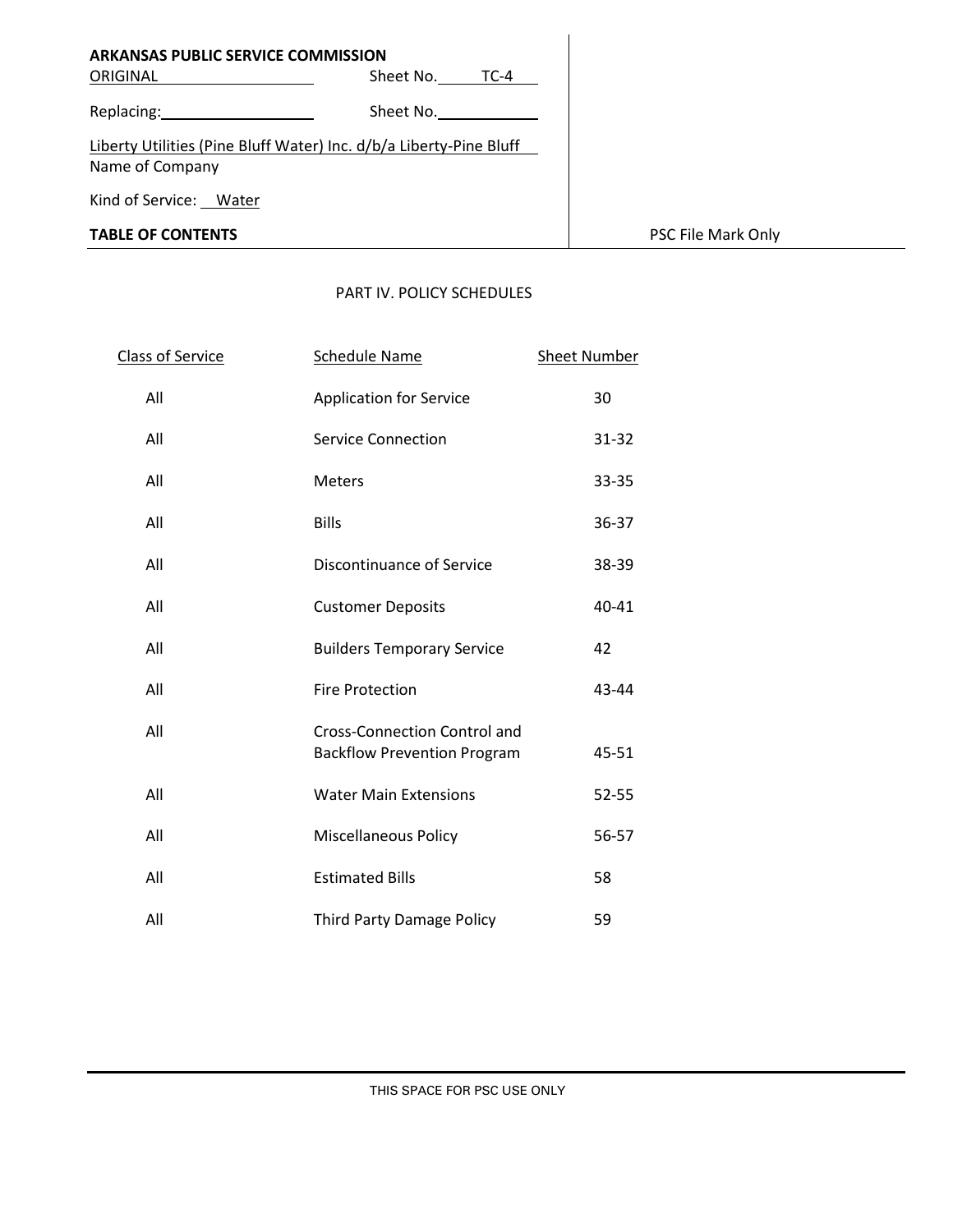| <b>ARKANSAS PUBLIC SERVICE COMMISSION</b><br>ORIGINAL<br>Sheet No. 1                  |                    |
|---------------------------------------------------------------------------------------|--------------------|
| Replacing: 2008<br>Sheet No.                                                          |                    |
| Liberty Utilities (Pine Bluff Water) Inc. d/b/a Liberty-Pine Bluff<br>Name of Company |                    |
| Kind of Service: Water Class of Service: All                                          |                    |
| Part 1 General Information Schedule No. 1                                             |                    |
| <b>Title: UTILITY INFORMATION</b>                                                     | PSC File Mark Only |

### **1. UTILITY INFORMATION**

1.1 Utility Official:

Sheri Richard Director, Rates and Regulatory Affairs

1.2 Telephone Number:

(417) 625-5100

1.3 Mailing Address: Liberty Utilities (Pine Bluff Water), Inc d/b/a Liberty-Pine Bluff 602 South Joplin Ave. Joplin, MO 64802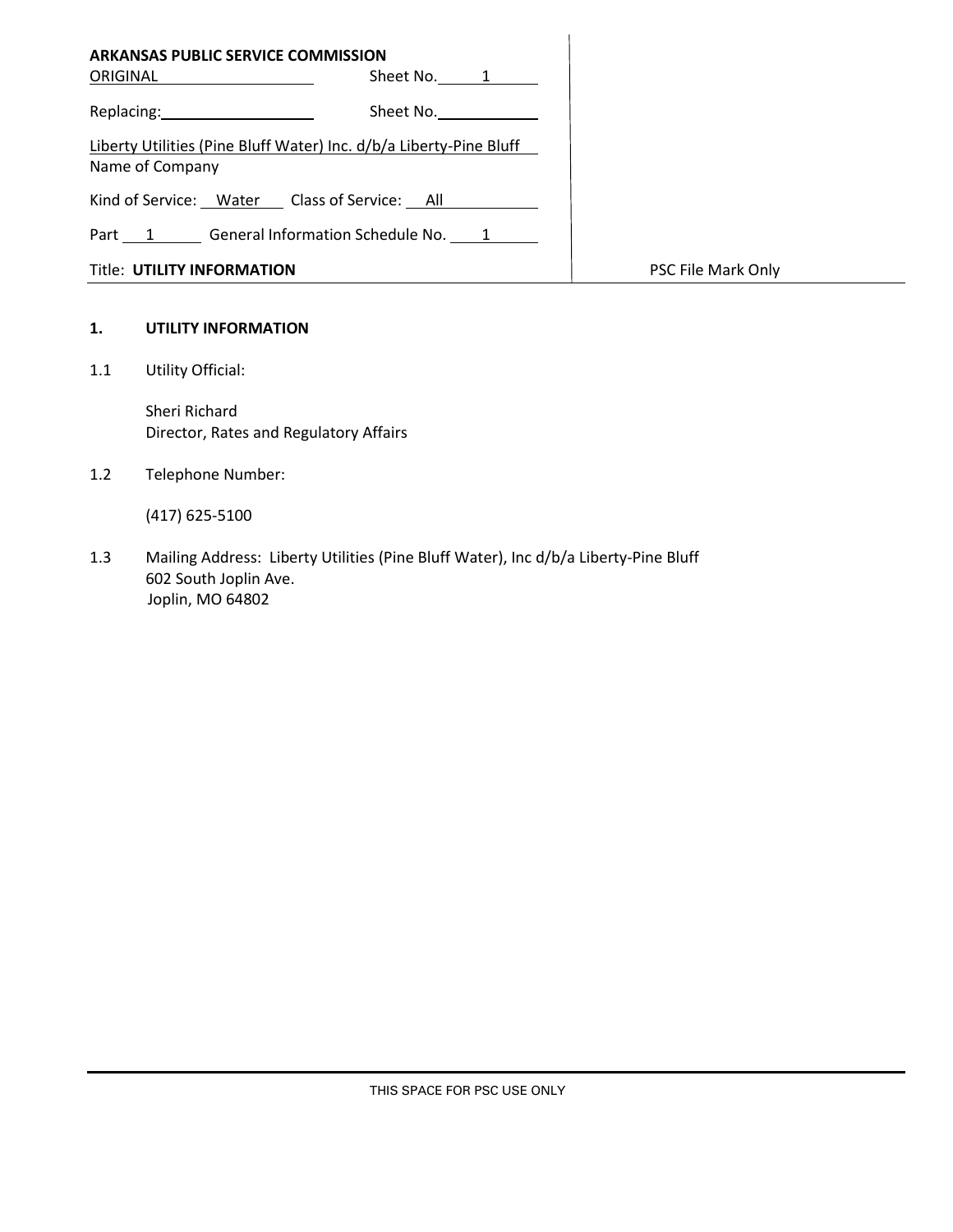|                                                                                                                | <b>ARKANSAS PUBLIC SERVICE COMMISSION</b>                          |                    |
|----------------------------------------------------------------------------------------------------------------|--------------------------------------------------------------------|--------------------|
| ORIGINAL ____________                                                                                          | Sheet No. 2                                                        |                    |
| Replacing: the contract of the contract of the contract of the contract of the contract of the contract of the | Sheet No.                                                          |                    |
| Name of Company                                                                                                | Liberty Utilities (Pine Bluff Water) Inc. d/b/a Liberty-Pine Bluff |                    |
|                                                                                                                | Kind of Service: Water Class of Service: All                       |                    |
|                                                                                                                | Part 1 General Information Schedule No. 2                          |                    |
| Title:<br><b>DEFINITIONS</b>                                                                                   |                                                                    | PSC File Mark Only |

### **2. DEFINITIONS**

- 2.1 The word "Company" as used herein shall mean the Liberty Utilities (Pine Bluff Water), Inc. d/b/a Liberty-Pine Bluff acting through its properly authorized officers, agents or employees, each acting within the scope of the particular duties entrusted to him.
- 2.2 Residential, commercial, industrial and municipal customers shall be designated by the following:
	- 2.2.1. Residential customer shall designate:
		- A. A building under one roof which is owned, leased, or rented by one party and occupied as a residence.
		- B. Each unit, which is separately metered, of a multiple unit building under one roof which is owned, leased, or rented by one party and occupied as a residence.
	- 2.2.2. Commercial customer shall designate:
		- A. A building containing two or more apartments or family units which are rented or leased to tenants.
		- B. A building occupied by a retail or service business which does not manufacture any item or items on the premises.
		- C. Any building containing any combination of 'A' and 'B' above.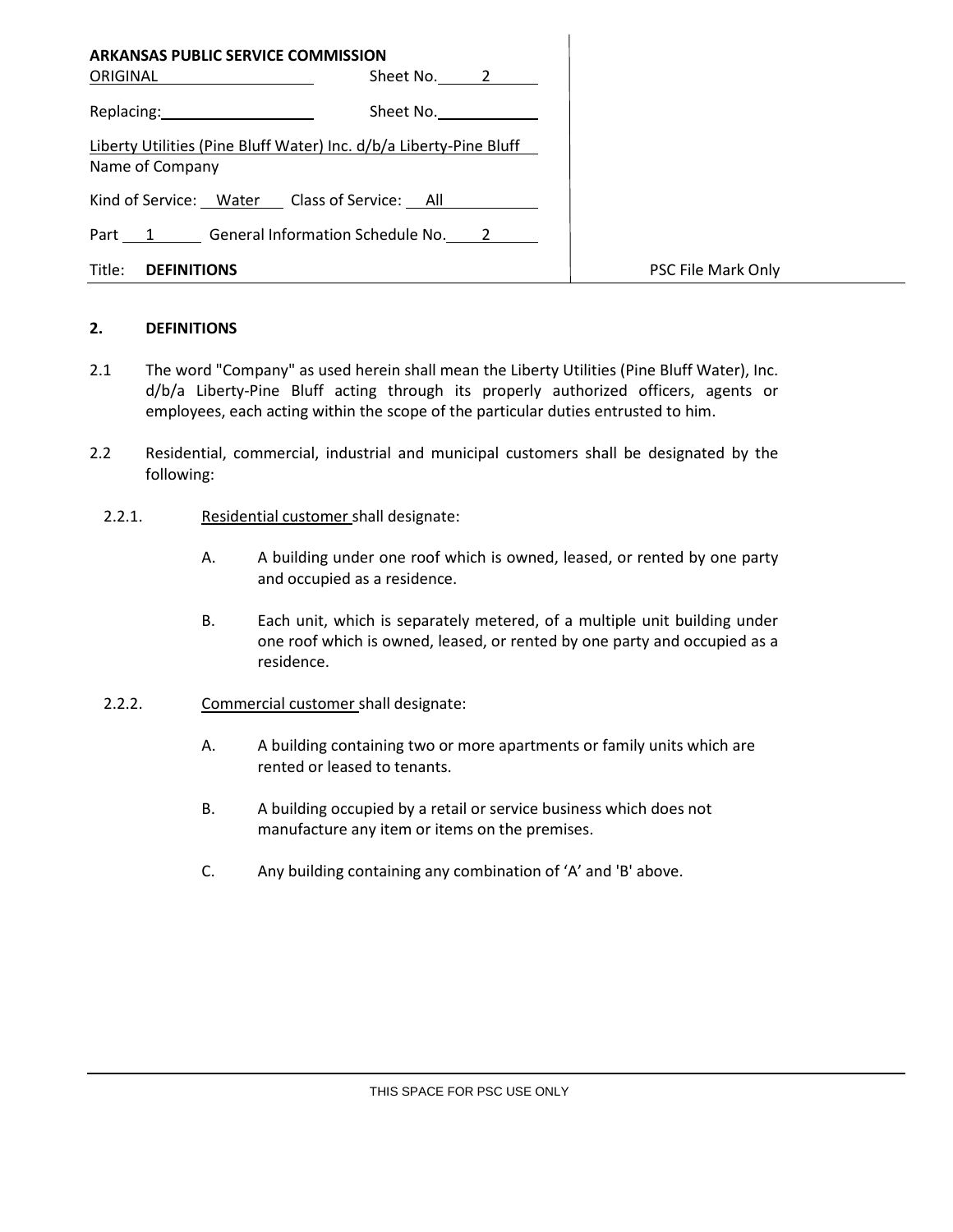| <b>ARKANSAS PUBLIC SERVICE COMMISSION</b>                                                                      | Sheet No. 3 |                           |
|----------------------------------------------------------------------------------------------------------------|-------------|---------------------------|
| Replacing: The contract of the contract of the contract of the contract of the contract of the contract of the | Sheet No.   |                           |
| Liberty Utilities (Pine Bluff Water) Inc. d/b/a Liberty-Pine Bluff<br>Name of Company                          |             |                           |
| Kind of Service: Water Class of Service: All                                                                   |             |                           |
| Part 1 General Information Schedule No. 2                                                                      |             |                           |
| Title:<br><b>DEFINITIONS</b>                                                                                   |             | <b>PSC File Mark Only</b> |

 $\overline{1}$ 

- D. A hotel, motel, tourist court, trailer court or mobile home park, which rents or leases rooms or spaces to tenants.
- 2.2.3. Industrial customer shall designate any building or combination of buildings in the same compound whose primary use is for the manufacture, fabrication, and/or assembly of any product.
- 2.2.4. Public Authority shall designate a publicly owned building such as a school, city hall, courthouse, firehouse, hospital, or other public institution.
- 2.2.5. Water Association shall designate an association that has been organized and established under the provisions of the Arkansas Non-Profit Corporation Act (Ark. Code Ann. 4-28-101-et. seq) for the purposes of constructing and operating a water supply distribution system for the purposes of promoting health, safety, and welfare to residents within a specific area.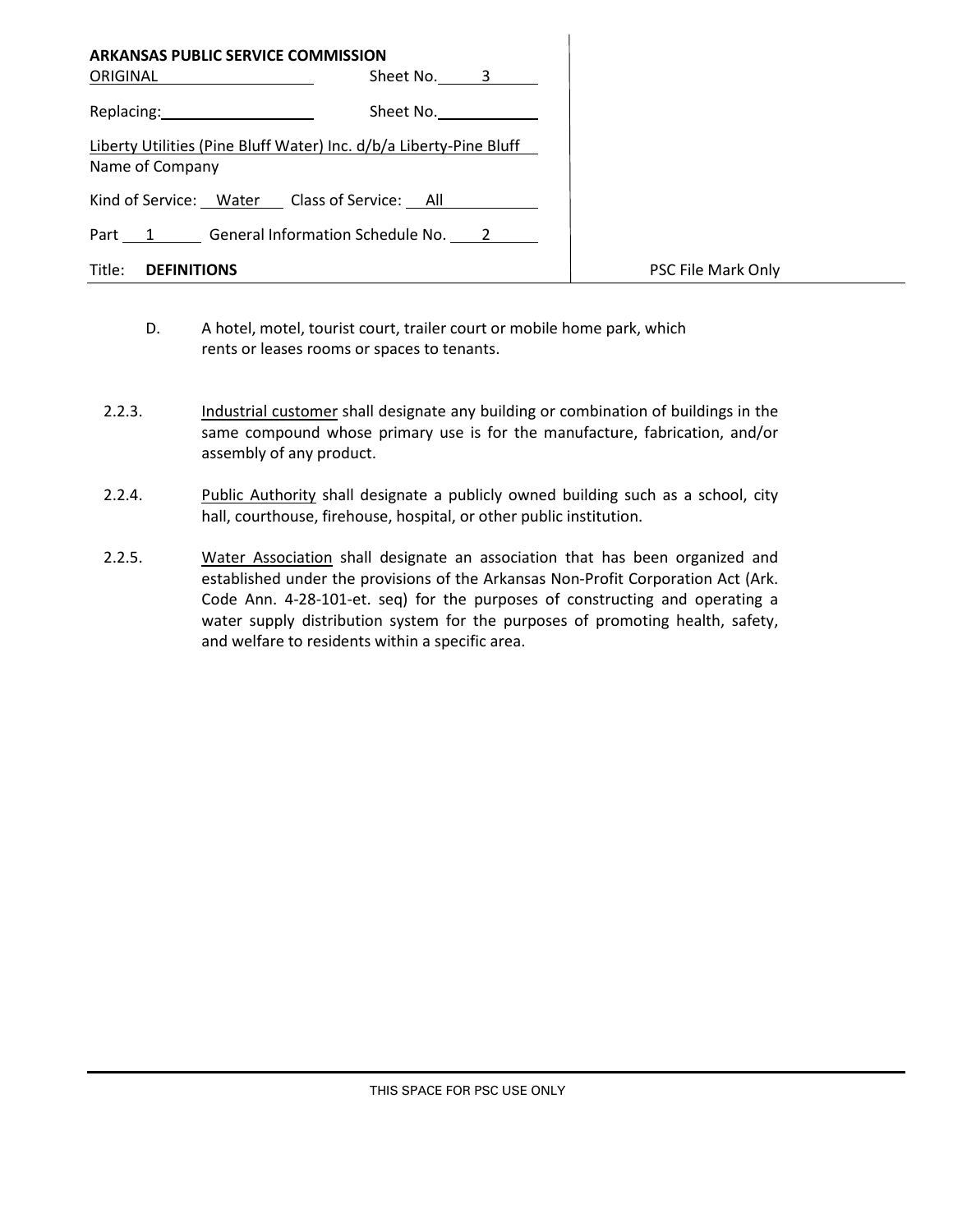| <b>ARKANSAS PUBLIC SERVICE COMMISSION</b><br>ORIGINAL _____________                   | Sheet No. 4 |                    |
|---------------------------------------------------------------------------------------|-------------|--------------------|
| Replacing: New York Products                                                          | Sheet No.   |                    |
| Liberty Utilities (Pine Bluff Water) Inc. d/b/a Liberty-Pine Bluff<br>Name of Company |             |                    |
| Kind of Service: Water Class of Service: All                                          |             |                    |
| Part 1 General Information Schedule No. 3                                             |             |                    |
| Title: <b>TARIFF FORMAT</b>                                                           |             | PSC File Mark Only |

 $\overline{1}$ 

#### 3. **TARIFF FORMAT**

- 3.1 Sheet Numbering
	- 3.1.1. Sheet numbers appear in the upper left corner of the sheet. The Table of Contents sheets are numbered sequentially beginning with TC-1. All other sheets are numbered sequentially beginning with 1. When a new sheet is added between sheets already in effect, a decimal is added. For example, a new sheet added between sheets 3 and 4 would be 3.1.
- 3.2 Sheet Revisions
	- 3.2.1 Sheet revisions appear in the upper left comer of the sheet and are used to determine the most current sheet version on file with the Arkansas Public Service Commission. For example, the 3rd Revised Sheet No. 12 Replacing 2nd Revised Sheet No. 12.
- 3.3 Paragraph Numbering Sequence
	- 3.3.1. There may be up to seven levels of paragrnph numbering.

3. 3.1. 3.1.1. 3.1.1. A. 3.1.1. A. (1) 3.1.1. A. (1) a. 3.1.1. A. (1) a. (i)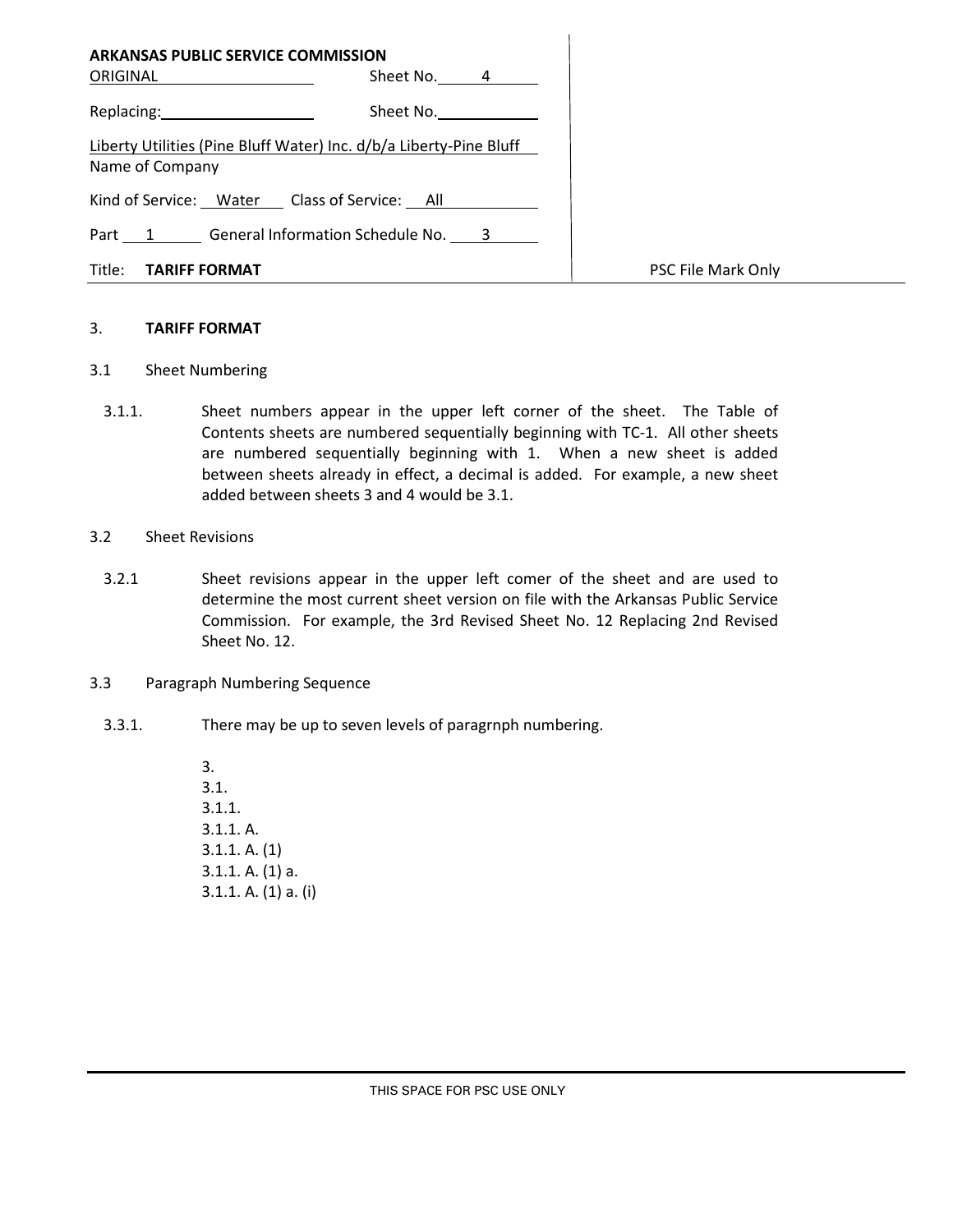| <b>ARKANSAS PUBLIC SERVICE COMMISSION</b>                                                                                    |                    |
|------------------------------------------------------------------------------------------------------------------------------|--------------------|
| Sheet No. 5<br>ORIGINAL                                                                                                      |                    |
| Replacing: and the state of the state of the state of the state of the state of the state of the state of the s<br>Sheet No. |                    |
| Liberty Utilities (Pine Bluff Water) Inc. d/b/a Liberty-Pine Bluff<br>Name of Company                                        |                    |
| Kind of Service: Water Class of Service: All                                                                                 |                    |
| Part 1 General Information Schedule No. 3                                                                                    |                    |
| Title:<br><b>TARIFF FORMAT</b>                                                                                               | PSC File Mark Only |

Reserved for Future Use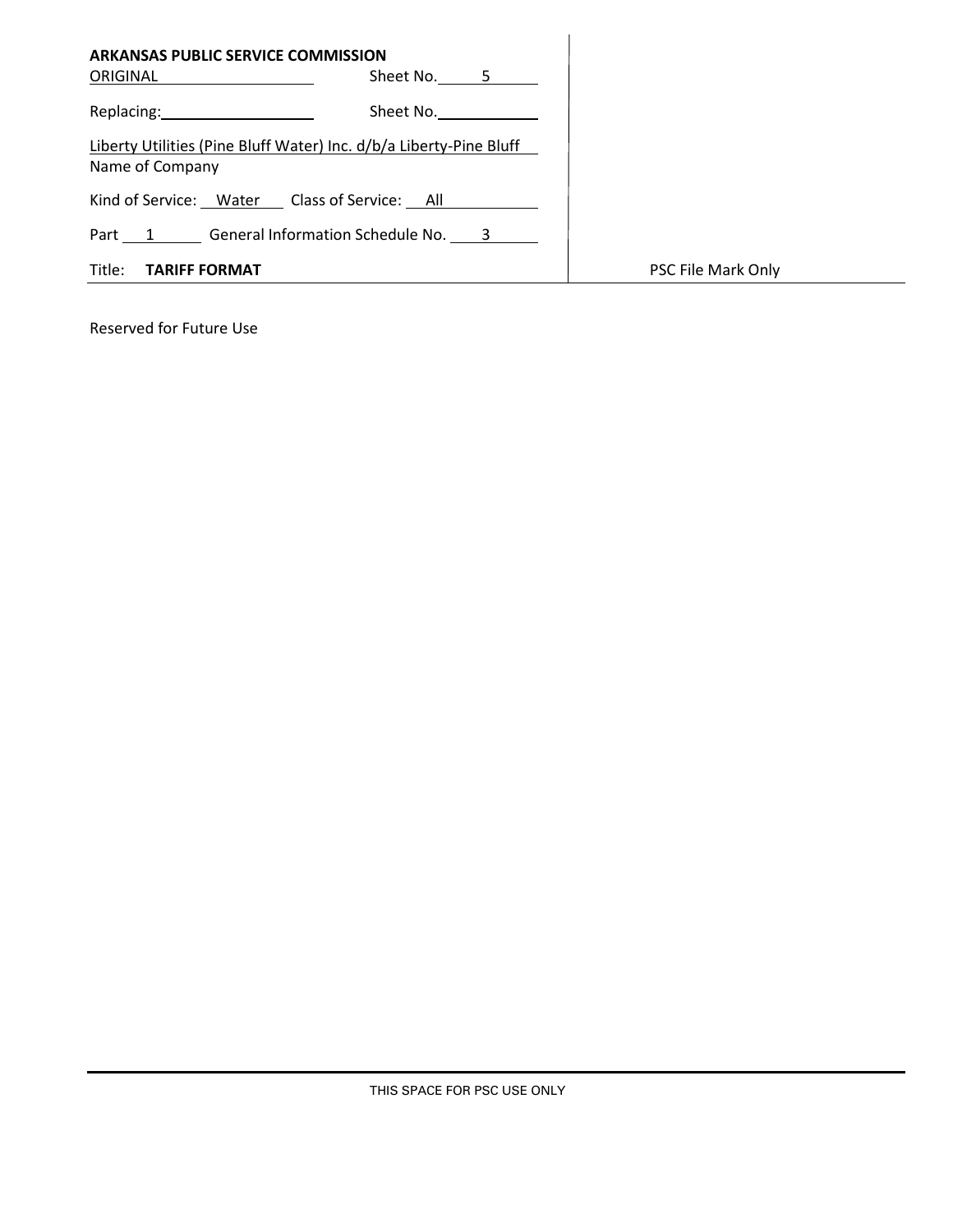| <b>ARKANSAS PUBLIC SERVICE COMMISSION</b>                                             |                    |
|---------------------------------------------------------------------------------------|--------------------|
| Sheet No. 6<br>ORIGINAL                                                               |                    |
| Sheet No.<br>Replacing: 1999                                                          |                    |
| Liberty Utilities (Pine Bluff Water) Inc. d/b/a Liberty-Pine Bluff<br>Name of Company |                    |
| Kind of Service: Water Class of Service: All                                          |                    |
| Exemption Schedule No. 1<br>Part II                                                   |                    |
| Title:<br><b>EXEMPTION FOR ESTIMATING BILLS</b>                                       | PSC File Mark Only |
|                                                                                       |                    |

Liberty Utilities (Pine Bluff Water), Inc. currently has an approved exemption to General Service Rule 5.08. regarding estimating customer bills.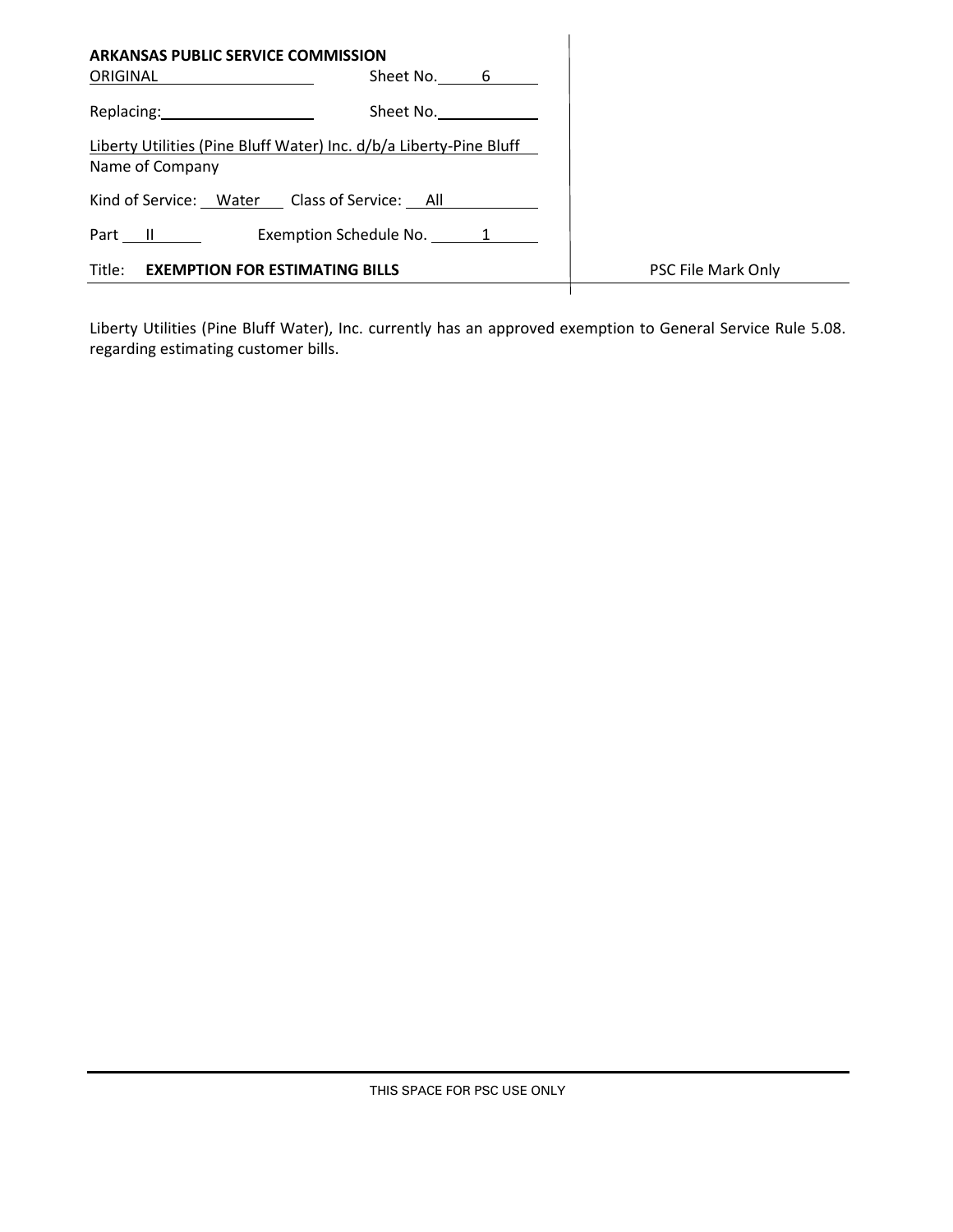| <b>ARKANSAS PUBLIC SERVICE COMMISSION</b>                                                                                                                                                                                                   |  |
|---------------------------------------------------------------------------------------------------------------------------------------------------------------------------------------------------------------------------------------------|--|
| Sheet No. 7<br>ORIGINAL                                                                                                                                                                                                                     |  |
| Replacing: New York Press, New York Press, New York Press, New York Press, New York Press, New York Press, New York Press, New York Press, New York Press, New York Press, New York Press, New York Press, New York Press, New<br>Sheet No. |  |
| Liberty Utilities (Pine Bluff Water) Inc. d/b/a Liberty-Pine Bluff<br>Name of Company                                                                                                                                                       |  |
| Kind of Service: Water Class of Service: All                                                                                                                                                                                                |  |
| Rate Schedule No. 1<br>Part III                                                                                                                                                                                                             |  |
| Title:<br><b>RESIDENTIAL SERVICE</b>                                                                                                                                                                                                        |  |

### **1. RESIDENTIAL SERVICE**

- 1.1. Availability:
	- 1.1.1. This service is available to residential water customers taking service from the Company's distribution mains. Service is for the exclusive use of customers and shall not be resold or allowed to be used by others.

### 1.2. Rates

1.2.1. The Water Consumption charge shall be the Residential Water Consumption Rate of \$2.0274, per 100 cubic feet (Ccf) applied to all water usage recorded in Ccf by one residential water customer meter per billing period.

Water Usage Per Billing Period - Residential - \$2.0274 Per Ccf

1.2.2. The Water Customer Meter Charge per billing period shall be the water customer:

| 5/8" Meter   | \$15.13 | 2" Meter | \$58.62 |
|--------------|---------|----------|---------|
| 3/4" Meter   | 20.12   | 3" Meter | 95.23   |
| 1" Meter     | 26.82   | 4" Meter | 148.89  |
| 1-1/2" Meter | 40.71   | 6" Meter | 308.52  |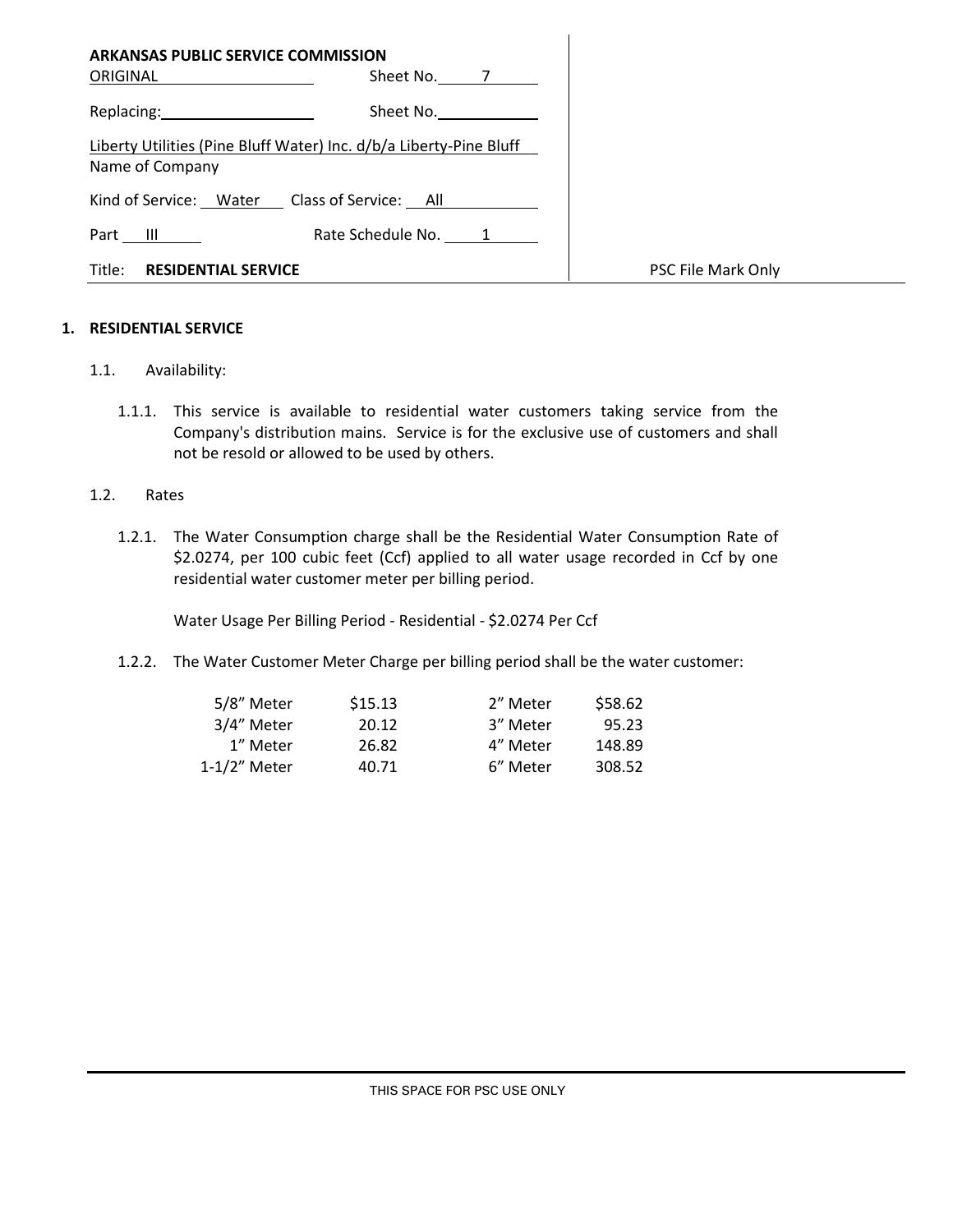| <b>ARKANSAS PUBLIC SERVICE COMMISSION</b> |                                                                    |                    |
|-------------------------------------------|--------------------------------------------------------------------|--------------------|
| ORIGINAL ___________________              | Sheet No. 8                                                        |                    |
| Replacing: 2000                           | Sheet No.                                                          |                    |
| Name of Company                           | Liberty Utilities (Pine Bluff Water) Inc. d/b/a Liberty-Pine Bluff |                    |
|                                           | Kind of Service: Water Class of Service: Residential               |                    |
| Part III                                  | Rate Schedule No. 1                                                |                    |
| Title: <b>RESIDENTIAL SERVICE</b>         |                                                                    | PSC File Mark Only |

- 1.2.3. The billing period shall be no less than 25 days and no more than 35 days unless it is the first or final bill. The Water Customer Meter Charge per billing period shall be prorated in the billing periods that the water customer initiates and terminates service.
- 1.3. Minimum Charge
	- 1.3.1. The Minimum Charge per billing period shall be the same rate as the water customer's Water Customer Meter Charge per billing period.
	- 1.3.2. The Minimum Charge per billing period in a billing period in which water service is initiated or disconnected shall be the Water Customer Meter Charge per billing period prorated to reflect the fraction of the billing period for which service was rendered under this rate schedule.
- 1.4 Adjustments
	- 1.4.1 The above rate shall be subject to an increase or decrease in proportion to the amount of new taxes or increased taxes which the Company may hereafter have to pay which are levied, imposed, increased, or decreased by City ordinances.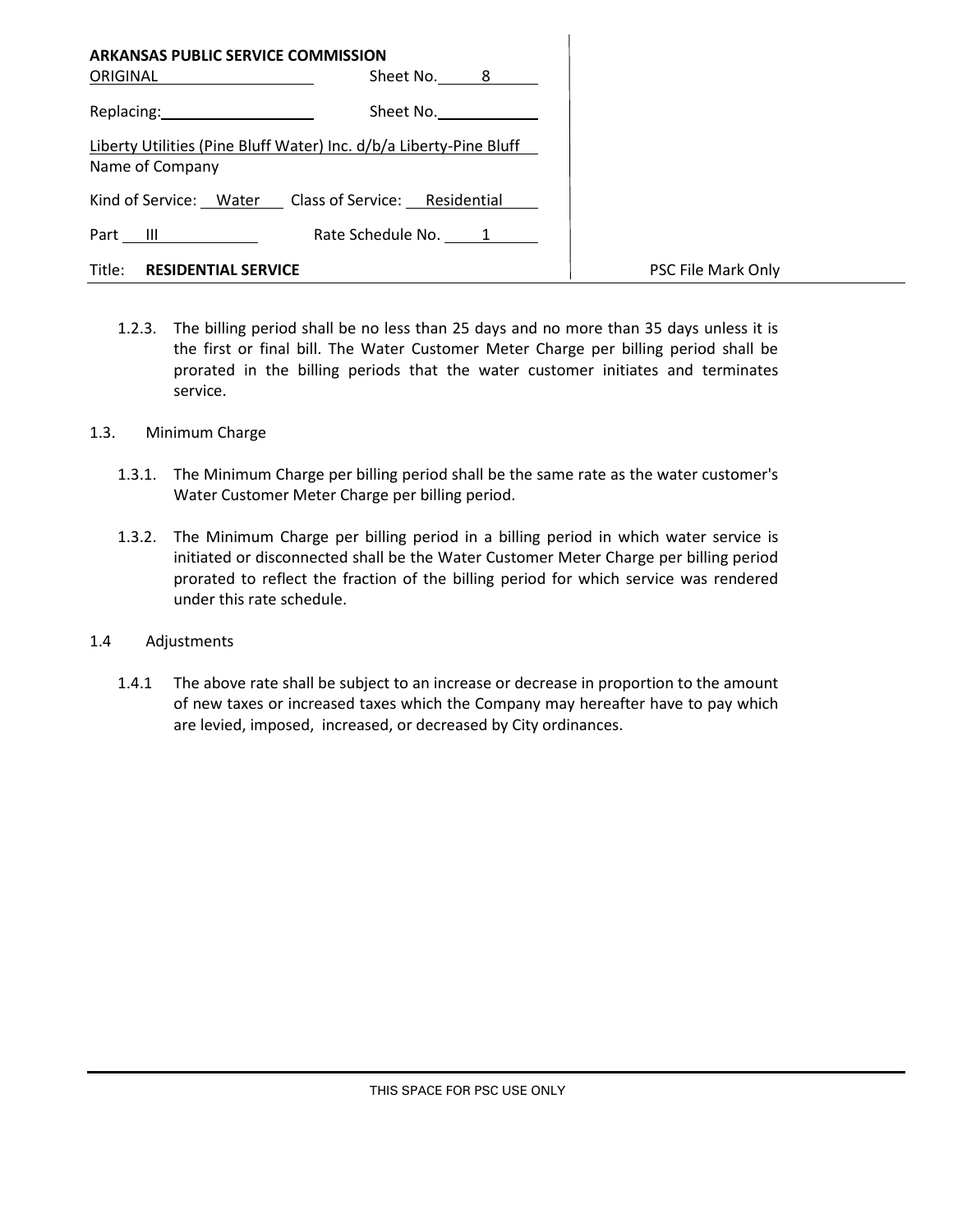| <b>ARKANSAS PUBLIC SERVICE COMMISSION</b>                                                                      |                                                                    |                    |
|----------------------------------------------------------------------------------------------------------------|--------------------------------------------------------------------|--------------------|
| ORIGINAL                                                                                                       | Sheet No. 8.1                                                      |                    |
| Replacing: The contract of the contract of the contract of the contract of the contract of the contract of the | Sheet No.                                                          |                    |
| Name of Company                                                                                                | Liberty Utilities (Pine Bluff Water) Inc. d/b/a Liberty-Pine Bluff |                    |
|                                                                                                                | Kind of Service: Water Class of Service: Residential               |                    |
| Part $III$                                                                                                     | Rate Schedule No. 1                                                |                    |
| Title:<br><b>RESIDENTIAL SERVICE</b>                                                                           |                                                                    | PSC File Mark Only |

1.4.2. A monthly adjustment for the electric cost of pumping shall be calculated by the Company and submitted to the Arkansas Public Service Commission. Such adjustment will be applied to the quantity of water consumed as shown on the next bill rendered. (See Schedule No. 7).

### 1.5. Payment

- 1.5.1 Bills are rendered monthly and are due and payable within Twenty- two days from the date of the bill. If any monthly bill is not so paid, the Company shall have the right to charge a late payment fee as provided under Rate Schedule 8, paragraph 8.5. Where collection calls are necessary or service is suspended for non-payment, the charges as provided under Rate Schedule 8., paragraph 8.3. and 8.4, shall also be collected from the consumer. If any monthly bill is not so paid, the Company shall have the right to suspend service.
- 1.6. Service Regulations
	- 1.6.1 Service under this Schedule is subject to the Service Rules and Regulations of the Company as they are now on file or may in the future be filed, with the Public Service Commission of the State of Arkansas.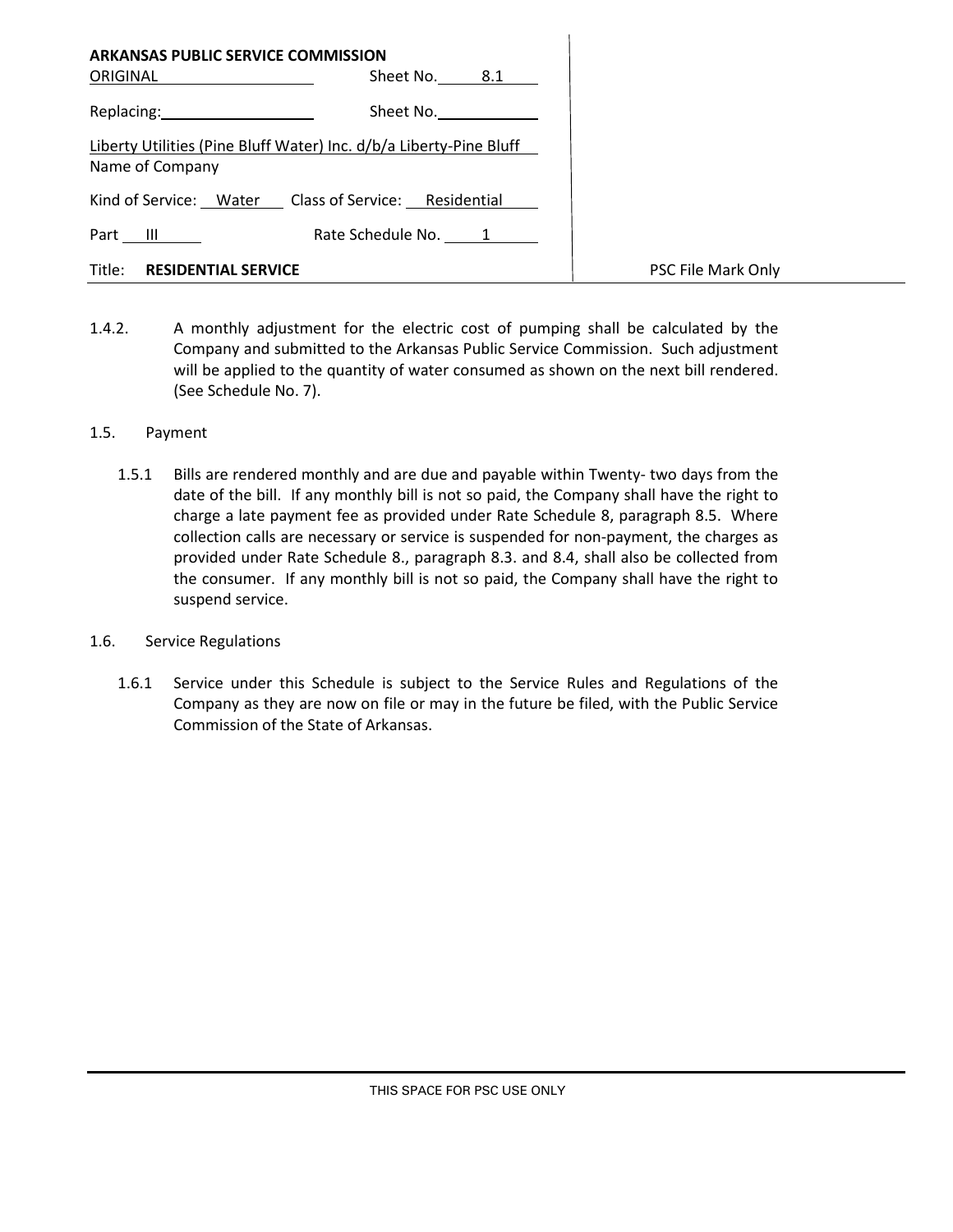| <b>ARKANSAS PUBLIC SERVICE COMMISSION</b>                                                                      |                                                                    |                    |
|----------------------------------------------------------------------------------------------------------------|--------------------------------------------------------------------|--------------------|
| ORIGINAL                                                                                                       | Sheet No. 9                                                        |                    |
| Replacing: The contract of the contract of the contract of the contract of the contract of the contract of the | Sheet No.                                                          |                    |
| Name of Company                                                                                                | Liberty Utilities (Pine Bluff Water) Inc. d/b/a Liberty-Pine Bluff |                    |
|                                                                                                                | Kind of Service: Water Class of Service: Commercial                |                    |
| Part III                                                                                                       | Rate Schedule No. 2                                                |                    |
| Title:<br><b>COMMERCIAL SERVICE</b>                                                                            |                                                                    | PSC File Mark Only |

### **2. COMMERCIAL SERVICE**

### 2.1. Availability:

2.1.1. This service is available to commercial water customers taking service from the Company's distribution mains. Service is for the exclusive use of customers and shall not be resold or allowed to be used by others.

### 2.2. Rates

2.2.1. The Water Consumption Charge shall be the Commercial Water Consumption Rate of \$1.4706 per 100 cubic feet (Ccl) applied to all water usage recorded in Ccf by one commercial water customer meter per billing period.

Water Usage Per Billing Period – Commercial - \$1.4706 Per Ccf

2.2.2. The Water Customer Meter Charge per billing period shall be the rate as follows which corresponds to the meter size of the commercial water customer:

| 5/8" Meter   | \$15.13 | 2" Meter | \$58.62 |
|--------------|---------|----------|---------|
| 3/4" Meter   | 20.12   | 3" Meter | 95.23   |
| 1" Meter     | 26.82   | 4" Meter | 148.89  |
| 1-1/2" Meter | 40.71   | 6" Meter | 308.52  |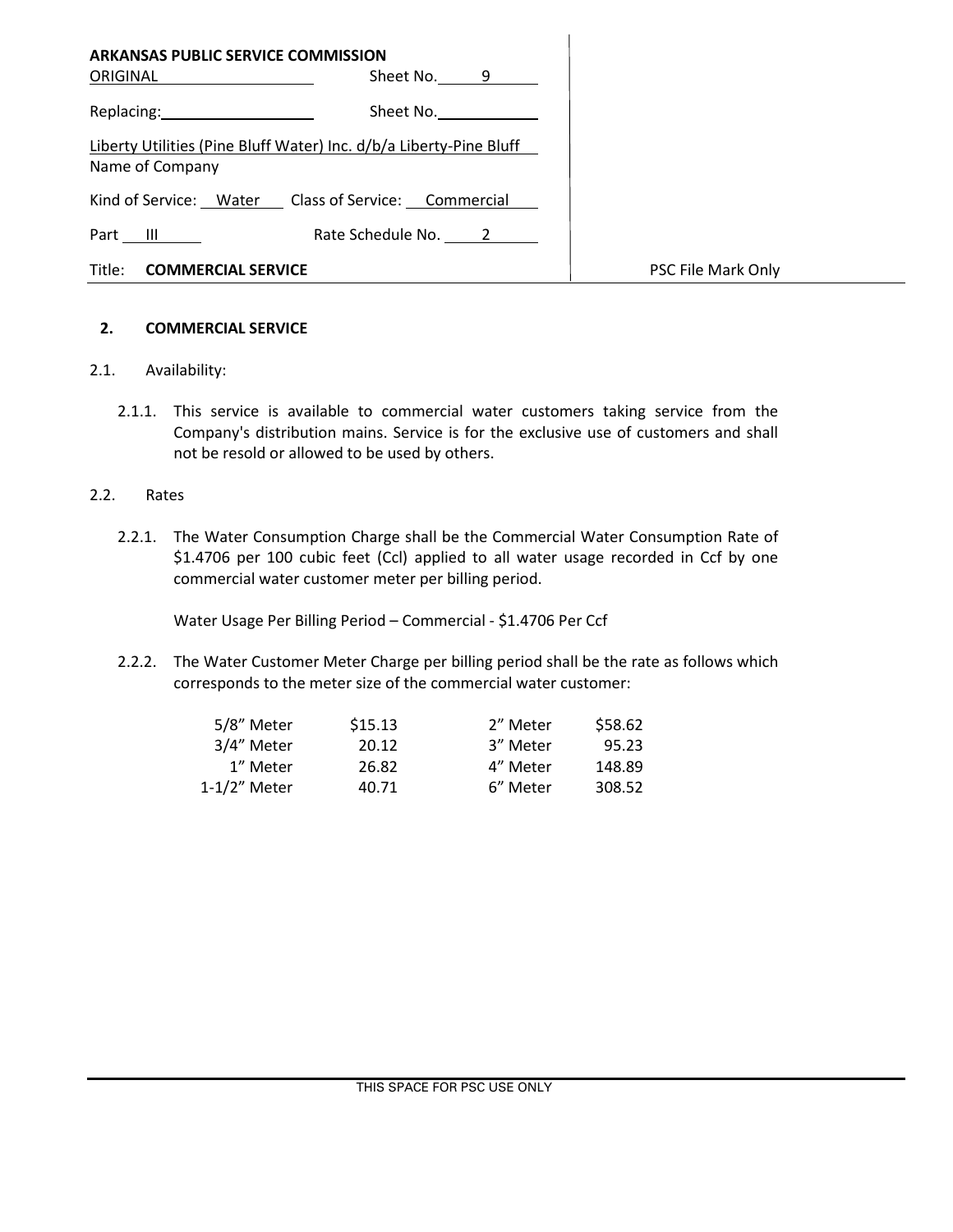| <b>ARKANSAS PUBLIC SERVICE COMMISSION</b><br>ORIGINAL                                 | Sheet No. 10        |                    |
|---------------------------------------------------------------------------------------|---------------------|--------------------|
| Replacing: 2008                                                                       | Sheet No.           |                    |
| Liberty Utilities (Pine Bluff Water) Inc. d/b/a Liberty-Pine Bluff<br>Name of Company |                     |                    |
| Kind of Service: Water Class of Service: Commercial                                   |                     |                    |
| Part III                                                                              | Rate Schedule No. 2 |                    |
| Title:<br><b>COMMERCIAL SERVICE</b>                                                   |                     | PSC File Mark Only |

2.2.3. The billing period shall be no less than 25 days and no more than 35 days unless it is the first or final bill. The Water Customer Meter Charge per billing period shall be prorated in the billing periods that the water customer initiates and terminates service.

### 2.3. Minimum Charge

- 2.3.1. The Minimum Charge per billing period shall be the same rate as the water customer's Water Customer Meter Charge per billing period.
- 2.3.2. The Minimum Charge per billing period in a billing period in which water service is initiated or disconnected shall be the Water Customer Meter Charge per billing period prorated to reflect the fraction of the billing period for which service was rendered under this rate schedule.
- 2.4. Adjustments
	- 2.4.1. The above rate shall be subject to an increase or decrease in proportion to the amount of new taxes or increased taxes which the Company may hereafter have to pay which are levied. Imposed, increased, or decreased by City ordinances.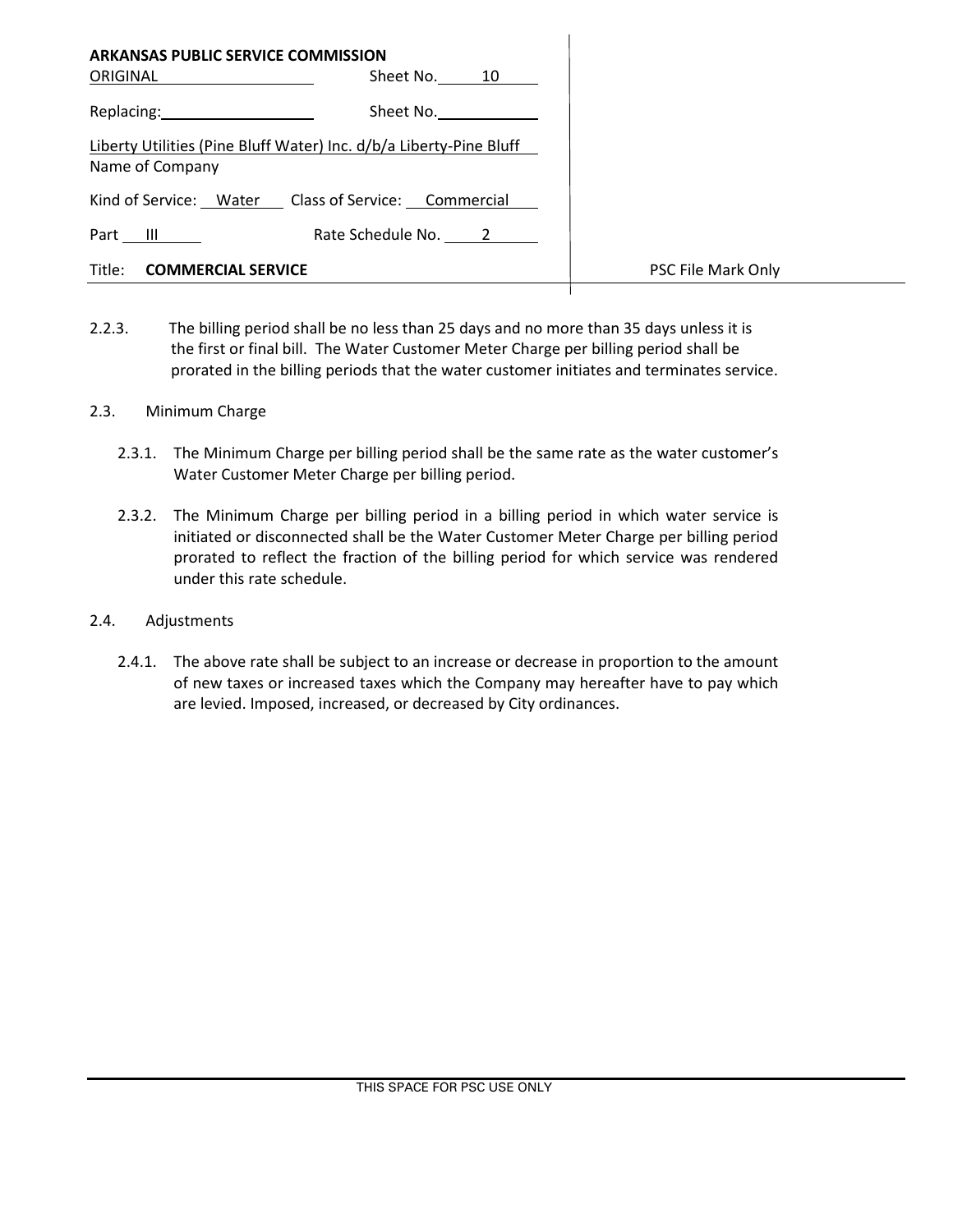| <b>ARKANSAS PUBLIC SERVICE COMMISSION</b><br>ORIGINAL                                 | Sheet No. 10.1      |                    |
|---------------------------------------------------------------------------------------|---------------------|--------------------|
| Replacing: 2008                                                                       | Sheet No.           |                    |
| Liberty Utilities (Pine Bluff Water) Inc. d/b/a Liberty-Pine Bluff<br>Name of Company |                     |                    |
| Kind of Service: Water Class of Service: Commercial                                   |                     |                    |
| Part III                                                                              | Rate Schedule No. 2 |                    |
| Title:<br><b>COMMERCIAL SERVICE</b>                                                   |                     | PSC File Mark Only |

2.4.2. A monthly adjustment for the cost of pumping shall be calculated by the Company and filed with the Arkansas Public Service Commission. Such adjustment will be applied to the quantity of water consumed as shown on the next bill rendered. (See Schedule No. 7).

# 2.5. Payment

- 2.5.1. Bills are rendered monthly and are due and payable within Twenty-two days from the date of the bill. If any monthly bill is not so paid, the Company shall have the right to charge a late payment fee as provided under Rate Schedule 8, paragraph 8.5. Where collection calls are necessary or service is suspended for non-payment, the charges as provided under Rate Schedule 8., paragraph 8.3. and 8.4. shall also be collected from the consumer. If any monthly bill is not so paid, the Company shall have the right to suspend service.
- 2.6. Service Regulations
	- 2.6.1. Service under this Schedule is subject to the Service Rules and Regulations of the Company as they are now on file or may in the future be filed, with the Public Service Commission of the State of Arkansas.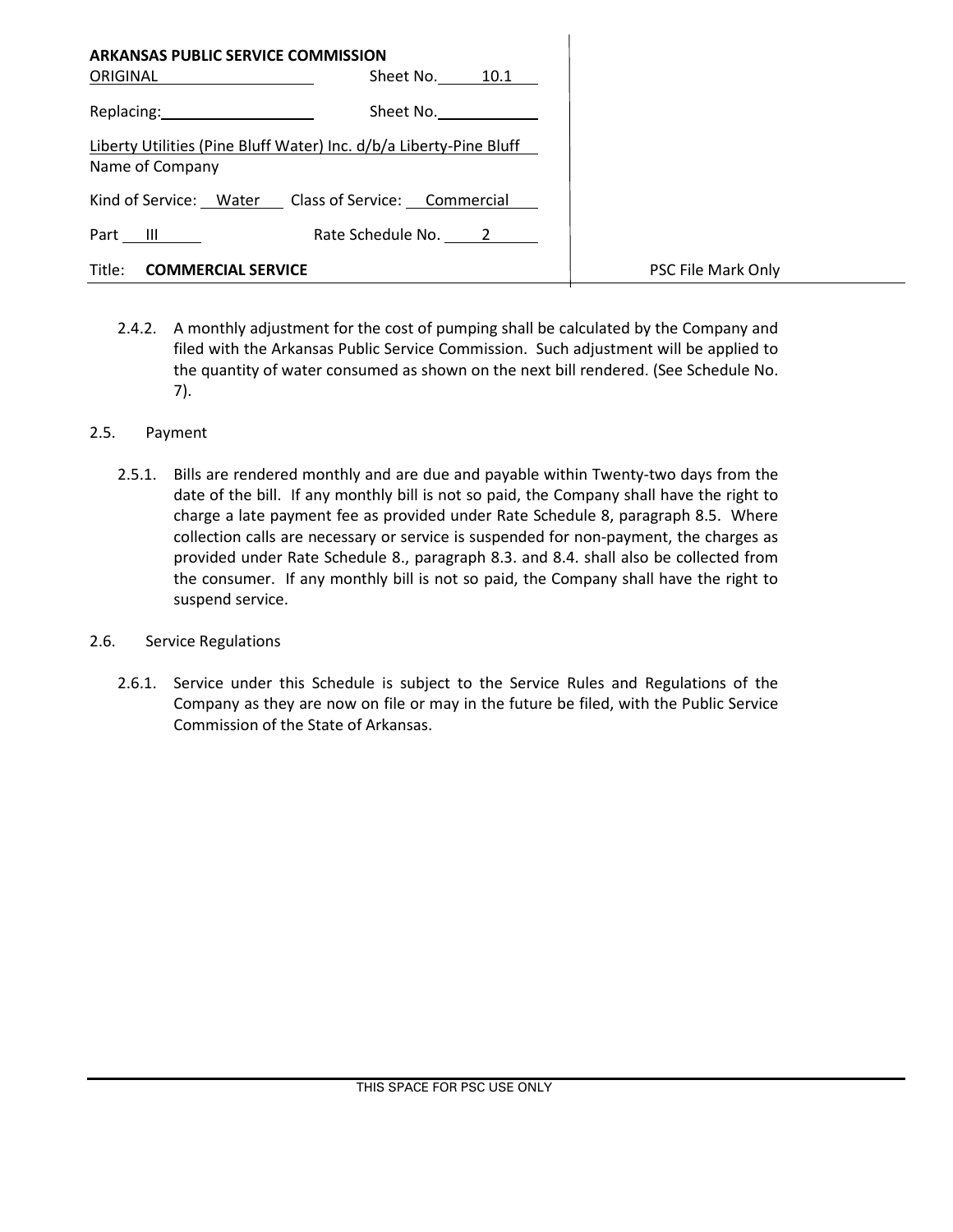| <b>ARKANSAS PUBLIC SERVICE COMMISSION</b><br>ORIGINAL | Sheet No. 11                                                       |                    |
|-------------------------------------------------------|--------------------------------------------------------------------|--------------------|
| Replacing: 2008                                       | Sheet No.                                                          |                    |
| Name of Company                                       | Liberty Utilities (Pine Bluff Water) Inc. d/b/a Liberty-Pine Bluff |                    |
| Kind of Service: Water Class of Service: Industrial   |                                                                    |                    |
| Part III                                              | Rate Schedule No. 3                                                |                    |
| Title:<br><b>INDUSTRIAL SERVICE</b>                   |                                                                    | PSC File Mark Only |

 $\overline{1}$ 

### **3. INDUSTRIAL SERVICE**

- 3.1. Availability:
	- 3.1.1. This service is available to all industrial water customers taking service from the Company's distribution mains. Service is for the exclusive use of customers and shall not be resold or allowed to be used by others.

#### 3.2. Rates

3.2.1. The Water Consumption Charge shall be the Industrial Water Consumption Rate for the first 3,000 Ccf \$1.4097 per I 00 cubic feet and for all usage in excess of 3,000 Ccf \$1.3229 per 100 cubic feet applied to all water usage recorded in Ccf by one industrial water customer meter per billing period.

Water Usage Per Billing Period – Industrial - For the first 3,000 Ccf \$1.4097 per l 00 cubic feet. For all usage in excess of 3,000 Ccf \$1.3229 per l 00 cubic feet

3.2.2. The Water Customer Meter Charge per billing period shall be the rate as follows which corresponds to the meter size of the industrial customer:

| \$15.13 | 2" Meter | \$58.62 |
|---------|----------|---------|
| 20.12   | 3" Meter | 95.23   |
| 26.82   | 4" Meter | 148.89  |
| 40.71   | 6" Meter | 308.52  |
|         |          |         |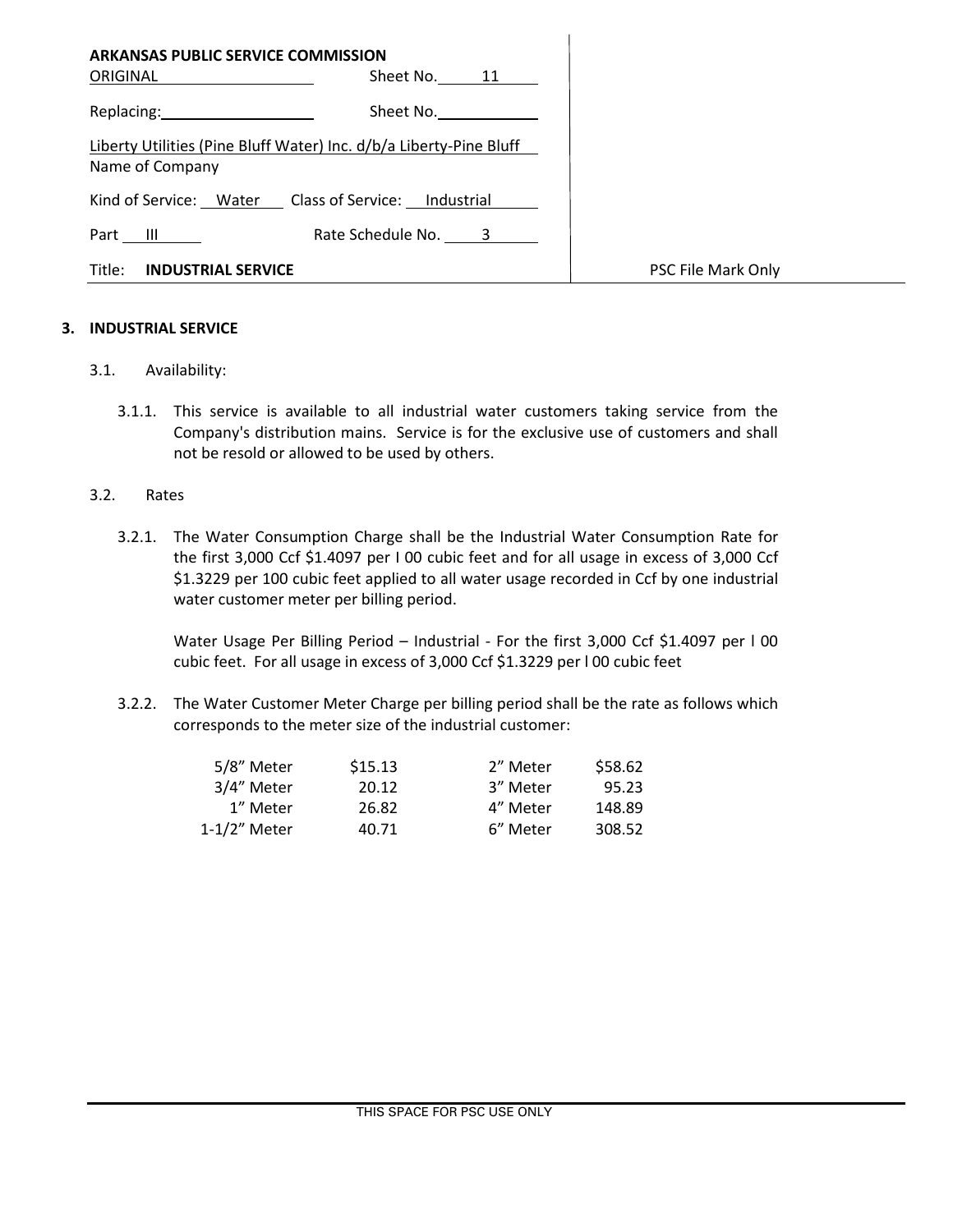| <b>ARKANSAS PUBLIC SERVICE COMMISSION</b><br>ORIGINAL | Sheet No. 12                                                       |                    |
|-------------------------------------------------------|--------------------------------------------------------------------|--------------------|
| Replacing: 2000                                       | Sheet No.                                                          |                    |
| Name of Company                                       | Liberty Utilities (Pine Bluff Water) Inc. d/b/a Liberty-Pine Bluff |                    |
|                                                       | Kind of Service: Water Class of Service: Industrial                |                    |
| Part $III$                                            | Rate Schedule No. 3                                                |                    |
| Title:<br><b>INDUSTRIAL SERVICE</b>                   |                                                                    | PSC File Mark Only |

3.2.3. The billing period shall be no less than 25 clays and no more than 35 days unless it is the first or final bill. The Water Customer Meter Charge per billing period shall be prorated in the billing periods that the water customer initiates and terminates service.

### 3.3 Minimum Charge

- 3.3.1. The Minimum Charge pre billing period shall be the same rate as the water customer's Water Customer Meter Charge per billing period.
- 3.3.2 The Minimum Charge per billing period in a billing period in which water service is initiated or disconnected shall be the Water Customer Meter Charge per billing period prorated to reflect the fraction of the billing period for which service was rendered under this rate schedule.

### 3.4. Adjustments

3.4.1. The above rate shall be subject to an increase or decrease in proportion to the amount of new taxes or increased taxes which the Company may hereafter have to pay which are levied, imposed, increased, or decreased by City ordinances.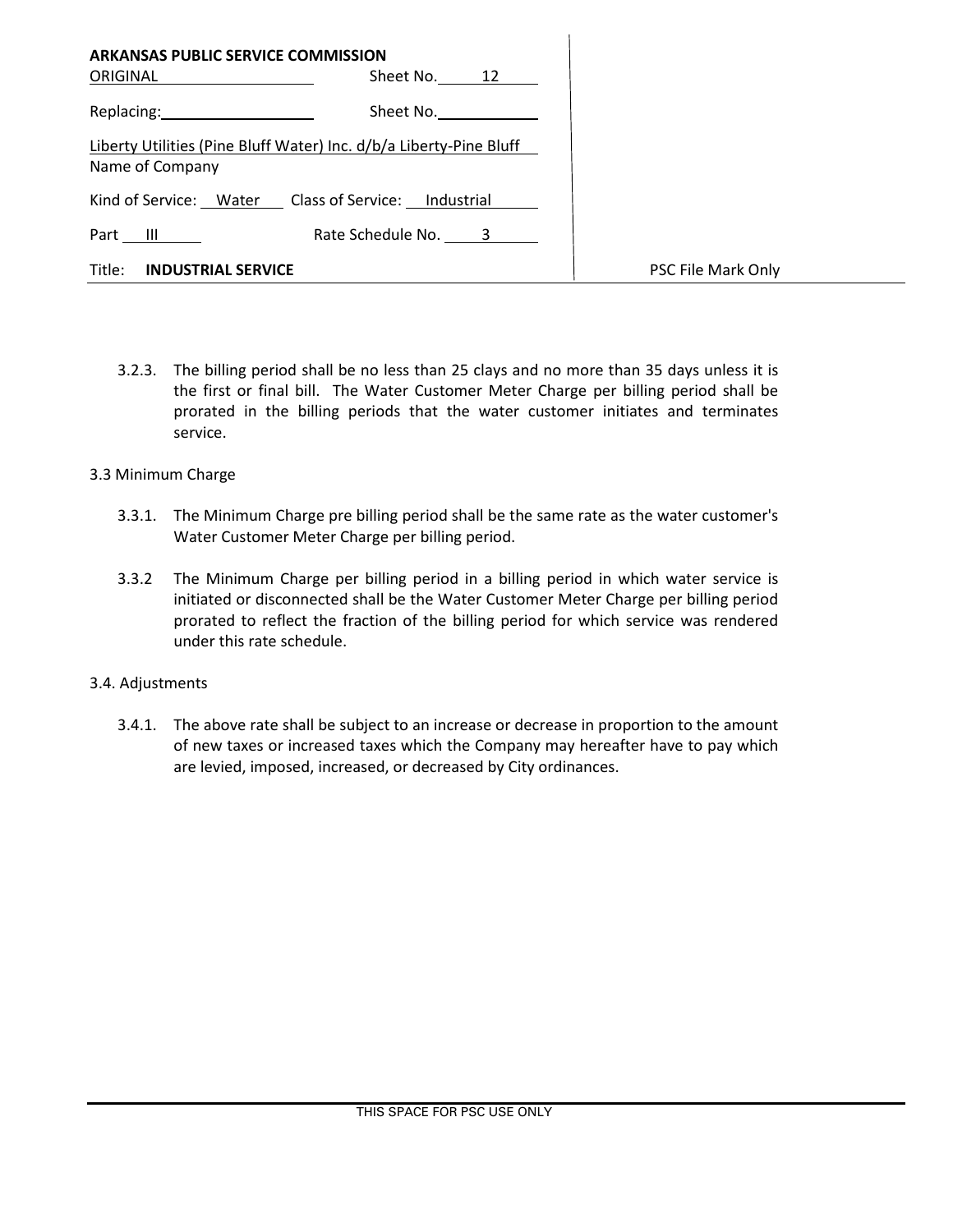| <b>ARKANSAS PUBLIC SERVICE COMMISSION</b><br>ORIGINAL | Sheet No. 12.1                                                     |                    |
|-------------------------------------------------------|--------------------------------------------------------------------|--------------------|
| Replacing: 2000                                       | Sheet No.                                                          |                    |
| Name of Company                                       | Liberty Utilities (Pine Bluff Water) Inc. d/b/a Liberty-Pine Bluff |                    |
|                                                       | Kind of Service: Water Class of Service: Industrial                |                    |
| Part $   $                                            | Rate Schedule No. 3                                                |                    |
| Title:<br><b>INDUSTRIAL SERVICE</b>                   |                                                                    | PSC File Mark Only |

3.4.2. A monthly adjustment for the electric cost of pumping shall be calculated by the Company and submitted to the Arkansas Public Service Commission. Such adjustment will be applied to the quantity of water consumed as shown on the next bill rendered. (See Rate Schedule No.7).

### 3.5 Payment

3.5.1. Bills are rendered monthly and are due and payable within twenty-two days from the date of the bill. If any monthly bill is not so paid, the Company shall have the right to charge a late payment fee as provided under Rate Schedule 8, paragraph 8.5. Where collection calls are necessary or service is suspended for non-payment, the charges as provided under Rate Schedule 8., paragraph 8.3. and 8.4. shall also be collected from the consumer. If any monthly bill is not so paid, the Company shall have the right to suspend service.

### 3.6. Service Regulations

3.6.1. Service under this Schedule is subject to the Service Rules and Regulations of the Company as they are now on file or may in the future be filed, with the Public Service Commission of the State of Arkansas.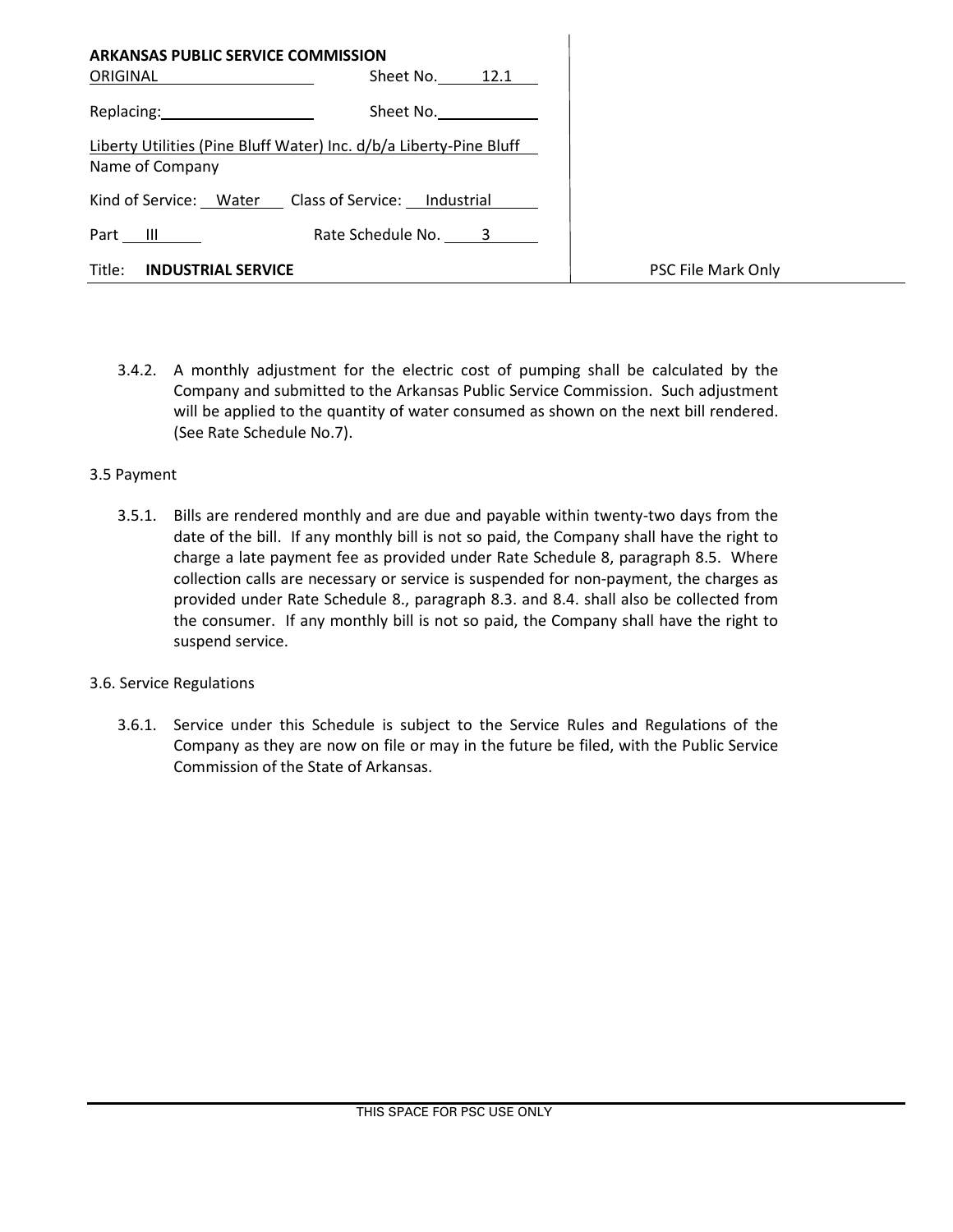| <b>ARKANSAS PUBLIC SERVICE COMMISSION</b><br><b>ORIGINAL Example 2019</b> | Sheet No. 13                                                       |                    |
|---------------------------------------------------------------------------|--------------------------------------------------------------------|--------------------|
| Replacing: 2000                                                           | Sheet No.                                                          |                    |
| Name of Company                                                           | Liberty Utilities (Pine Bluff Water) Inc. d/b/a Liberty-Pine Bluff |                    |
|                                                                           | Kind of Service: Water Class of Service: Public Authority          |                    |
| Part III                                                                  | Rate Schedule No. 4                                                |                    |
| Title:<br><b>PUBLIC AUTHORITY SERVICE</b>                                 |                                                                    | PSC File Mark Only |

### **4. PUBLIC AUTHORITY SERVICE**

- 4.1 Availability:
	- 4.1.1. This service is available to public authority water customers taking service from the Company's distribution mains. Service is for the exclusive use of customers and shall not be resold or allowed to be used by others.

### 4.2. Rates

4.2.1. The Water Consumption Charge shall be the Public Authority Water Consumption Rate of\$ 1.3812 per 100 cubic feet (Ccf) applied to all water usage recorded in Ccf by one public authority water customer meter per billing period.

Water Usage Per Billing Period - Public Authority- \$1.3812 per Ccf

4.2.2. The Water Customer Meter Charge per billing period shall be the rate as follows which corresponds to the meter size of the public authority water customer:

| 5/8" Meter   | \$15.13 | 2" Meter | \$58.62 |
|--------------|---------|----------|---------|
| 3/4" Meter   | 20.12   | 3" Meter | 95.23   |
| 1" Meter     | 26.82   | 4" Meter | 148.89  |
| 1-1/2" Meter | 40.71   | 6" Meter | 308.52  |
|              |         |          |         |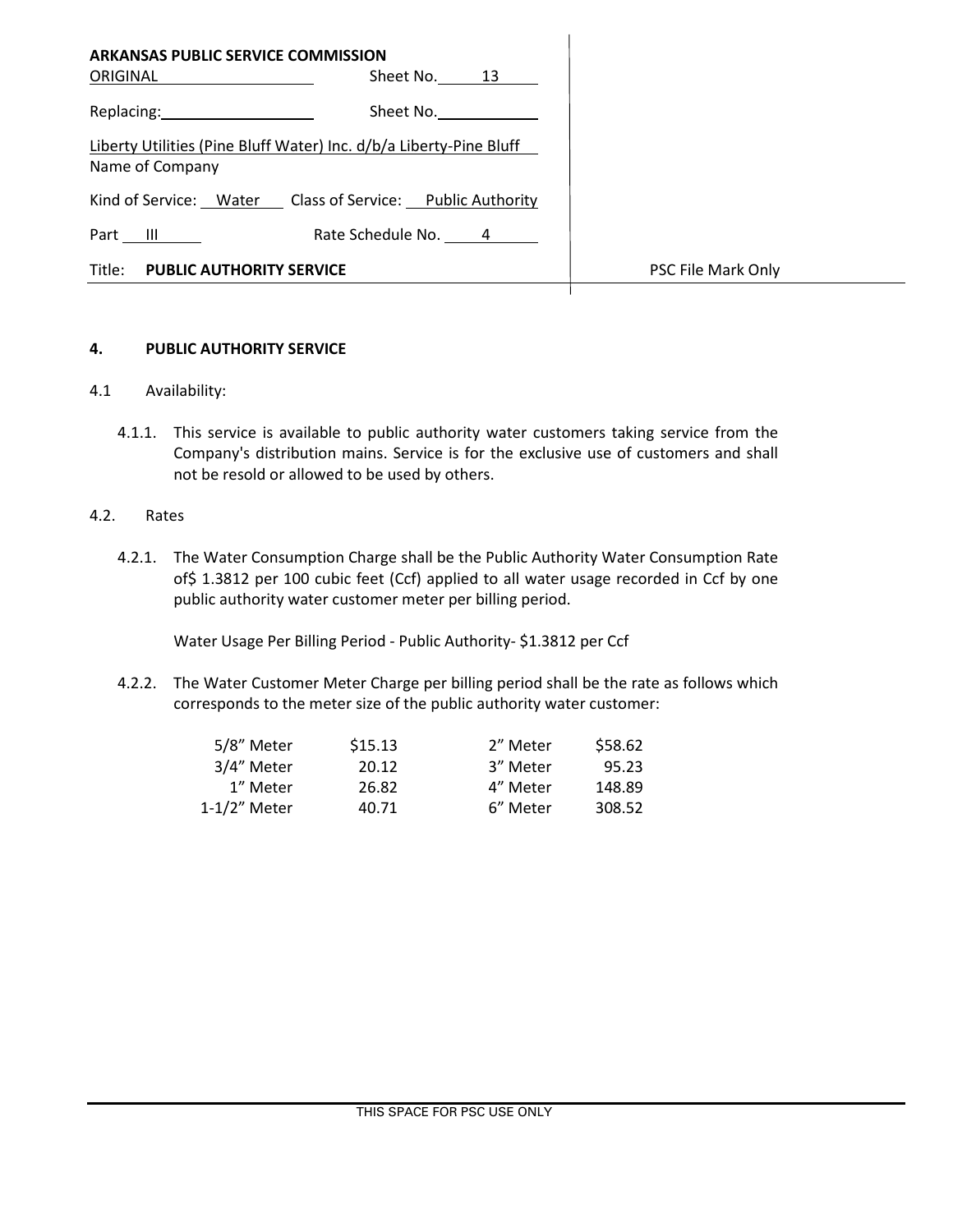| <b>ARKANSAS PUBLIC SERVICE COMMISSION</b> |                                                                    |                    |
|-------------------------------------------|--------------------------------------------------------------------|--------------------|
| ORIGINAL _______________                  | Sheet No. 14                                                       |                    |
| Replacing: 2000                           | Sheet No.                                                          |                    |
| Name of Company                           | Liberty Utilities (Pine Bluff Water) Inc. d/b/a Liberty-Pine Bluff |                    |
|                                           | Kind of Service: Water Class of Service: Public Authority          |                    |
| Part $III$                                | Rate Schedule No. 4                                                |                    |
| Title: PUBLIC AUTHORITY SERVICE           |                                                                    | PSC File Mark Only |

- 4.2.3. The billing period shall be no less than 25 days and no more than 35 days unless it is the first or final bill. The Water customer Meter Charge per billing period shall be prorated in the billing periods that the water customer initiates and terminates service.
- 4.3 Minimum Charge
	- 4.3.1. The Minimum Charge per billing period shall be the same rate as the water customer's Water Customer Meter Charge per billing period.
	- 4.3.2. The Minimum Charge per billing period in a billing period in which water service is initiated or disconnected shall be the Water Customer Meter Charge per billing period prorated to reflect the fraction of the billing period for which service was rendered under this rate schedule.
- 4.4. Adjustments
	- 4 .4.1. The above rate shall be subject to an increase or decrease in proportion to the amount of new taxes or increased taxes which the Company may hereafter have to pay which are levied, imposed, or increased, or decreased by City ordinances.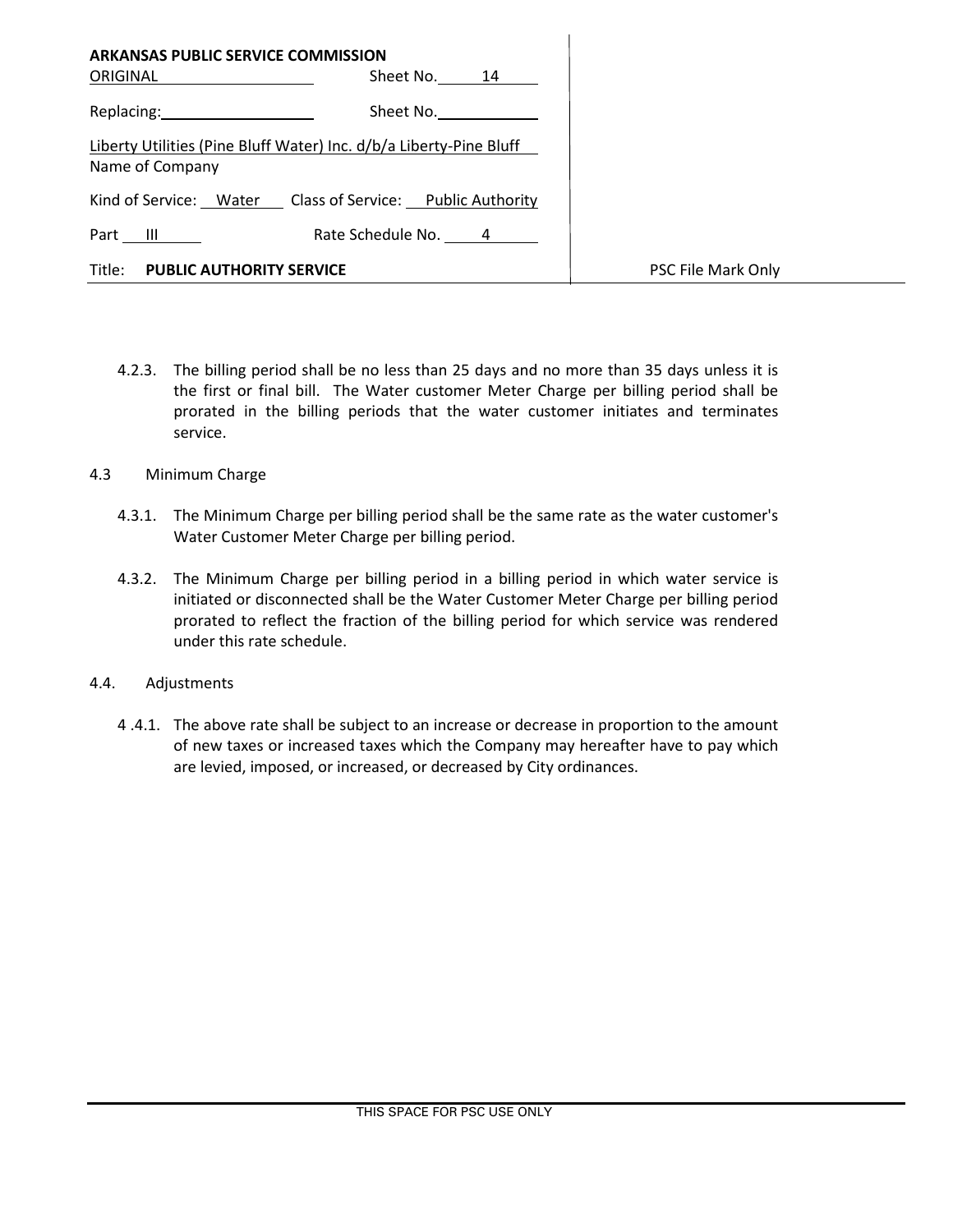|                                 | <b>ARKANSAS PUBLIC SERVICE COMMISSION</b>                          |                    |
|---------------------------------|--------------------------------------------------------------------|--------------------|
| <b>ORIGINAL Example 2019</b>    | Sheet No. 14.1                                                     |                    |
| Replacing: 2008                 | Sheet No.                                                          |                    |
| Name of Company                 | Liberty Utilities (Pine Bluff Water) Inc. d/b/a Liberty-Pine Bluff |                    |
|                                 | Kind of Service: Water Class of Service: Public Authority          |                    |
| Part III                        | Rate Schedule No. 4                                                |                    |
| Title: PUBLIC AUTHORITY SERVICE |                                                                    | PSC File Mark Only |

- 4.4.2. A monthly adjustment for the cost of pumping shall be calculated by the Company and submitted to the Arkansas Public Service Commission. Such adjustment will be applied to the quantity of water consumed as shown on the next bill rendered. {See Rate Schedule No.7).
- 4.5. Payment
	- 4.5.1 Bills are rendered monthly and are due and payable within twenty-two days from the date of the bill. If any monthly bill is not so paid, the Company shall have the right to charge a late payment fee as provided under Rate Schedule 8, paragraph 8.5. Where collection calls are necessary or service is suspended for non-payment, the charges as provided under Rate Schedule 8, paragraphs 8.3 and 8.4 shall also be collected from the consumer. If any monthly bill is not so paid, the Company shall have the right to suspend service.
- 4.6. Service Regulations
	- 4.6.1. Service under this Schedule is subject to the Service Rules and Regulations of the Company as they are now on file or may in the future be filed, with the Public Service Commission of the State of Arkansas.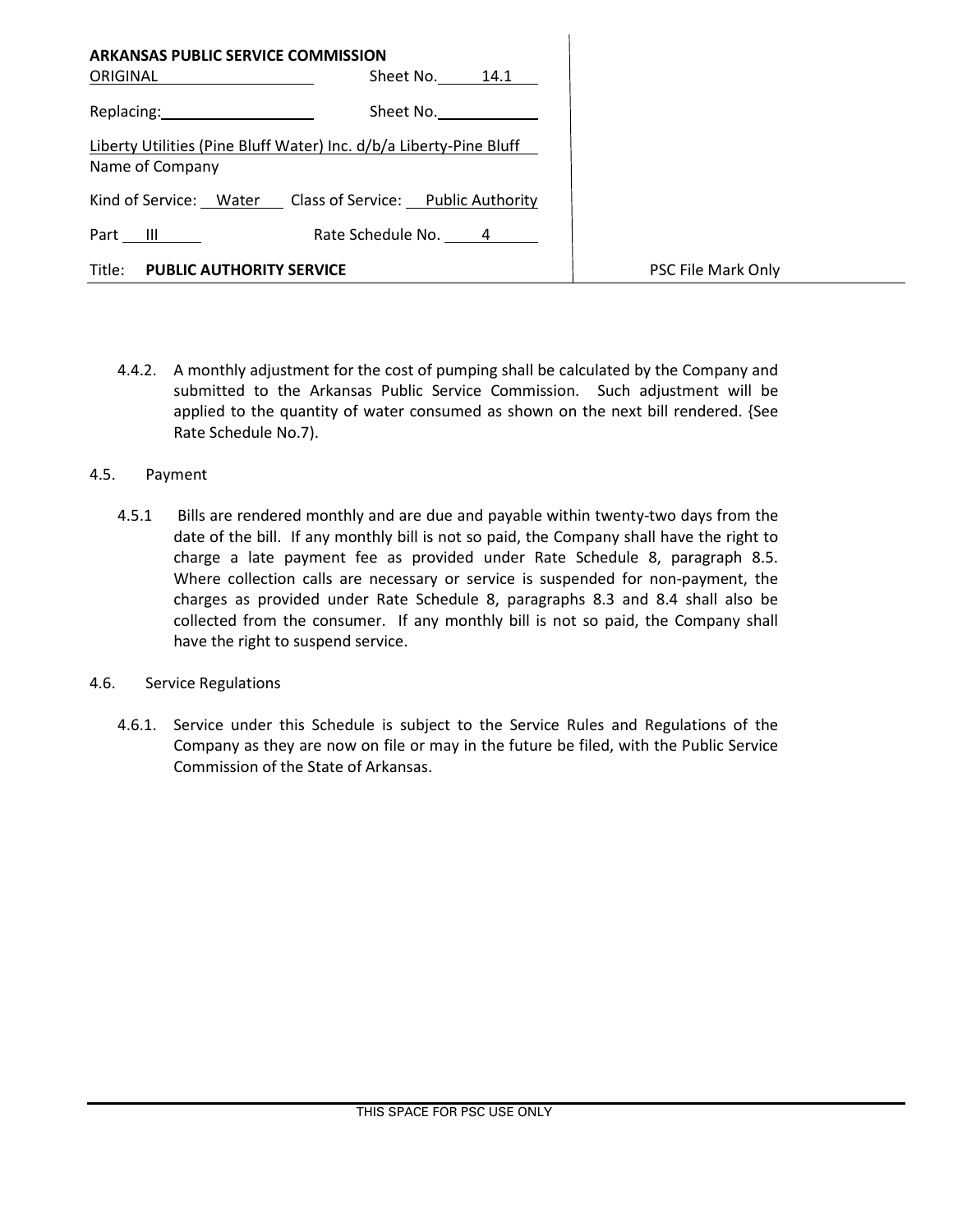| <b>ARKANSAS PUBLIC SERVICE COMMISSION</b><br>ORIGINAL                                 | Sheet No. 15        |                    |
|---------------------------------------------------------------------------------------|---------------------|--------------------|
| Replacing: 2008                                                                       | Sheet No.           |                    |
| Liberty Utilities (Pine Bluff Water) Inc. d/b/a Liberty-Pine Bluff<br>Name of Company |                     |                    |
| Kind of Service: Water Class of Service: Private Fire                                 |                     |                    |
| Part III                                                                              | Rate Schedule No. 5 |                    |
| Title:<br><b>PRIVATE FIRE SERVICE</b>                                                 |                     | PSC File Mark Only |

### **5. PRIVATE FIRE SERVICE**

## 5.1. Availability

5.1.1. This Schedule is available on Company's existing distribution lines to industrial and other customers desiring fire protection from or through privately-owned facilities. All facilities on customer's premises must be installed and owned by customer. In cases where Company's existing distribution lines do not have sufficient capacity to meet customer's requirements, Company may require a contribution equal to the cost of additional facilities to meet such requirements.

### 5.2. Rates

5.2.1. The billing period shall be no less than 25 days and no more than 35 days unless it is the first or final bill. The Private Fire Charge per billing period shall he pro-rated in the billing periods that the private fire customer initiates and terminates private fire service.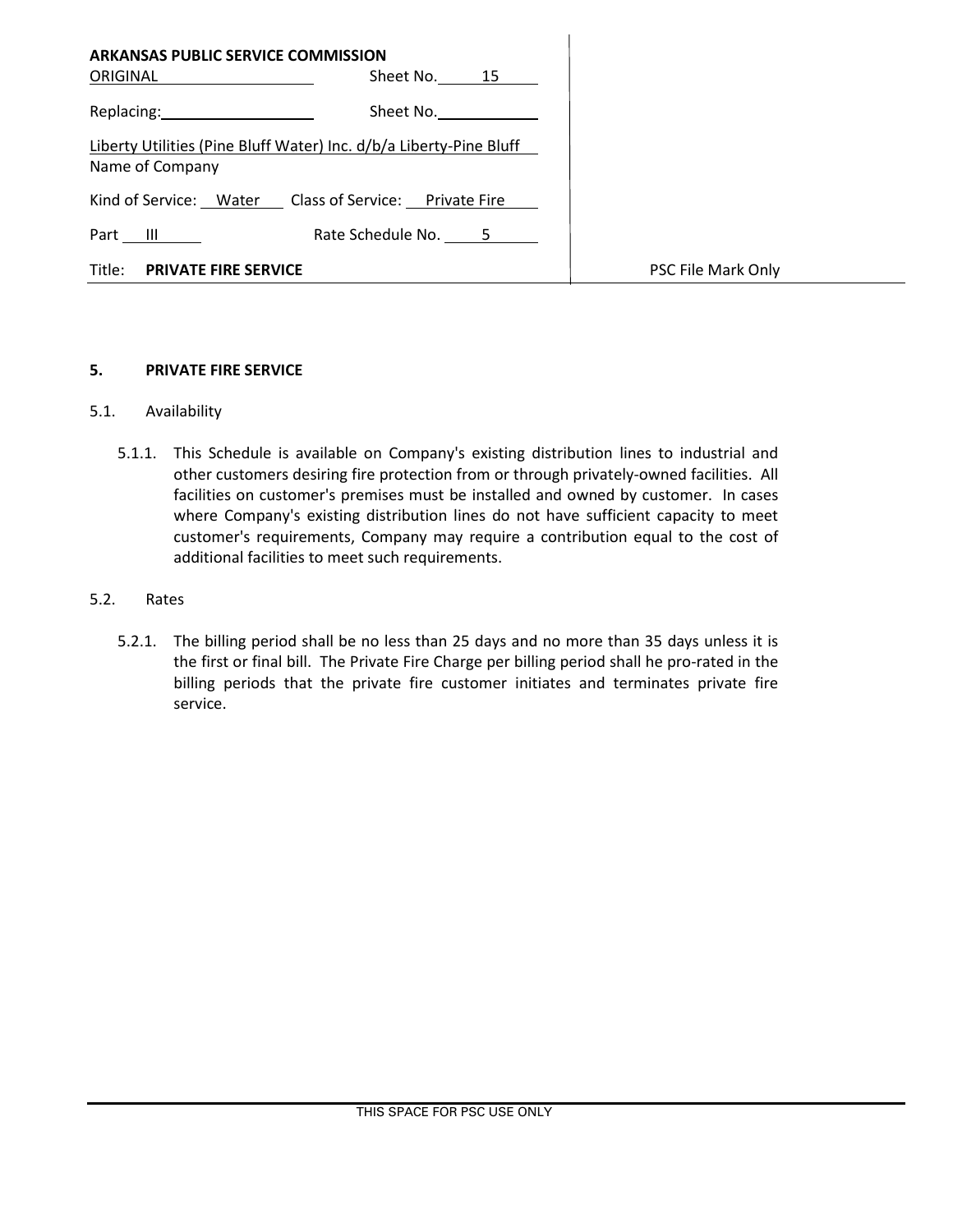| <b>ARKANSAS PUBLIC SERVICE COMMISSION</b><br>ORIGINAL | Sheet No. 16                                                       |                    |
|-------------------------------------------------------|--------------------------------------------------------------------|--------------------|
| Replacing: 2008                                       | Sheet No.                                                          |                    |
| Name of Company                                       | Liberty Utilities (Pine Bluff Water) Inc. d/b/a Liberty-Pine Bluff |                    |
|                                                       | Kind of Service: Water Class of Service: Private Fire              |                    |
| Part III                                              | Rate Schedule No. 5                                                |                    |
| Title:<br><b>PRIVATE FIRE SERVICE</b>                 |                                                                    | PSC File Mark Only |

5.2.2 The Private Fire Charge per billing period shall be the rate as follows which corresponds to the service connection size of the private fire customer:

| Size of Service Connection | <b>Billing Period Rate</b> |  |
|----------------------------|----------------------------|--|
| 3" of Less                 | Ś.<br>7.79                 |  |
| 4"                         | 13.72                      |  |
| 6''                        | 31.18                      |  |
| 8''                        | 55.50                      |  |
| 10''                       | 86.68                      |  |
| 12"                        | 124.71                     |  |

### 5.3 Minimum Charge

- 5.3.1. The Minimum Charge pre billing period shall be the same rate as the private fire customer's Private Fire Charge per billing period.
- 5.3.2. The Minimum Charge per billing period in a billing period in which private fire service is initiated or disconnected shall be the Private Fire Charge per billing period prorated to reflect the fraction of the billing period for which service was rendered under this rate schedule.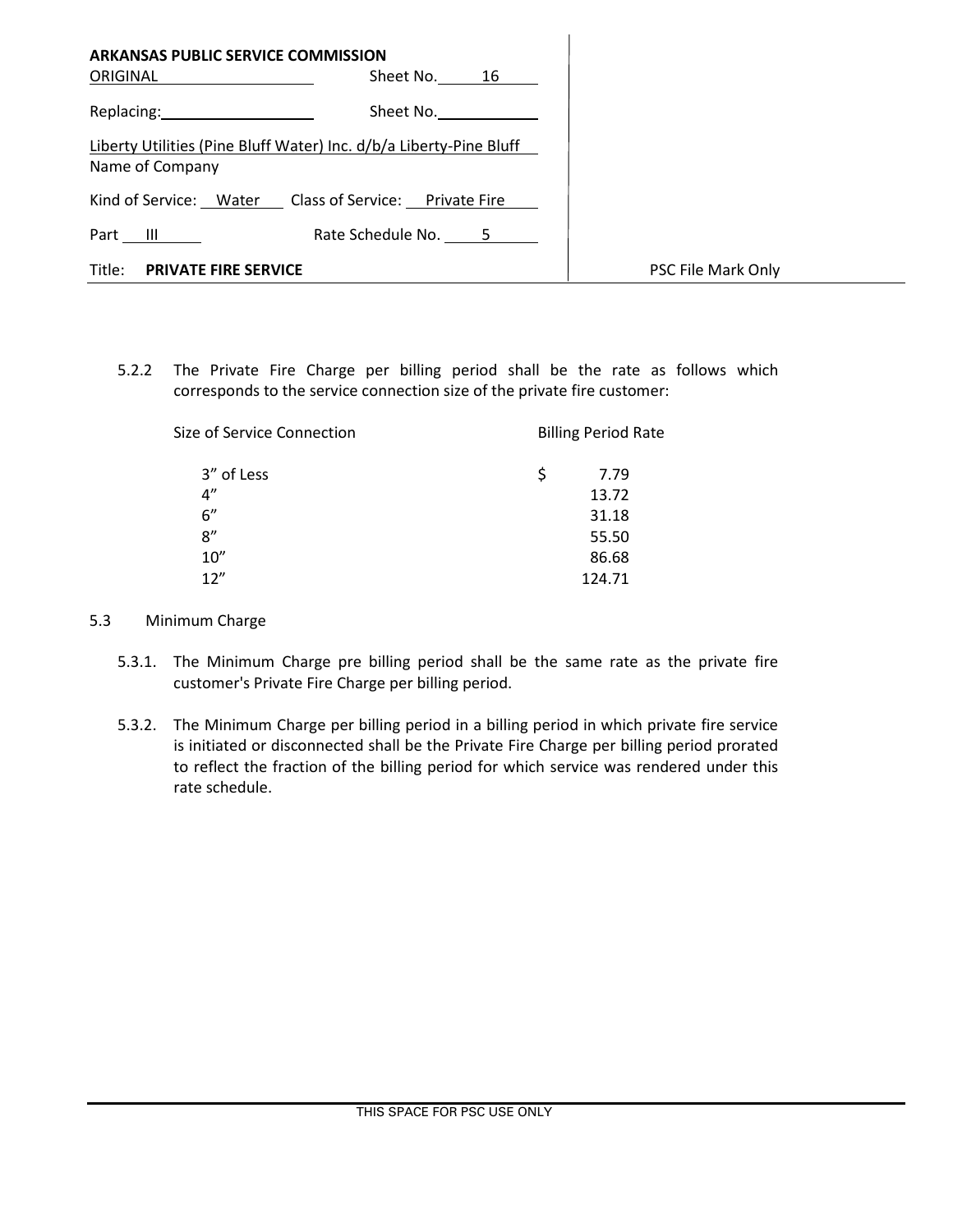| <b>ARKANSAS PUBLIC SERVICE COMMISSION</b>                                                                      |                                                                    |                    |
|----------------------------------------------------------------------------------------------------------------|--------------------------------------------------------------------|--------------------|
| ORIGINAL                                                                                                       | Sheet No. 16.1                                                     |                    |
| Replacing: The contract of the contract of the contract of the contract of the contract of the contract of the | Sheet No.                                                          |                    |
| Name of Company                                                                                                | Liberty Utilities (Pine Bluff Water) Inc. d/b/a Liberty-Pine Bluff |                    |
| Kind of Service: Water Class of Service: Private Fire                                                          |                                                                    |                    |
| Part III                                                                                                       | Rate Schedule No. 5                                                |                    |
| Title:<br><b>PRIVATE FIRE SERVICE</b>                                                                          |                                                                    | PSC File Mark Only |

### 5.4 Payment

5.4.1. Bills for fire protection service will be rendered monthly in advance and are due and payable within twenty-two days from the date of the bill. If any monthly bill is not so paid, the Company shall have the right to charge a late payment fee as provided under Rate Schedule 8, paragraph 8.5. Where collection calls are necessary or service is suspended for non-payment, the charges as provided under Rate Schedule 8, paragraphs 8.3. and 8.4 shall also be collected. If any monthly bill is not so paid, the Company shall have the right to suspend service.

### 5.5. Service Regulations

5.5.1. Service under this Schedule is subject to the Service Rules and Regulations of the Company as they are now on file or may In the future be filed, with the Public Service Commission of the State of Arkansas.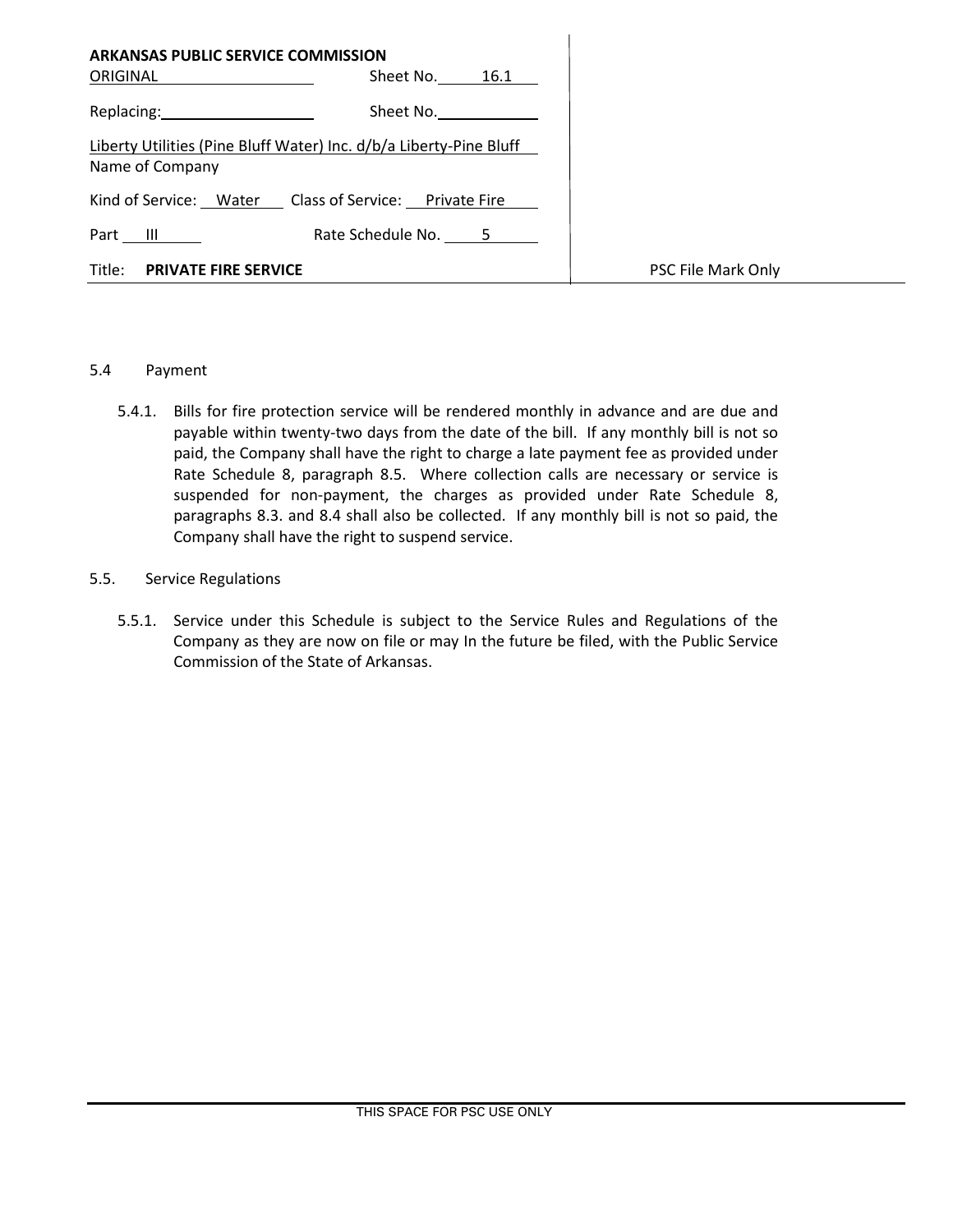| <b>ARKANSAS PUBLIC SERVICE COMMISSION</b>                                                                                                                                                                                      |                     |                    |
|--------------------------------------------------------------------------------------------------------------------------------------------------------------------------------------------------------------------------------|---------------------|--------------------|
| <b>ORIGINAL Example 20</b>                                                                                                                                                                                                     | Sheet No. 17        |                    |
| Replacing: New York Press, New York Press, New York Press, New York Press, New York Press, New York Press, New York Press, New York Press, New York Press, New York Press, New York Press, New York Press, New York Press, New | Sheet No.           |                    |
| Liberty Utilities (Pine Bluff Water) Inc. d/b/a Liberty-Pine Bluff<br>Name of Company                                                                                                                                          |                     |                    |
| Kind of Service: Water Class of Service: Water Association                                                                                                                                                                     |                     |                    |
| Part III                                                                                                                                                                                                                       | Rate Schedule No. 6 |                    |
| Title: WATER ASSOCIATION SERVICE                                                                                                                                                                                               |                     | PSC File Mark Only |

### **6. WATER ASSOCIATION SERVICE**

- 6.1 Availability
	- 6.1.1. This service is available by special contract between a Water Association water customer and the Company. Service is for the exclusive use of the Water Association water company and can be resold only to customers of the Water Association.
- 6.2 Rates
	- 6.2.1. The billing period shall be no less than 25 days and no more than 35 days unless it is the first or final bill. The Water Customer Meter Charge per billing period shall be prorated in the billing periods that the water customer initiates and terminates service.
	- 6.2.2. The Water Consumption Charge shall be the Water Association Water Consumption Rate of \$1.3812 per 100 cubic feet (Ccf) applied to all water usage recorded in Ccf by one Water Association water customer meter per billing period.

Water Usage Per Billing Period - Water Association - S 1.3812 per Ccf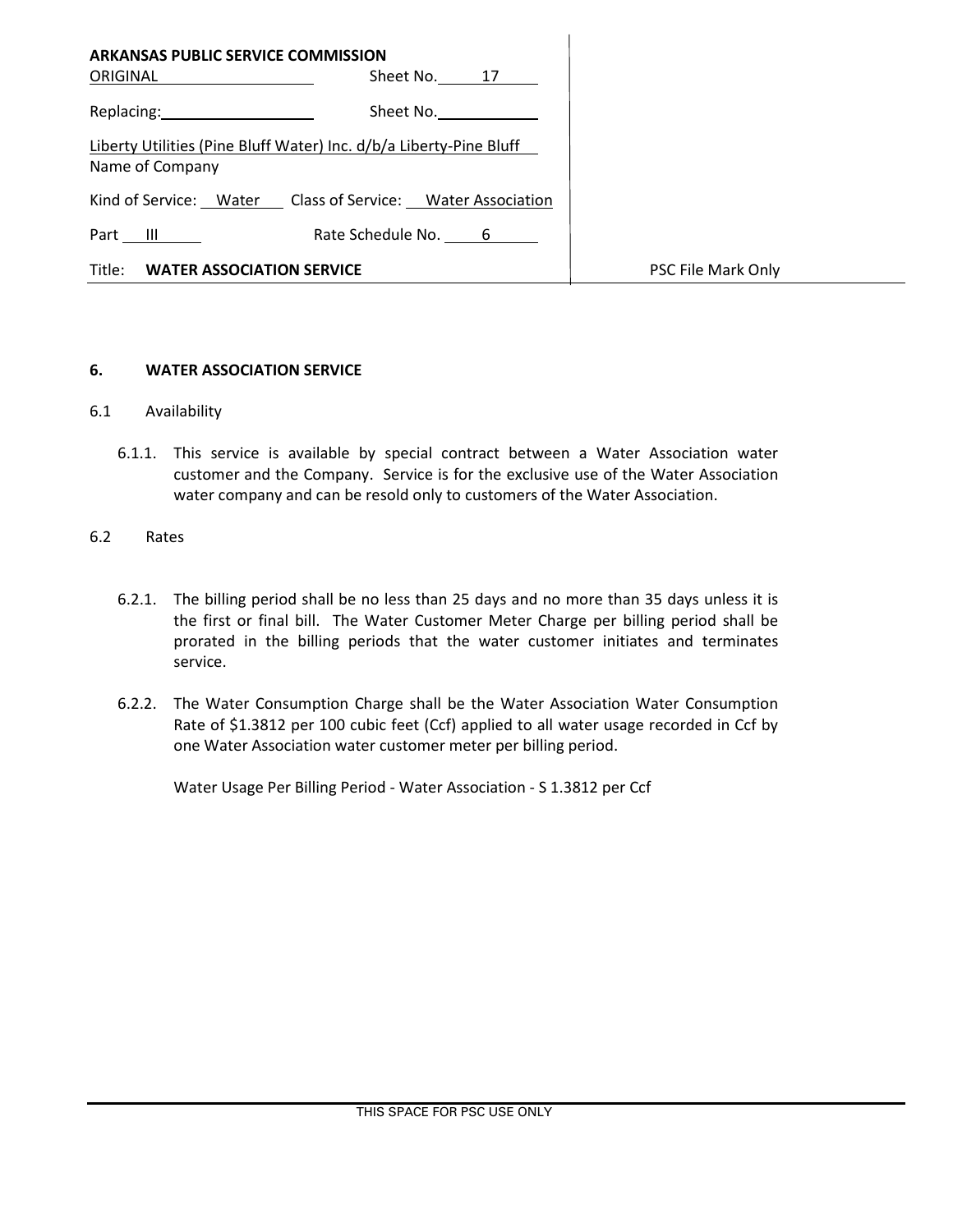| <b>ARKANSAS PUBLIC SERVICE COMMISSION</b><br>ORIGINAL                                 | Sheet No. 18        |                    |
|---------------------------------------------------------------------------------------|---------------------|--------------------|
| Replacing: New York Products and Separate Section 2012                                | Sheet No.           |                    |
| Liberty Utilities (Pine Bluff Water) Inc. d/b/a Liberty-Pine Bluff<br>Name of Company |                     |                    |
| Kind of Service: Water Class of Service: Water Association                            |                     |                    |
| Part<br><b>The Community of the Community</b>                                         | Rate Schedule No. 6 |                    |
| Title:<br><b>WATER ASSOCIATION SERVICE</b>                                            |                     | PSC File Mark Only |
|                                                                                       |                     |                    |

6.2.3. The Water Customer Meter Charge per billing period shall be the rate as follows which corresponds to the meter size of the Water Association water customer.

| 5/8" Meter   | \$15.13 | 2" Meter | \$58.62 |
|--------------|---------|----------|---------|
| 3/4" Meter   | 20.12   | 3" Meter | 95.23   |
| 1" Meter     | 26.82   | 4" Meter | 148.89  |
| 1-1/2" Meter | 40.71   | 6" Meter | 308.52  |

### 6.3. Minimum Charge

6.3.1. The Minimum Charge per billing period and any provision for prorating the Water Association Minimum Charge per billing period shall be determined by negotiated contract between a Water Association water customer and the Company.

# 6.4. Adjustments

- 6.4.1. The above rate shall be subject to an increase or decrease in proportion to the amount of new taxes or increased taxes which the Company may hereafter have to pay which are levied, imposed, increased, or decreased by City ordinances.
- 6.4.2. A monthly adjustment for the cost of pumping shall be calculated by the Company and filed with the Arkansas Public Service Commission. Such adjustment will be applied to the quantity of water consumed as shown on the next bill rendered. (See Schedule No. 7).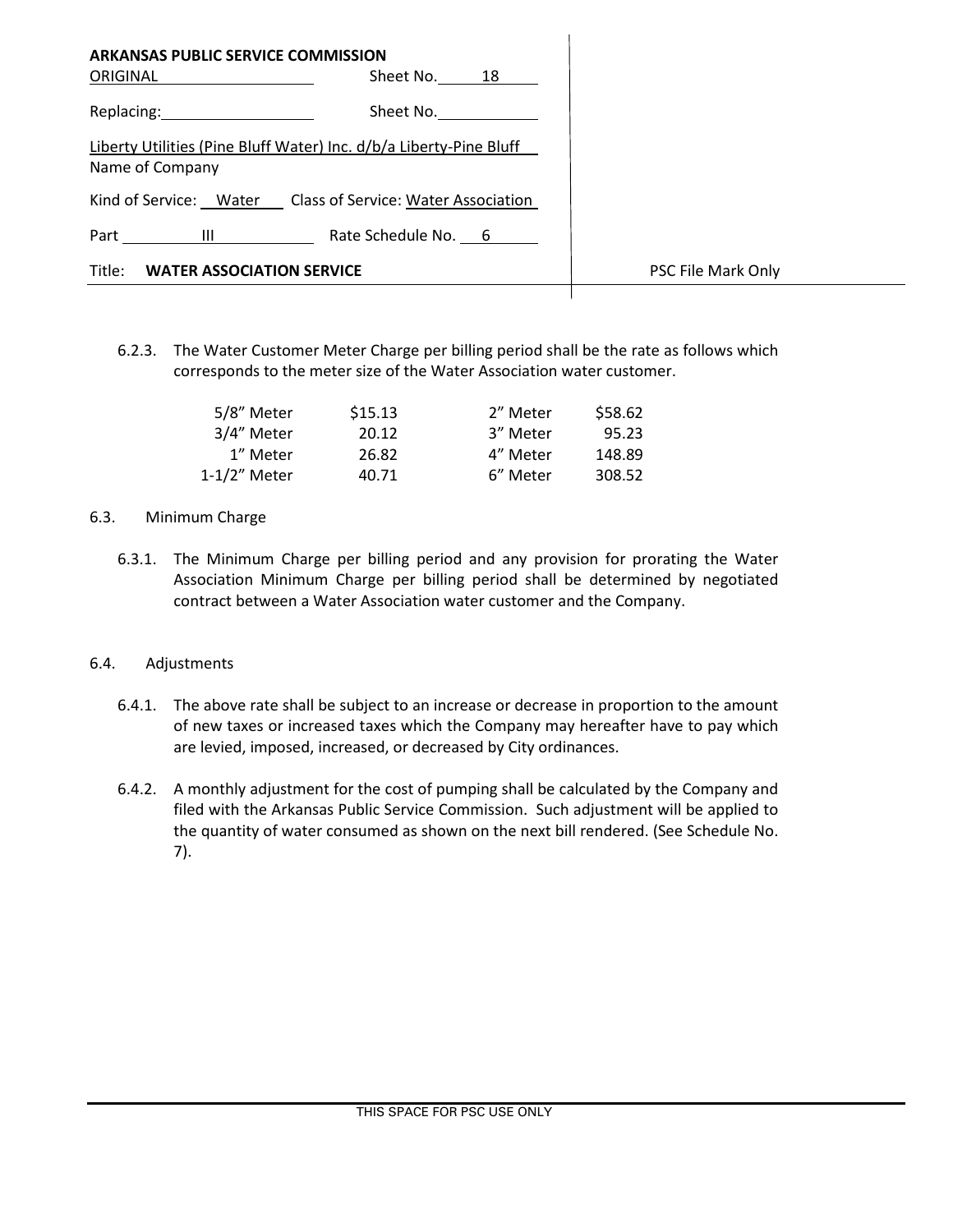| <b>ARKANSAS PUBLIC SERVICE COMMISSION</b><br><b>ORIGINAL Example 2019</b> | Sheet No. 18.1                                                     |                    |
|---------------------------------------------------------------------------|--------------------------------------------------------------------|--------------------|
| Replacing: 2008                                                           | Sheet No. <u>__________</u>                                        |                    |
| Name of Company                                                           | Liberty Utilities (Pine Bluff Water) Inc. d/b/a Liberty-Pine Bluff |                    |
|                                                                           | Kind of Service: Water Class of Service: Water Association         |                    |
| Part III                                                                  | Rate Schedule No. 6                                                |                    |
| Title:<br>WATER ASSOCIATION SERVICE                                       |                                                                    | PSC File Mark Only |

### 6.5. Payment

6.5.1. Bills are rendered monthly and are due and payable within twenty-two days from the date of the bill. If any monthly bill is not so paid, the Company shall have the right to charge a late payment fee as provided under Rate Schedule 8, paragraph 8.5. Where collection calls are necessary or service is suspended for non-payment, the charges as provided under Rate Schedule 8, paragraph 8.3, and 8.4 shall also be collected from the consumer. If any monthly bill is not so paid, the Company shall have the right to suspend service.

## 6.6. Service Regulations

6.6.1. Service under this Schedule is subject to the Service Rules and Regulations of the Company as they are now on file or may in the future be filed, with the Public Service Commission of the State of Arkansas .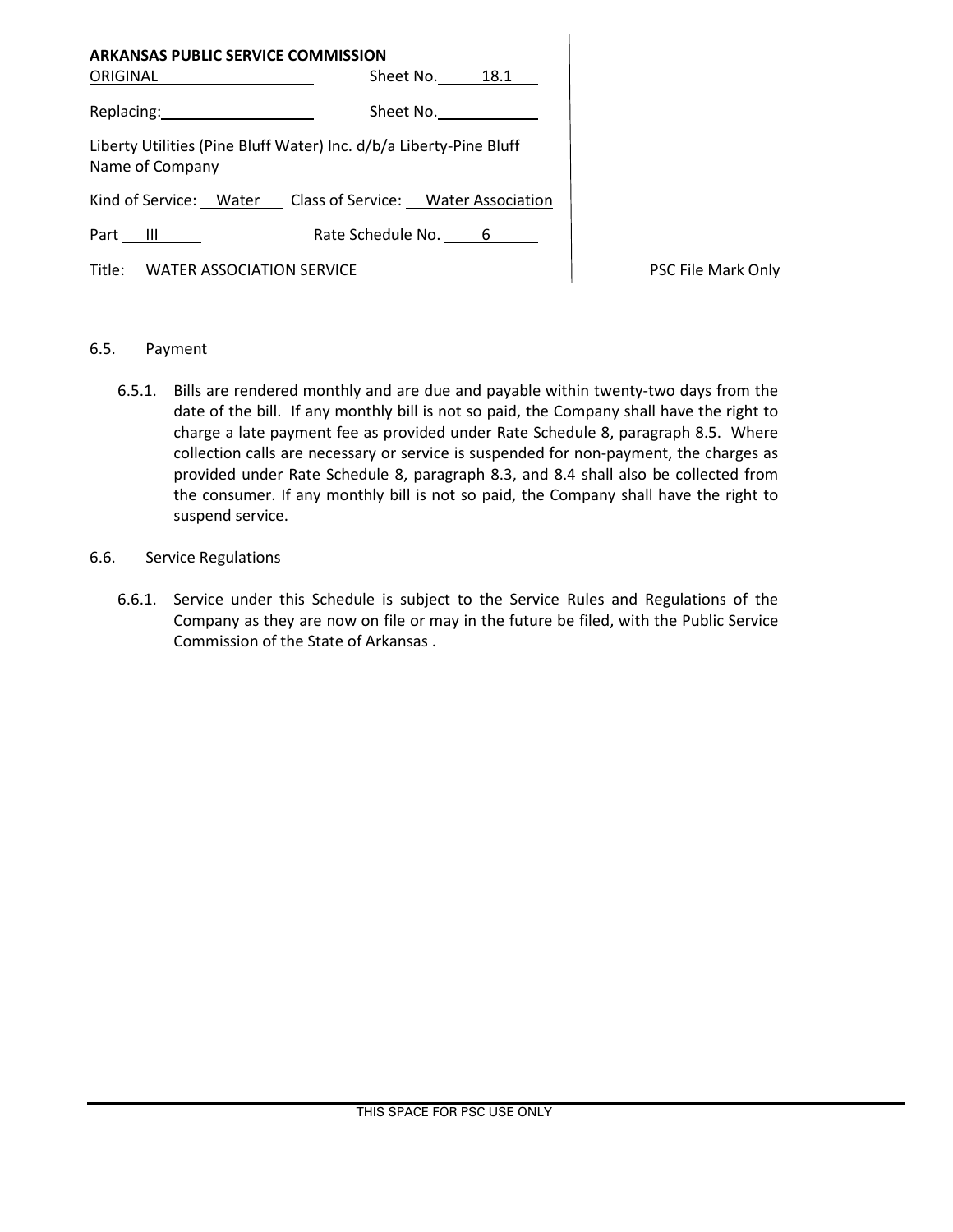| <b>ARKANSAS PUBLIC SERVICE COMMISSION</b>                                                                                                                                                                                      |                                                                    |                    |
|--------------------------------------------------------------------------------------------------------------------------------------------------------------------------------------------------------------------------------|--------------------------------------------------------------------|--------------------|
| ORIGINAL                                                                                                                                                                                                                       | Sheet No. 19                                                       |                    |
| Replacing: New York Products and Products and Products and Products and Products and Products and Products and Products and Products and Products and Products and Products and Products and Products and Products and Product | Sheet No. <b>Sheet</b> No.                                         |                    |
|                                                                                                                                                                                                                                | Liberty Utilities (Pine Bluff Water) Inc. d/b/a Liberty-Pine Bluff |                    |
| Name of Company                                                                                                                                                                                                                |                                                                    |                    |
|                                                                                                                                                                                                                                | Kind of Service: Water Class of Service: All                       |                    |
| Part<br><b>The Community of the Community</b>                                                                                                                                                                                  | Rate Schedule No. 7                                                |                    |
| Title:                                                                                                                                                                                                                         | <b>COST OF PUMPING ADJUSTMENT</b>                                  | PSC File Mark Only |

# **7. COST OF PUMPING ADJUSTMENT**

- 7.1. Electric and Gas Cost of Pumping Adjustment
	- 7.1.1. The electric and gas cost of pumping shall be subject to an increase or decrease from the base cost of pumping for the amount of power cost which the Company may hereafter have to pay Entergy Arkansas, Inc. and CenterPoint Energy Arkla. Such adjustment shall be referenced on the face of the bill. Electric and gas cost of pumping adjustment shall be collected monthly as a net monthly rate per 100 cubic feet and applied to each customer's regular bill and the total amount shown as a separate line item on the bill.
	- 7.1.2. Liberty Utilities (Pine Bluff Water) Inc. shall file the Cost of Pumping Adjustment prior to the effective Accounting Month. Such Cost of Pumping Adjustment shall be applied to all billings in the following Accounting Month.

### 7.2. Base Cost of Pumping

7.2.1. The base cost of pumping per 100 cubic feet of water from which this calculation is made is \$0.1931.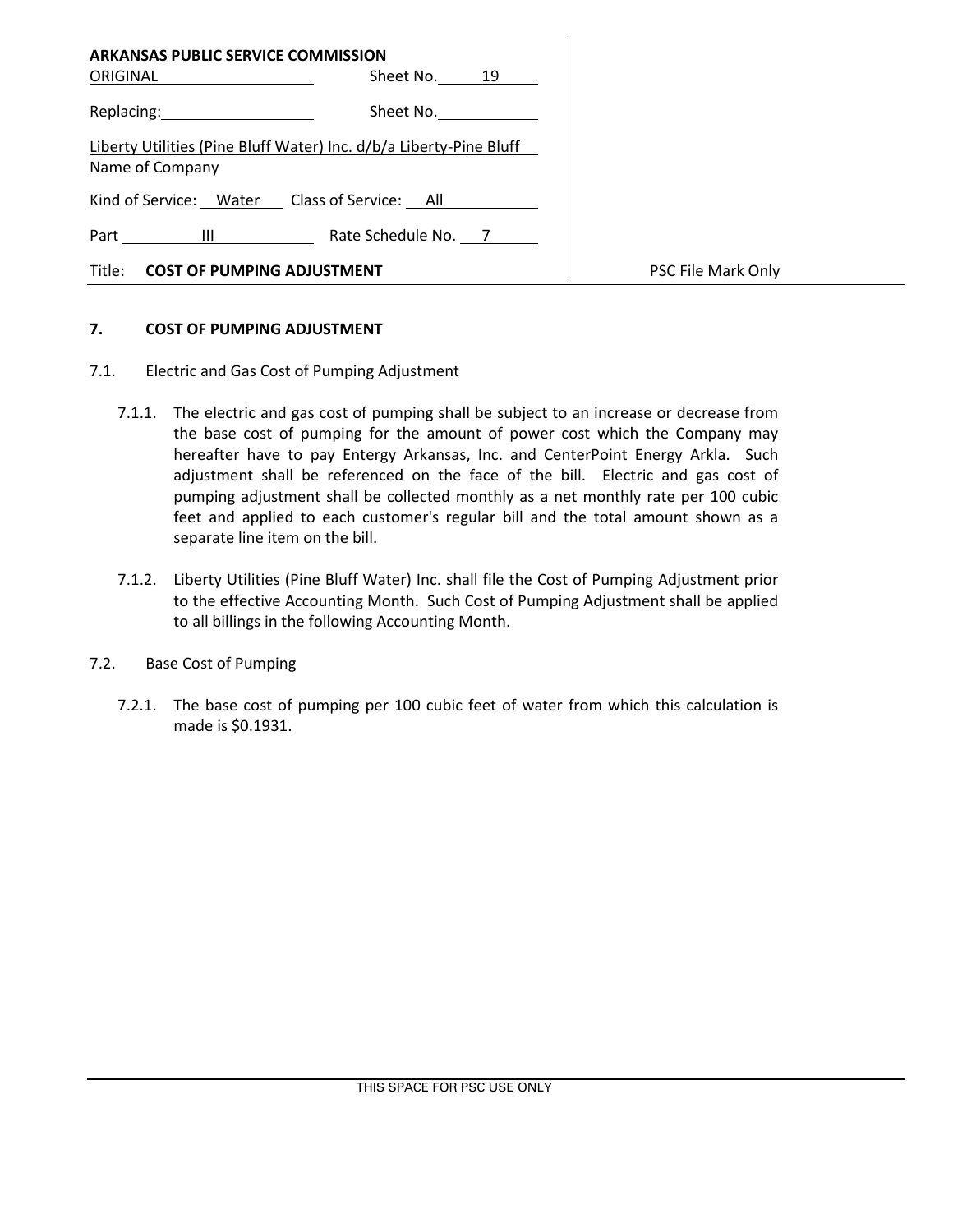|                 | <b>ARKANSAS PUBLIC SERVICE COMMISSION</b>                          |  |
|-----------------|--------------------------------------------------------------------|--|
| ORIGINAL        | Sheet No. 20                                                       |  |
|                 | Sheet No.<br>Replacing: 2000                                       |  |
| Name of Company | Liberty Utilities (Pine Bluff Water) Inc. d/b/a Liberty-Pine Bluff |  |
|                 | Kind of Service: Water Class of Service: All                       |  |
| Part            | Rate Schedule No. 7<br>$\mathbb{H}$ $\mathbb{L}$                   |  |
| Title:          | <b>PUMPING</b>                                                     |  |

- 7.3. Calculation of Cost of Electric and Gas Pumping Adjustment
	- 7.3.1. The average cost of electric and gas pumping per 100 cubic feet for adjustment purposes will be determined upon closing the Company's books at the end of each calendar month. The cost of electric and gas pumping will be taken directly from the electric and gas service bills as paid and recorded appropriately in Account 623, in the month for which the calculation is made. To the monthly cost so determined the Company will add any under recoveries from the previous month or subtract any over recoveries as illustrated on Rate Schedule No. 7 at 7.4., Sheet No. 21 and 22. This total will be divided by the total water sold in the accounting month to determine the current cost of pumping adjustment. This cost of pumping adjustment less the base cost of pumping at 7.2.1. will be applied to the accounting month beginning in the next month's billing.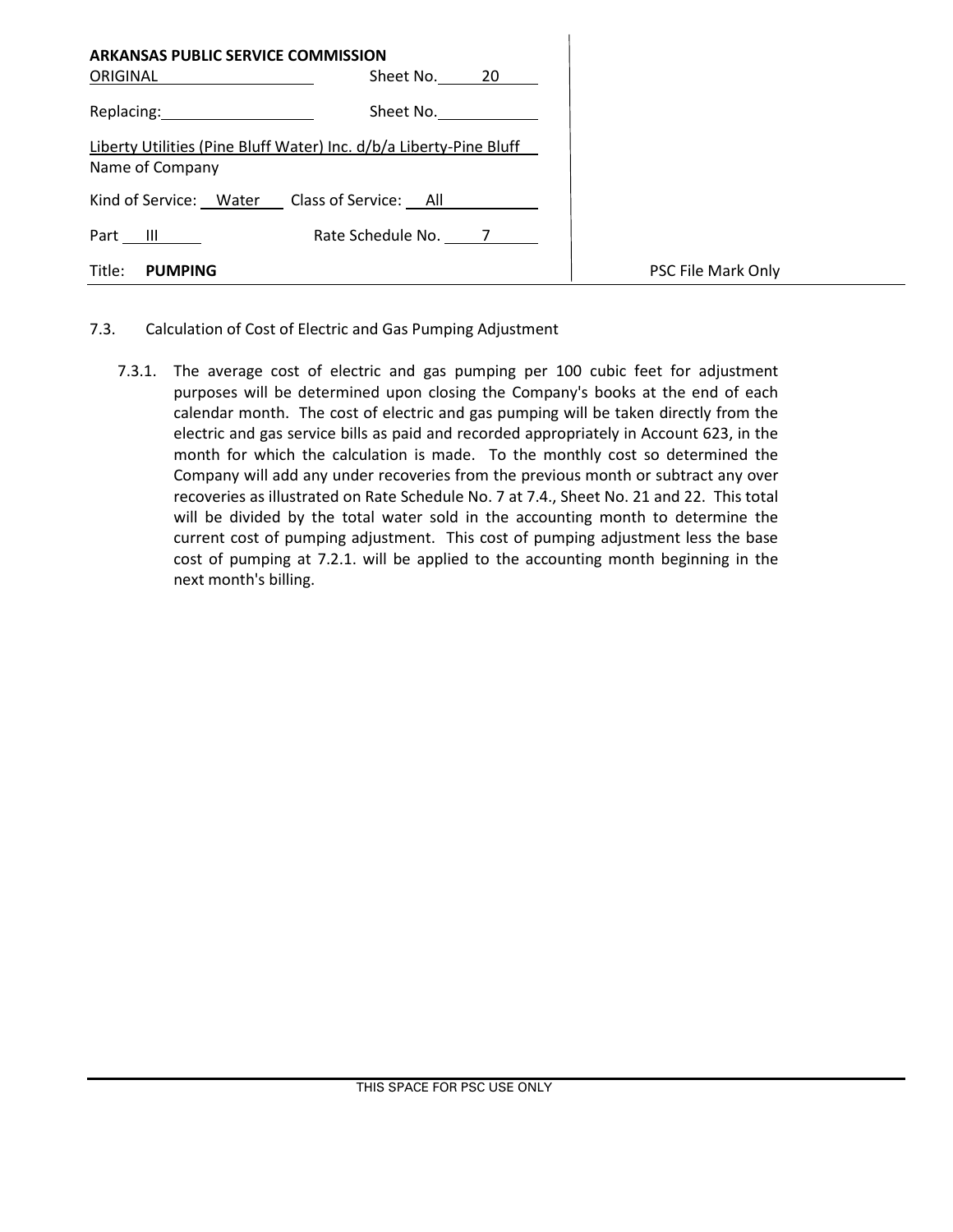| <b>ARKANSAS PUBLIC SERVICE COMMISSION</b> |                                                                    |                    |
|-------------------------------------------|--------------------------------------------------------------------|--------------------|
| ORIGINAL                                  | Sheet No. 21                                                       |                    |
|                                           | Sheet No.                                                          |                    |
|                                           | Liberty Utilities (Pine Bluff Water) Inc. d/b/a Liberty-Pine Bluff |                    |
| Name of Company                           |                                                                    |                    |
|                                           | Kind of Service: Water Class of Service: All                       |                    |
| Part III                                  | Rate Schedule No. 7                                                |                    |
| Title:<br>PUMPING                         |                                                                    | PSC File Mark Only |

7.4. Liberty Utilities (Pine Bluff Water), Inc ..

# ELECTRIC COST OF PUMPING ADJUSTMENT

For the Accounting month of \_\_\_\_\_\_\_\_\_\_\_\_\_\_\_, 20\_\_ P.S.C. Schedule 7

# 7.4.1. Electric Bill

|        | a. Treatment Plant #1<br>b. Treatment Plant #2<br>c. Treatment Plant #3<br>d. Well #19<br>e. Well #22<br>f. Well #17 | (Account No. 413222)<br>(Account No. 41 0382)<br>(Account No. 1480876)<br>(Account No. 410222)<br>(Account No. 410385)<br>(Account No. 1309360) | S.       |
|--------|----------------------------------------------------------------------------------------------------------------------|-------------------------------------------------------------------------------------------------------------------------------------------------|----------|
| 7.4.2. | Gas Bill                                                                                                             | <b>Total Electric Bill</b>                                                                                                                      |          |
|        | a. Treatment Plant #1<br>b. Treatment Plant #2<br>c. Treatment Plant #3<br>d. Well #19<br>e. Well #22<br>f. Well #17 | (Account No.<br>(Account No.<br>(Account No.<br>(Account No.<br>(Account No.<br>(Account No.<br><b>Total Gas Bill</b>                           | S.<br>Ś. |

Issued and Effective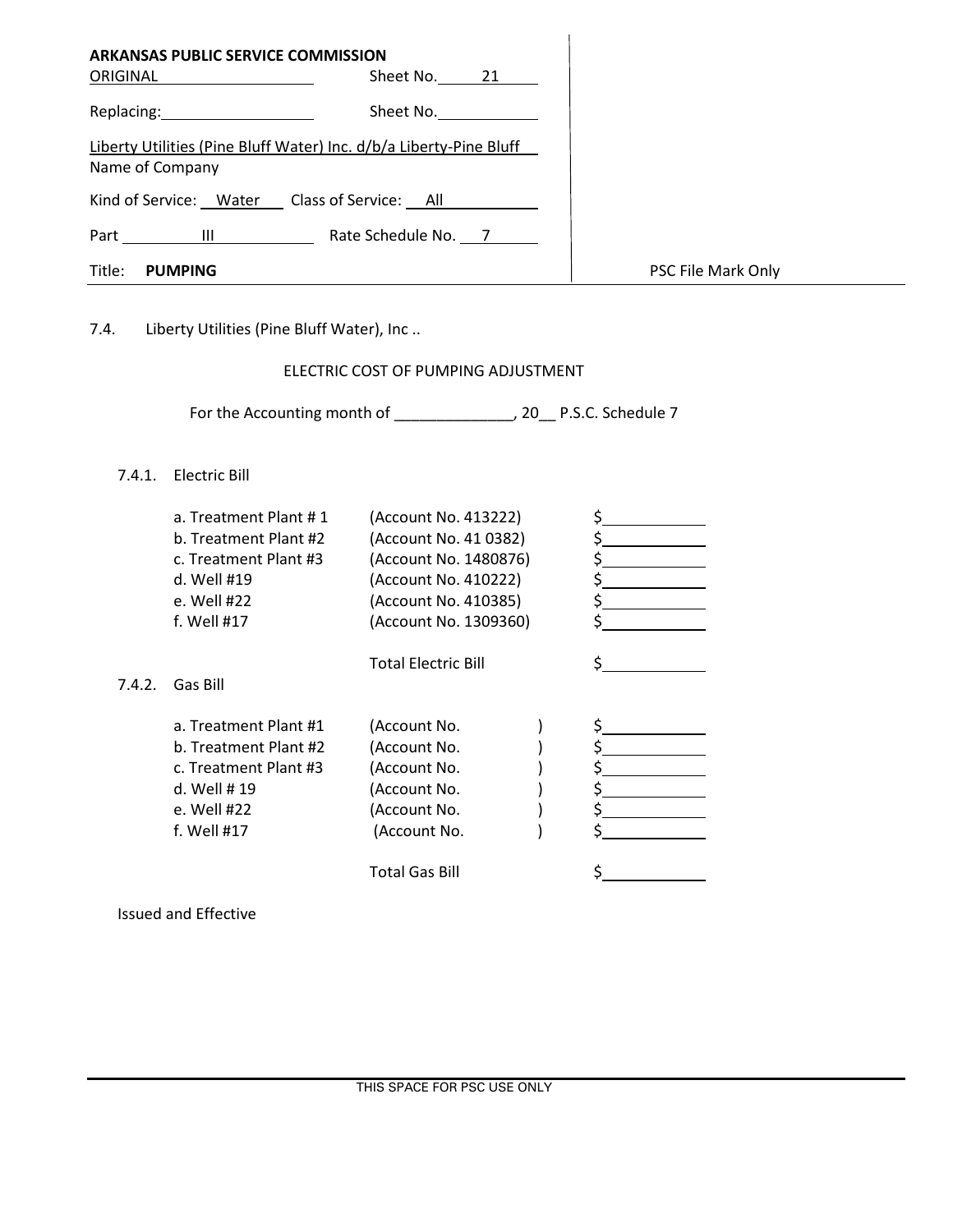| <b>ARKANSAS PUBLIC SERVICE COMMISSION</b>                                             |              |                    |
|---------------------------------------------------------------------------------------|--------------|--------------------|
| ORIGINAL                                                                              | Sheet No. 22 |                    |
| Replacing: National Property of the Replacing:                                        | Sheet No.    |                    |
| Liberty Utilities (Pine Bluff Water) Inc. d/b/a Liberty-Pine Bluff<br>Name of Company |              |                    |
| Kind of Service: Water Class of Service: All                                          |              |                    |
| Part III Rate Schedule No. 7                                                          |              |                    |
| Title: <b>COST OF PUMPING ADJUSTMENT</b>                                              |              | PSC File Mark Only |
| 7.4.3. Cost of Pumping Electric and Gas Bill                                          |              |                    |
| 7.4.4. Amount Collected (Refunded) in accounting month                                |              |                    |

|        | 7.4.5. Cost of pumping adjustment from second previous accounting month    |     |          |
|--------|----------------------------------------------------------------------------|-----|----------|
|        | 7.4.6. Over-recovery from accounting month                                 |     |          |
| 7.4.7  | Under-recovery from accounting month                                       |     |          |
|        | 7.4.8. Amount to be recovered in the next accounting month                 |     |          |
| 7.4.9. | Total 100 cubic feet sold                                                  |     |          |
|        | 7.4.10. Fuel cost of pumping adjustment per 100 cubic feet                 |     |          |
|        | 7.4.11. Less base cost of pumping per 100 cubic feet                       | \$. | (0.1931) |
|        | 7.4.12. Fuel cost of pumping applicable to retail rates per 100 cubic feet |     |          |
|        | 7.4.13. Cost of pumping adjustment for next accounting month               |     |          |
|        | 7.4.14. Date to be applied to next accounting month                        |     |          |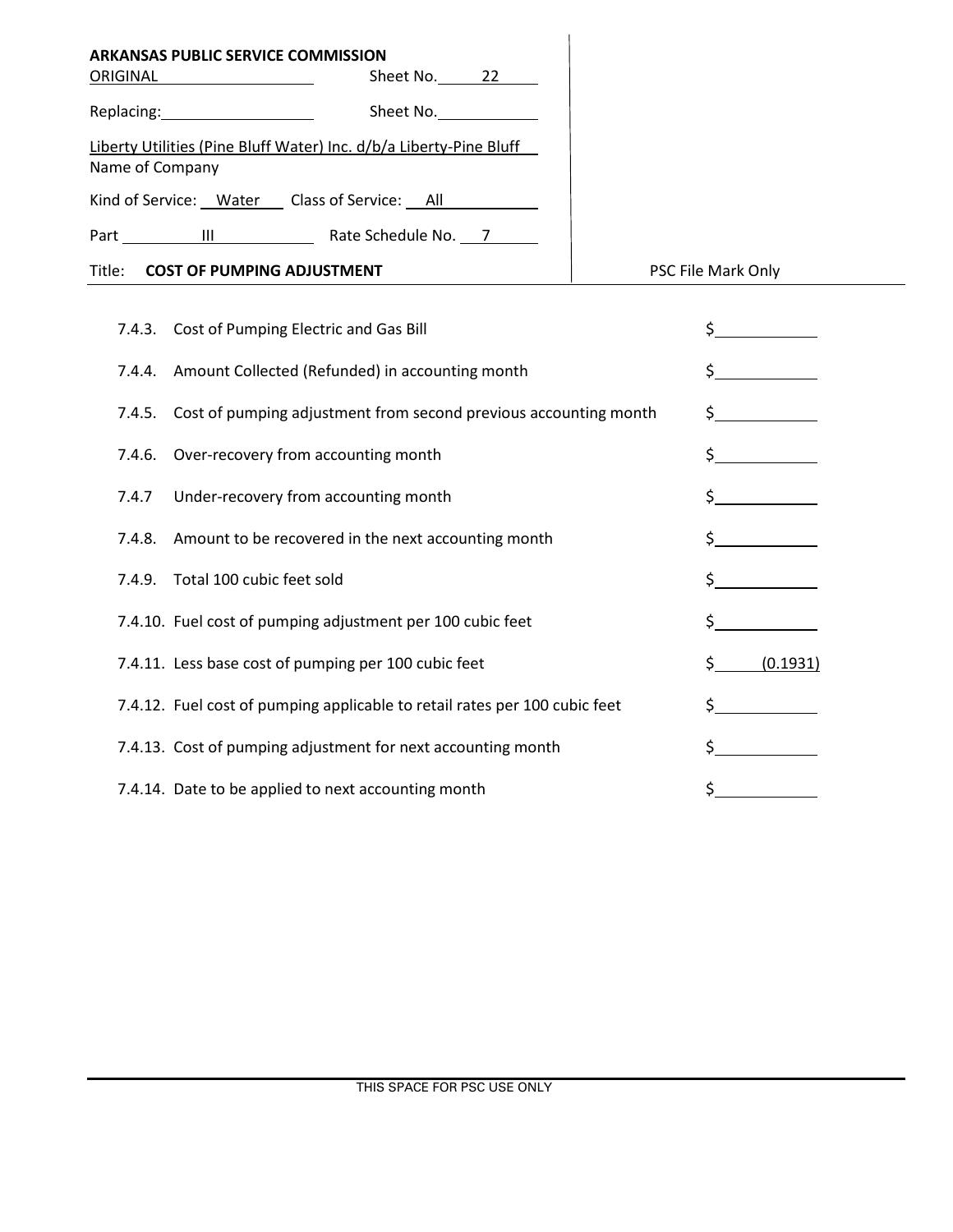| <b>ARKANSAS PUBLIC SERVICE COMMISSION</b><br>Sheet No. 23<br>ORIGINAL                 |                    |
|---------------------------------------------------------------------------------------|--------------------|
| Replacing: 2008<br>Sheet No.                                                          |                    |
| Liberty Utilities (Pine Bluff Water) Inc. d/b/a Liberty-Pine Bluff<br>Name of Company |                    |
| Kind of Service: Water Class of Service: All                                          |                    |
| Rate Schedule No. 8<br>the contract of the contract of the<br>Part                    |                    |
| Title: CHARGES RELATED TO CUSTOMER ACTIVITY                                           | PSC File Mark Only |
|                                                                                       |                    |

### **8. CHARGES RELATED TO CUSTOMER ACTIVITY**

- 8.1 Meter Test Charge
	- 8.1.1. If the meter tested, at the request of the customer to the Company or at the request of the customer to the Commission, is found to have an error in registration of less than three percent (3%), the Company may make a charge as compensation for such test.

| Meter Size              | Charge  |
|-------------------------|---------|
| $5/8$ ", $3/4$ ", $1$ " | \$25.00 |
| $1-1/2"$ or greater     | \$50.00 |

If the error in registration is found to be greater than three percent (3%), then the cost of the test shall be borne by the Company.

### 8.2 Returned Check Fee

8.2.1. Whenever a customer has tendered payment by check and the check is returned to the Company for any reason other than bank error, the Company may charge, add to the account, and collect to recover costs for reprocessing any check that has been returned to the Company for any reason other than bank error. The returned check fee shall be the maximum amount allowed by Arkansas Code 4-60-103 as amended from time to time.

### 8.3. Collection Fee

8.3.1. The Company will charge the customer a Collection Fee of S 12.00 if the last day to pay, as printed on the most recent shut-off notice, has passed, and the Company employee accepts payment at the premises under Commission General Service Rule No. 6.09.B.( 1) or, at the customer's request visits the premises to collect.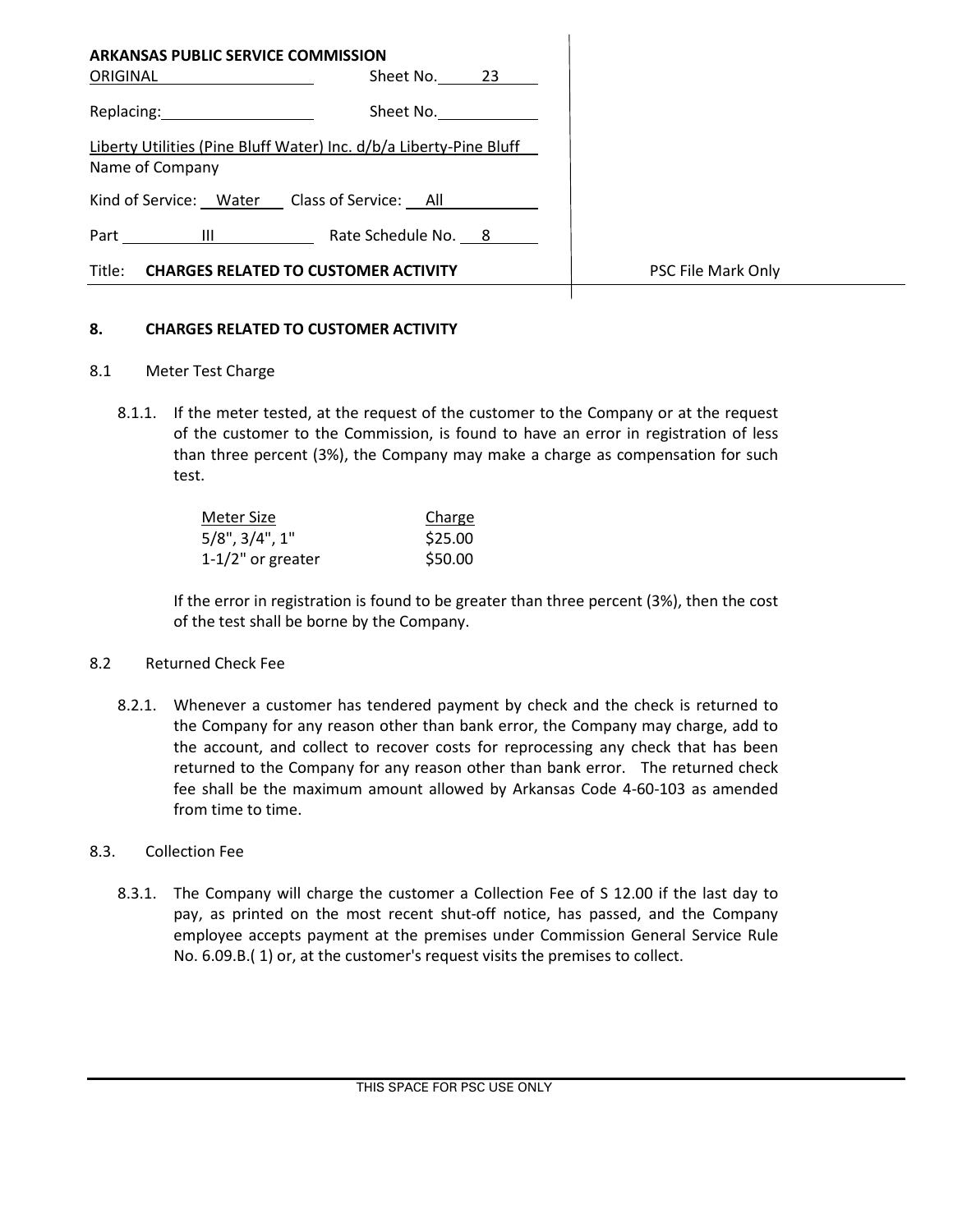| <b>ARKANSAS PUBLIC SERVICE COMMISSION</b><br>ORIGINAL                                                          | Sheet No. 23.1      |                    |
|----------------------------------------------------------------------------------------------------------------|---------------------|--------------------|
| Replacing: the contract of the contract of the contract of the contract of the contract of the contract of the | Sheet No.           |                    |
| Liberty Utilities (Pine Bluff Water) Inc. d/b/a Liberty-Pine Bluff<br>Name of Company                          |                     |                    |
| Kind of Service: Water Class of Service: All                                                                   |                     |                    |
| Part III <u>________</u>                                                                                       | Rate Schedule No. 8 |                    |
| Title:<br><b>CHARGES RELATED TO CUSTOMER ACTIVITY</b>                                                          |                     | PSC File Mark Only |

# 8.4 Reconnection Fee

8.4.1. If water service has been discontinued for any of the reasons contained in the Commission General Service Rules No. 6.01.(A) through (R), the Company will not restore water service until proof is given that the customer has complied with the rules and regulations, and until any Collection, Late Penalty, or Reconnection fees have been paid to the Company. The Company will charge the following Reconnection Fee as a reimbursement for costs of restoration of water service.

> Reconnection during the business hours 8:00 am - 4:00 pm Monday through Friday, excluding holidays recognized by the Company \$20.00

### 8.5. Late Payment Fee

8.5.1. The Company may bill a water customer an additional charge, a Late Payment fee, if the payment of a water billing is not received by the Company or its authorized agent for payment before the close of business on the due date as shown on the bill. The Late Payment Fee shall be calculated on only the overdue amount of the water bill and will be determined as follows: 10 percent (10%) of the first \$30.00 of the water customer's unpaid water bill and 2 percent (2%) of the remainder of the water customer's unpaid water bill. The amount of the water Late Payment Fee and when it will apply will be printed on the bill.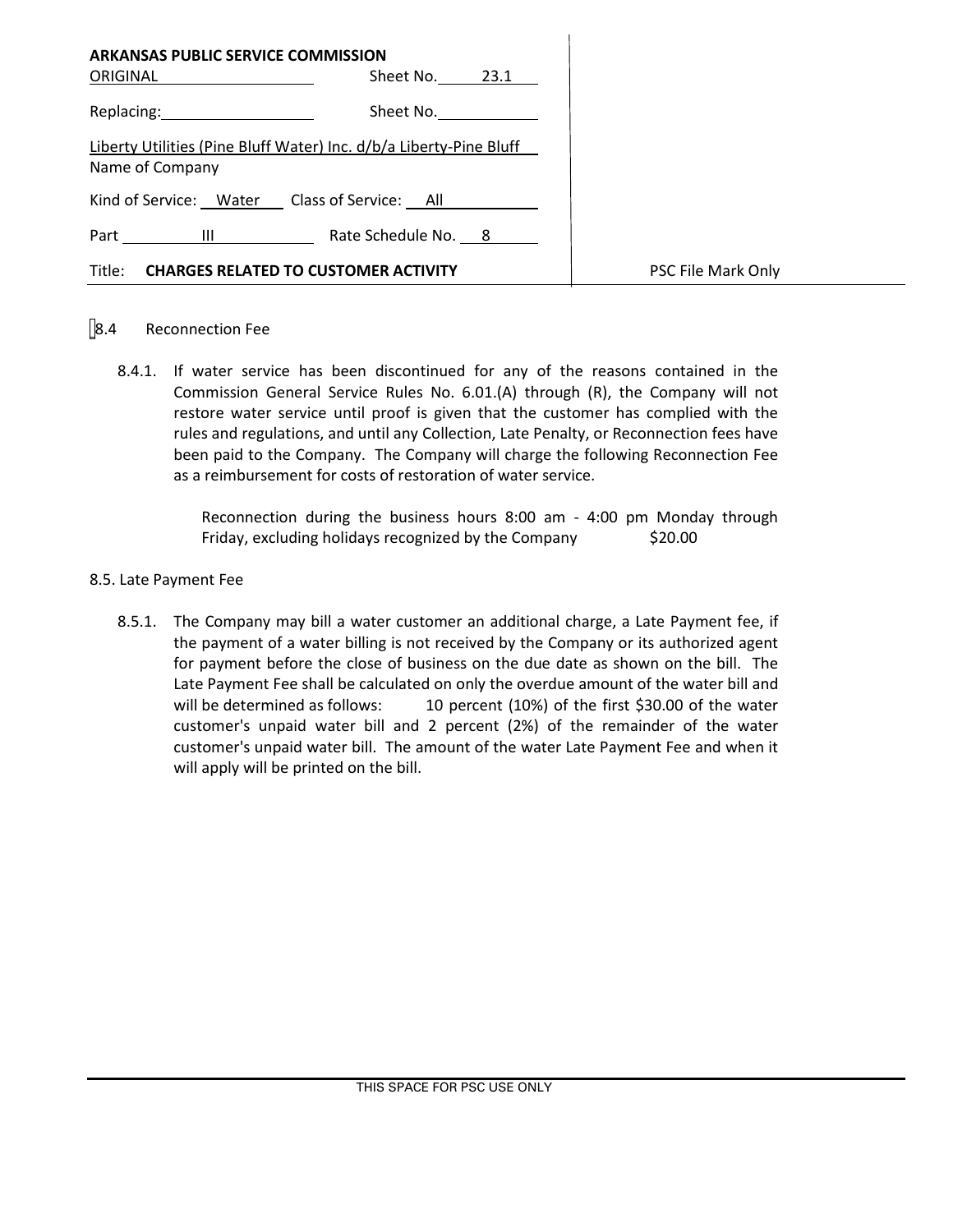| <b>ARKANSAS PUBLIC SERVICE COMMISSION</b><br>ORIGINAL                                 | Sheet No. 24                 |                    |
|---------------------------------------------------------------------------------------|------------------------------|--------------------|
| Replacing: 2008                                                                       | Sheet No.                    |                    |
| Liberty Utilities (Pine Bluff Water) Inc. d/b/a Liberty-Pine Bluff<br>Name of Company |                              |                    |
| Kind of Service: Water Class of Service: All                                          |                              |                    |
|                                                                                       | Part III Rate Schedule No. 8 |                    |
| Title: CHARGES RELATED TO CUSTOMER ACTIVITY                                           |                              | PSC File Mark Only |

### 8.6 Connection Fee

- 8.6.1. The Company will charge a \$20.00 Connection Fee when an applicant or other authorized party requests that water service be connected before 3:30 p.m. The payment may be made at the Company's business office or may be billed on the customer's first bill.
- 8.6.2 The Company will charge a \$30.00 Connection Fee when an applicant or other authorized party requests water service connection during hours other than those described in paragraph 8.6.1. above.
- 8.7 Builders Temporary Service
	- 8.7.1 Contractors, builders, or others will be required to take water at the Company's established meter rates and in addition shall pay a fee of \$20.00 for installing a temporary meter for construction purposes to be paid at the time a permit is granted.
- 8.8 Backflow Prevention Program
	- 8.8.1 Fees for inspection, repair or testing of customer's approved backflow prevention devices shall be billed promptly after the completion of the inspection, repair or testing by the Company and shall be as follows:

| Inspection and Testing of New Installation |                                        | \$25.00    |
|--------------------------------------------|----------------------------------------|------------|
| Annual Inspection and Testing              |                                        | \$25.00    |
| Additional Fee for Repairs, if needed      |                                        | \$25.00/hr |
|                                            | plus actual cost of replacement parts. |            |

- 8.9 Service Usage and Billing History Information
	- 8.9.1 Customers or former customers may request a statement of their account records under Arkansas Public Service Commission General Service Rule 7.02. The fee for this statement shall be S 1.00 per month of History Requested.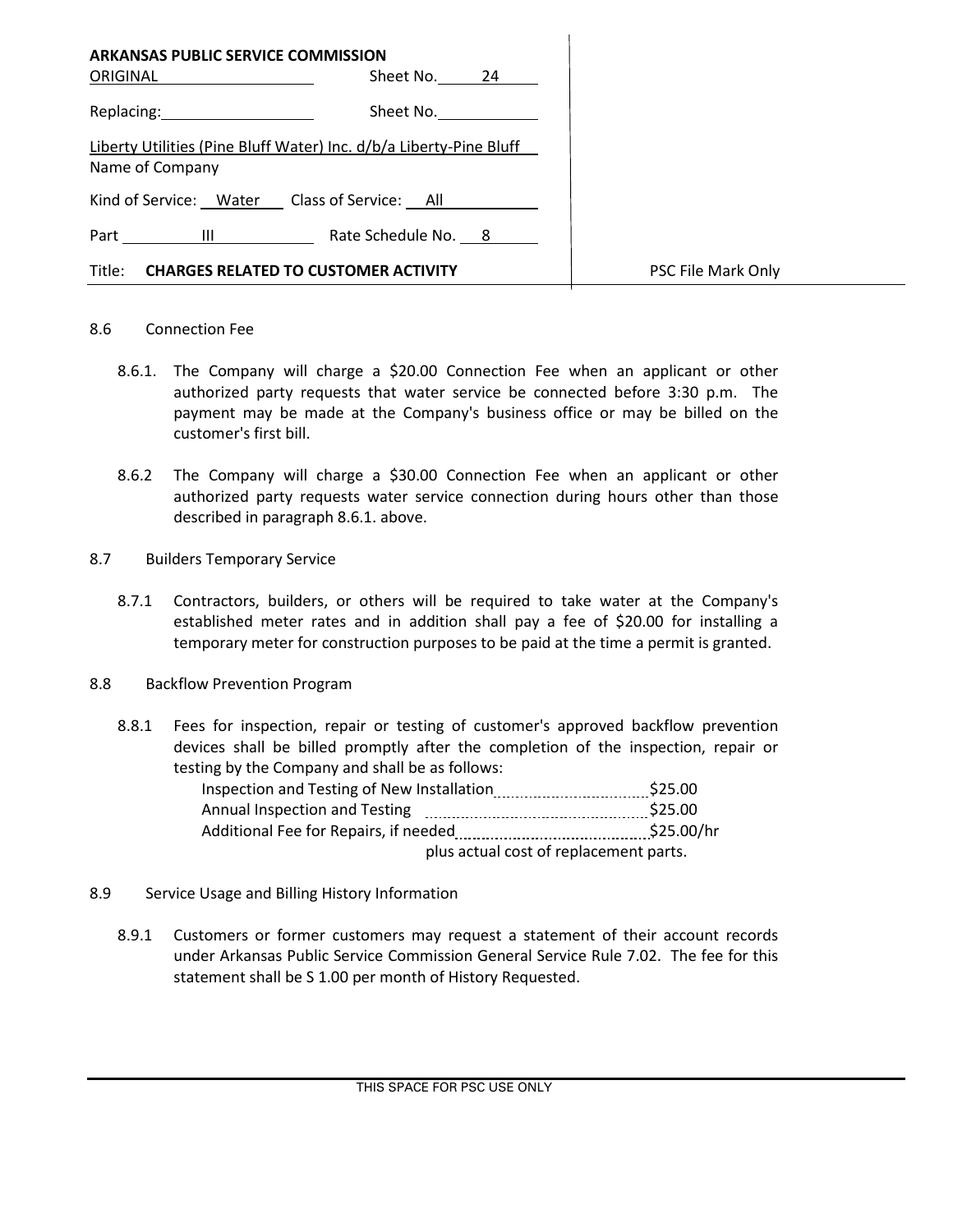| <b>ARKANSAS PUBLIC SERVICE COMMISSION</b><br>ORIGINAL                                 | Sheet No. 25 |                    |
|---------------------------------------------------------------------------------------|--------------|--------------------|
| Replacing: 2000                                                                       | Sheet No.    |                    |
| Liberty Utilities (Pine Bluff Water) Inc. d/b/a Liberty-Pine Bluff<br>Name of Company |              |                    |
| Kind of Service: Water Class of Service: All                                          |              |                    |
| Part III Rate Schedule No. 9                                                          |              |                    |
| Title:<br><b>WATER MAIN EXTENSION AGREEMENT</b>                                       |              | PSC File Mark Only |

### **9 RULES AND REGULATIONS GOVERNING WATER MAIN EXTENSIONS**

- 9.1 Developer hereby applies to the Company for the said extension of its system, and the Company agrees to construct the said extension under the terms and conditions hereinafter set forth and in accordance with its rules and regulations.
- 9.2 Developer shall contribute to the Company upon the execution hereof the sum of DOLLARS(\$). which amount the Company estimates to be the cost of installing the said extension, including any overhead cost to the Company such as supervision, engineering, legal expenses and the cost of obtaining any necessary governmental permits. Said estimated cost contains a provision of \$ for rock excavation.

If the actual cost of construction varies from the aforesaid provision, the amount of Developer's contribution will be adjusted accordingly. If it is necessary to adjust the amount of Developer's contribution, in accordance with the terms of this paragraph, a supplemental memorandum will be prepared setting forth the "cost" and shall be attached hereto and made a part hereof. There shall be no refunds of any monies contributed by the Developer except for any adjustments to the actual construction cost as set forth in this paragraph.

- 9.3 The Company will use its best efforts to commence and carry to completion as soon as possible the installation of said extension, having in mind however, delays which may be occasioned by weather, acts of God or the public enemy, strikes, or other matters not within its control.
- 9.4 It is further mutually understood and agreed that the mains and appurtenances within the limits of the street, avenues, roads, ways or easement areas, whether or not attached to or serving customers but instructed as part of the extension, shall be and remain property of the Company, its successors and assigns. The Company shall have the right to extend any main installed by it pursuant to the terms of this agreement in or to other lands, streets, or avenues.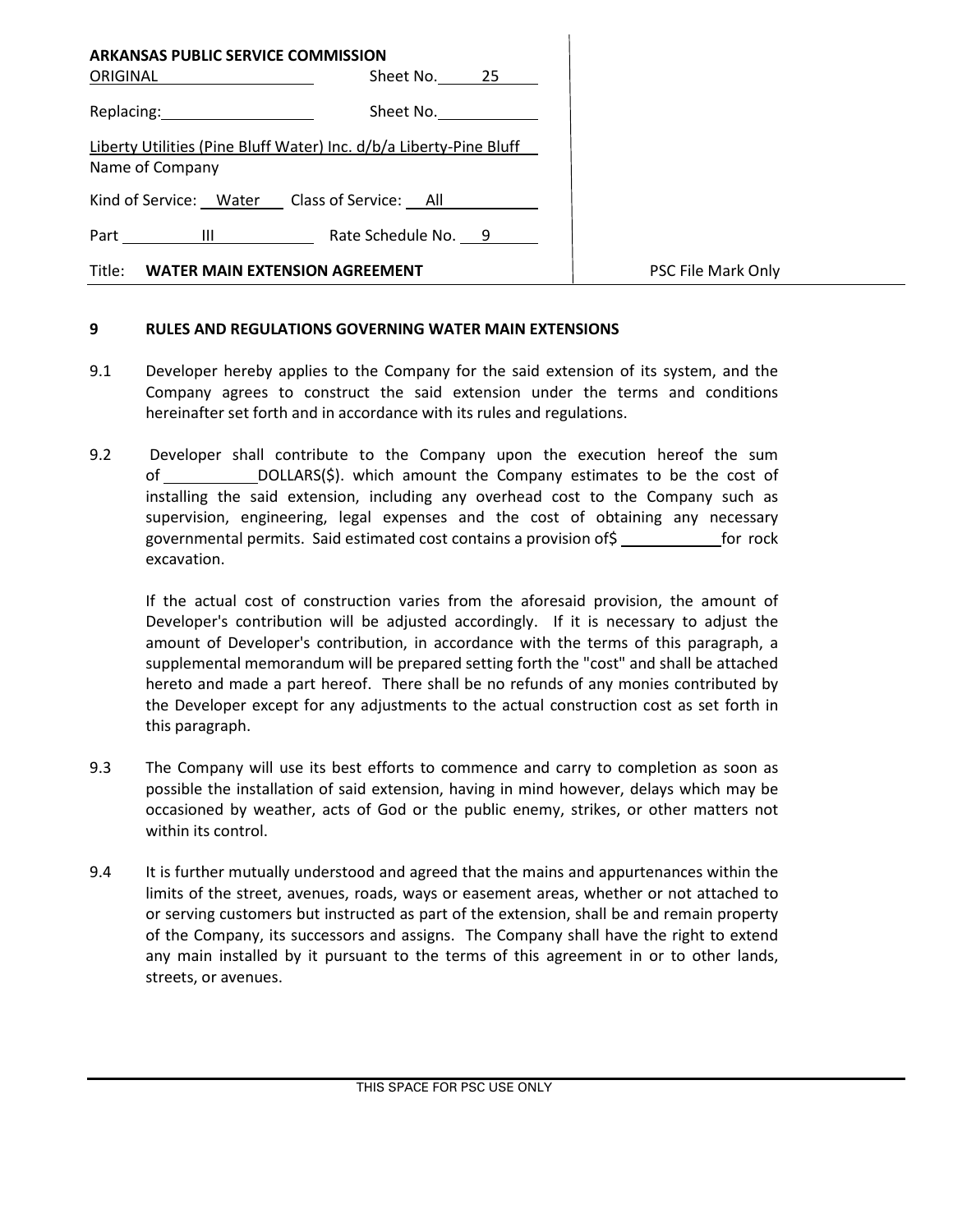| ARKANSAS PUBLIC SERVICE COMMISSION<br>ORIGINAL  | Sheet No. 26                                                       |                    |
|-------------------------------------------------|--------------------------------------------------------------------|--------------------|
| Replacing: 2008                                 | Sheet No.                                                          |                    |
| Name of Company                                 | Liberty Utilities (Pine Bluff Water) Inc. d/b/a Liberty-Pine Bluff |                    |
| Kind of Service: Water Class of Service: All    |                                                                    |                    |
| Part III                                        | Rate Schedule No. 9                                                |                    |
| Title:<br><b>WATER MAIN EXTENSION AGREEMENT</b> |                                                                    | PSC File Mark Only |

- 9.5 Developer will, on the request of the Company, grant to it an exclusive and irrevocable easement, at no cost to Company, for the installation, maintenance, operation, repair and replacement of said main extension and appurtenances within the limits of any existing or proposed street, avenue, road, way or easement area, together with right of ingress and egress thereto, in form satisfactory to the Company and duly executed and acknowledged in proper form for record.
- 9.6 It is further understood and agreed by and between the parties hereto that the Company's agreement to construct the said extension is subject to the public officers or public bodies having jurisdiction over or lawful interest in any of the subject matters herein. In the event that the Company, after prompt application and diligent effort, is unable to obtain any necessary consent, order, permit or approval as aforesaid, or in the event that the Company is enjoined or prevented by lawful action of any such public officer or official body from constructing the said extension, the Company's sole obligation will be to repay to Developer the said sum of DOLLARS  $(\frac{2}{3})$ , which amount shall be the difference between the amount advanced and estimated expenses incurred by the Company in conjunction with the main extension and appurtenances which are the subject of this agreement.
- 9.7 Developer agrees that before the commencement of work by the Company, he will clearly indicate upon the ground by means of stakes or in some other equally positive manner the exact lines and grades to which the street highway, or land in which the said water pipes are to be laid is to be finally built and that he will grade the said street, highway or land so that it will be at all points within less than one (1) of the above finished grades before the Company commences the work of installing the said water pipes. The Company, however, shall not be required to lay its pipes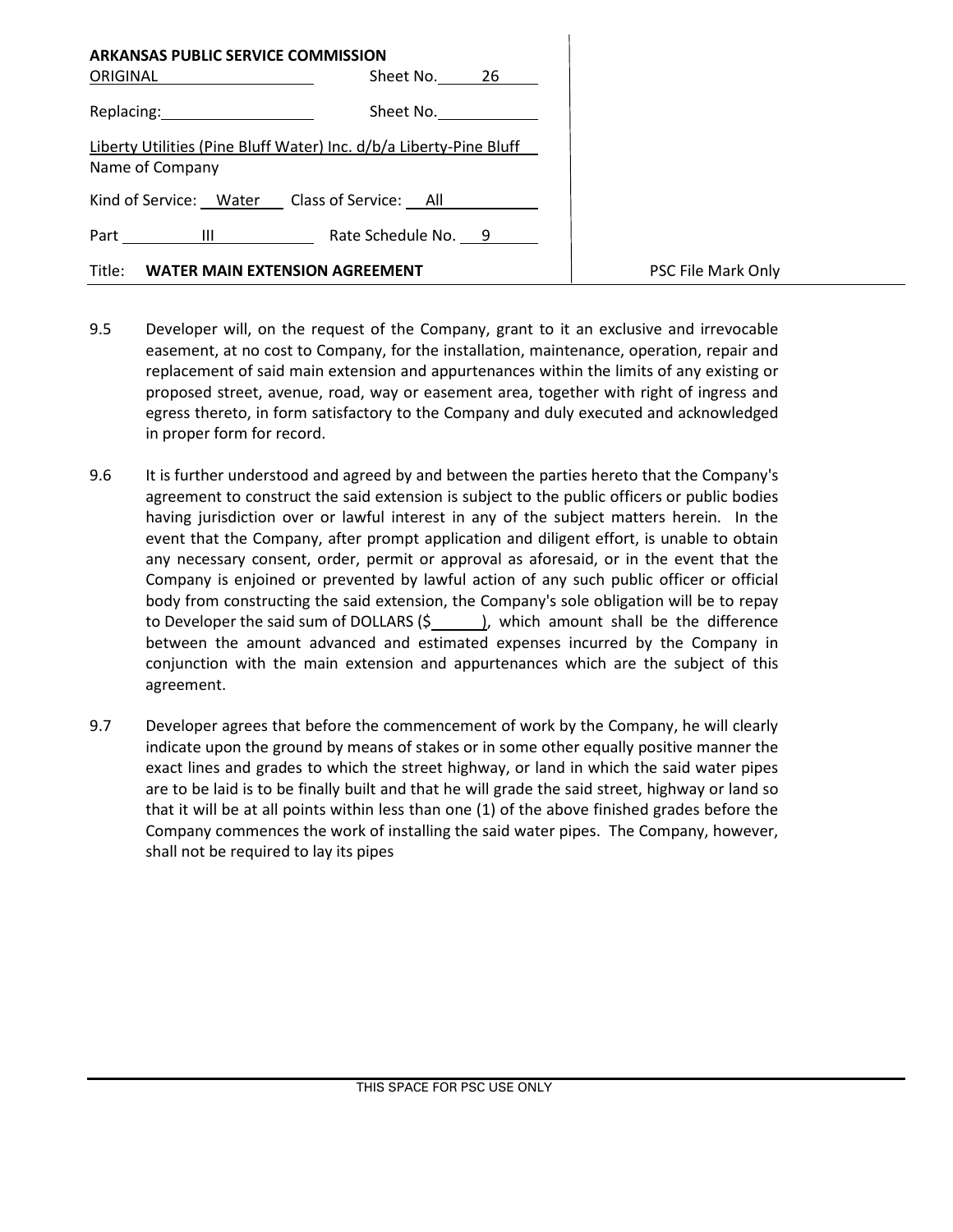| <b>ARKANSAS PUBLIC SERVICE COMMISSION</b><br>ORIGINAL                                                          | Sheet No. 27        |                    |
|----------------------------------------------------------------------------------------------------------------|---------------------|--------------------|
| Replacing: the contract of the contract of the contract of the contract of the contract of the contract of the | Sheet No.           |                    |
| Liberty Utilities (Pine Bluff Water) Inc. d/b/a Liberty-Pine Bluff<br>Name of Company                          |                     |                    |
| Kind of Service: Water Class of Service: All                                                                   |                     |                    |
| $\blacksquare$<br>Part                                                                                         | Rate Schedule No. 9 |                    |
| Title: WATER MAIN EXTENSION AGREEMENT                                                                          |                     | PSC File Mark Only |

according to lines or grades of which it does not approve. And it is agreed that in case of any time, prior to the dedication and acceptance as a public street or highway by the municipality of any street or highway under which water mains are laid in conformity with this agreement it shall become necessary to change or move the said pipes or their appurtenances by reason of any change or alteration in the lines or grades of the street, highway, or land in which they are laid, then the expense of such change or moving of said pipes and their appurtenances, and any other expense incidental thereto, shall be borne by Developer.

9.8 It is agreed by Developer that he will not build nor allow to be built at any time hereafter on in or over the said casement any structure, the construction or presence of which will endanger or render ineffective or create difficulty of access to the water pipes or appurtenances of the Company. No other pipes or conduits shall be laid within two (2') feet, measured horizontally, from the said water pipes except pipes crossing same at right angles in which latter case minimum distance of six (6") inches shall be maintained between the pipes. No excavation or blasting shall be carried on which in any way endangers the said water pipes. Provided, however, that should the Developer wish to do so he may at his own expense provide a new location of the said water pipes, which location shall be acceptable to the Company, and the Company will then move said water pipes and appurtenances to said new location, and the whole cost of such moving and altering and any expenses incident thereto, shall be borne by the Developer.

It is further understood and agreed that in case of any damage to the water pipes or their appurtenances, or other injuries to the property of the Company in connection therewith, which are caused by the acts or neglect of Developer, the amount of such damage shall be paid to the Company by the said Developer.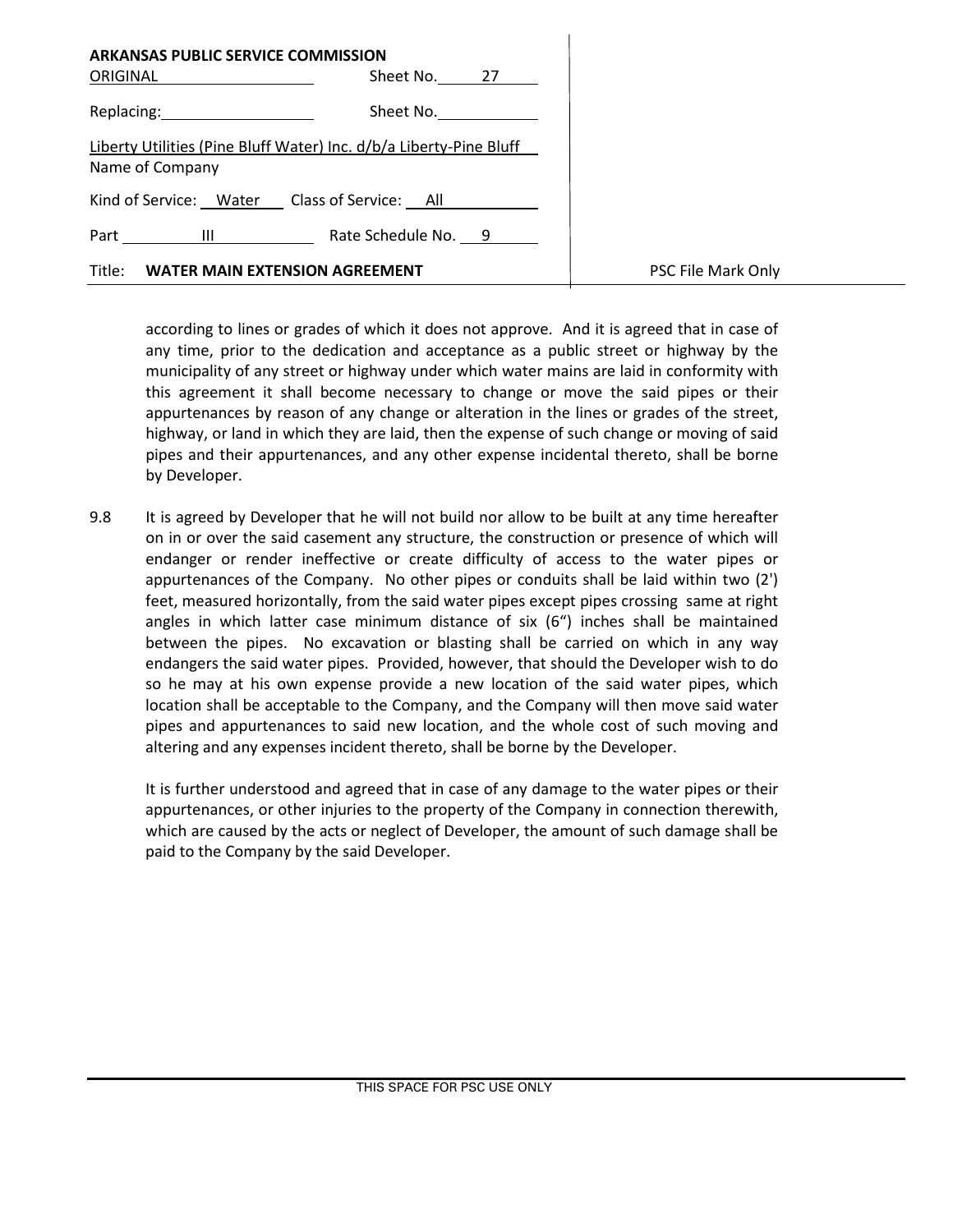| <b>ARKANSAS PUBLIC SERVICE COMMISSION</b>    |                                                                    |                    |
|----------------------------------------------|--------------------------------------------------------------------|--------------------|
| ORIGINAL                                     | Sheet No. 28                                                       |                    |
| Replacing: 2008                              | Sheet No.                                                          |                    |
|                                              | Liberty Utilities (Pine Bluff Water) Inc. d/b/a Liberty-Pine Bluff |                    |
| Name of Company                              |                                                                    |                    |
| Kind of Service: Water Class of Service: All |                                                                    |                    |
| Part<br>$\mathbf{H}$                         | Rate Schedule No. 10                                               |                    |
| Title:<br><b>MISCELLANEOUS CHARGES</b>       |                                                                    | PSC File Mark Only |

### 10 MISCELLANEOUS CHARGES

10.1 Municipal Tax Clause

10.1.1 The municipal tax rate shall be subject to an increase or decrease in proportion to the amount of new or revised excise, license, privilege or franchise taxes (except ad valorem and income taxes) which the Utility may hereafter have to pay, which are levied or imposed, or increased, or decreased by laws or ordinances. Such adjustments shall be recovered only from those customers within jurisdictional boundaries of the taxing bodies and shall be referenced on the face of the bill as a separate line item Tax adjustment shall be collected monthly per city ordinance

### 10.2 Schedule of Tax Rate by City Tax as Percent of Gross Revenue

City of Pine Bluff 4.25%

### 10.3 Applicable Rate Schedules

Rate Schedule No. 1 – Residential Service Rate Schedule No. 2 – Commercial Service Rate Schedule No. 3 – Industrial Service Rate Schedule No. 4 – Public Authority Service Rate Schedule No. 5 – Private Fire Service Rate Schedule No. 6 – Water Association Service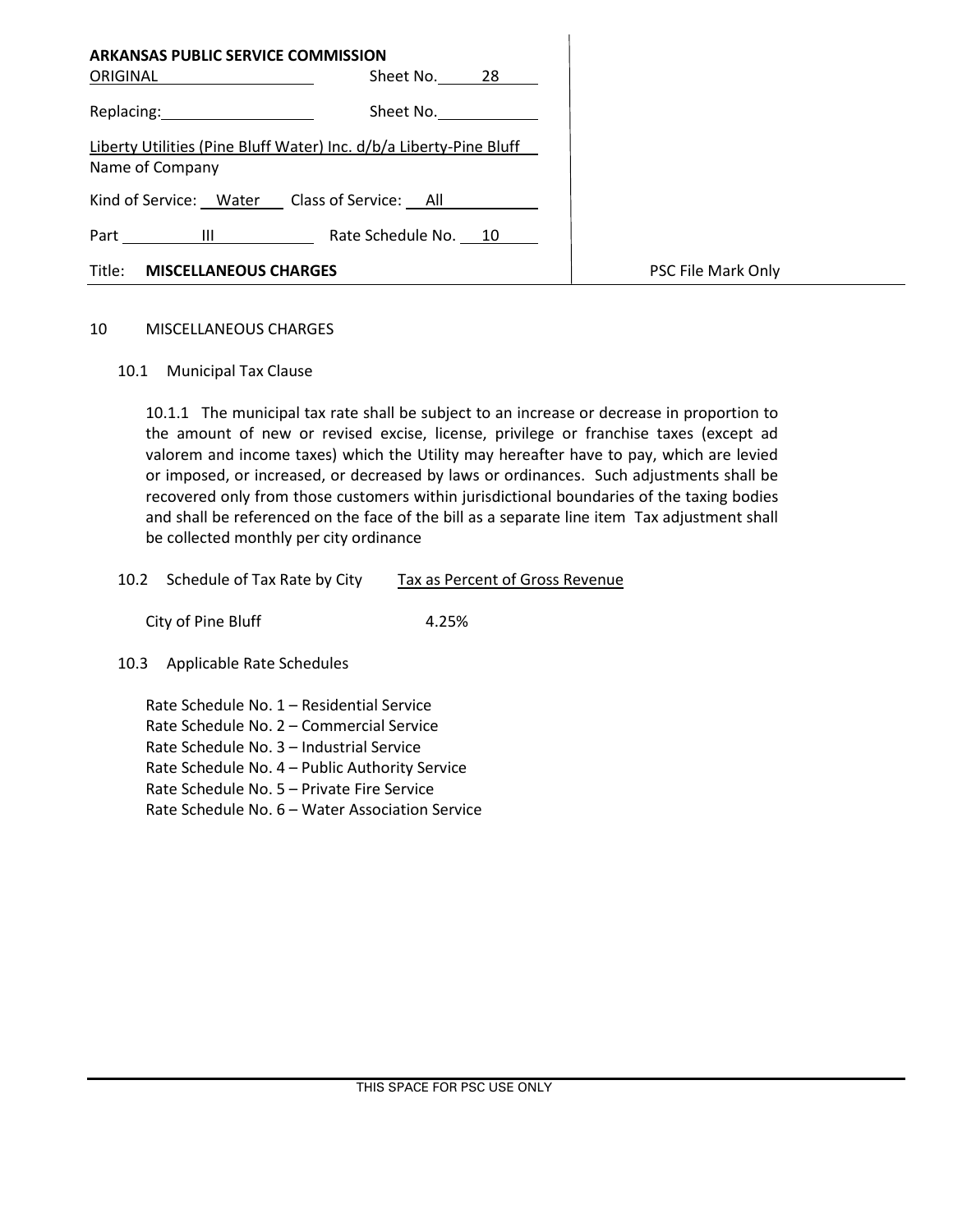| ARKANSAS PUBLIC SERVICE COMMISSION                                                    |                                                           |                    |
|---------------------------------------------------------------------------------------|-----------------------------------------------------------|--------------------|
| ORIGINAL                                                                              | Sheet No. 29                                              |                    |
| Replacing: 2000                                                                       | Sheet No.                                                 |                    |
| Liberty Utilities (Pine Bluff Water) Inc. d/b/a Liberty-Pine Bluff<br>Name of Company |                                                           |                    |
| Kind of Service: Water Class of Service: All                                          |                                                           |                    |
| Part III                                                                              | Rate Schedule No. 11                                      |                    |
|                                                                                       | Title: FEE FOR FEDERAL SAFE DRINKING WATER ACT COMPLIANCE | PSC File Mark Only |
|                                                                                       |                                                           |                    |

# 11 TITLE: FEE FOR FEDERAL SAFE DRINKING WATER ACT COMPLIANCE

### 11.1 Definition

- 11.1.1 Act 903 of 1993 authorized the Department of Health to collect certain fees from each public water system for service provided, other than plan reviews, by the Public Water System Supervision program. The Public Water System Supervision Program is a program administered by the Department of Health, Division of Engineering, which includes the monitoring and supervision of all community public water systems. Activities under this program include, but are not limited to, conducting sanitary surveys, collecting and analyzing water samples and interpreting the results, training water system operators, investigating water and waste water complaints, and reviewing applications, engineering reports, and construction plants for water and waste water facilities,
- 11.2 Rate
- 11.2.1 Pursuant to Act 903 of 1993, the Utility will collect a fee per service connection per month and shall be labeled "Fee for Federal Safe Drinking Water Act Compliance" and payable to the Department of Health. The fee will be subject to an increase or decrease as determined by the State Board of Health and established by law.
- 11.3 Term
- 11.3.1 The fees prescribed herein will continue in effect until further notice.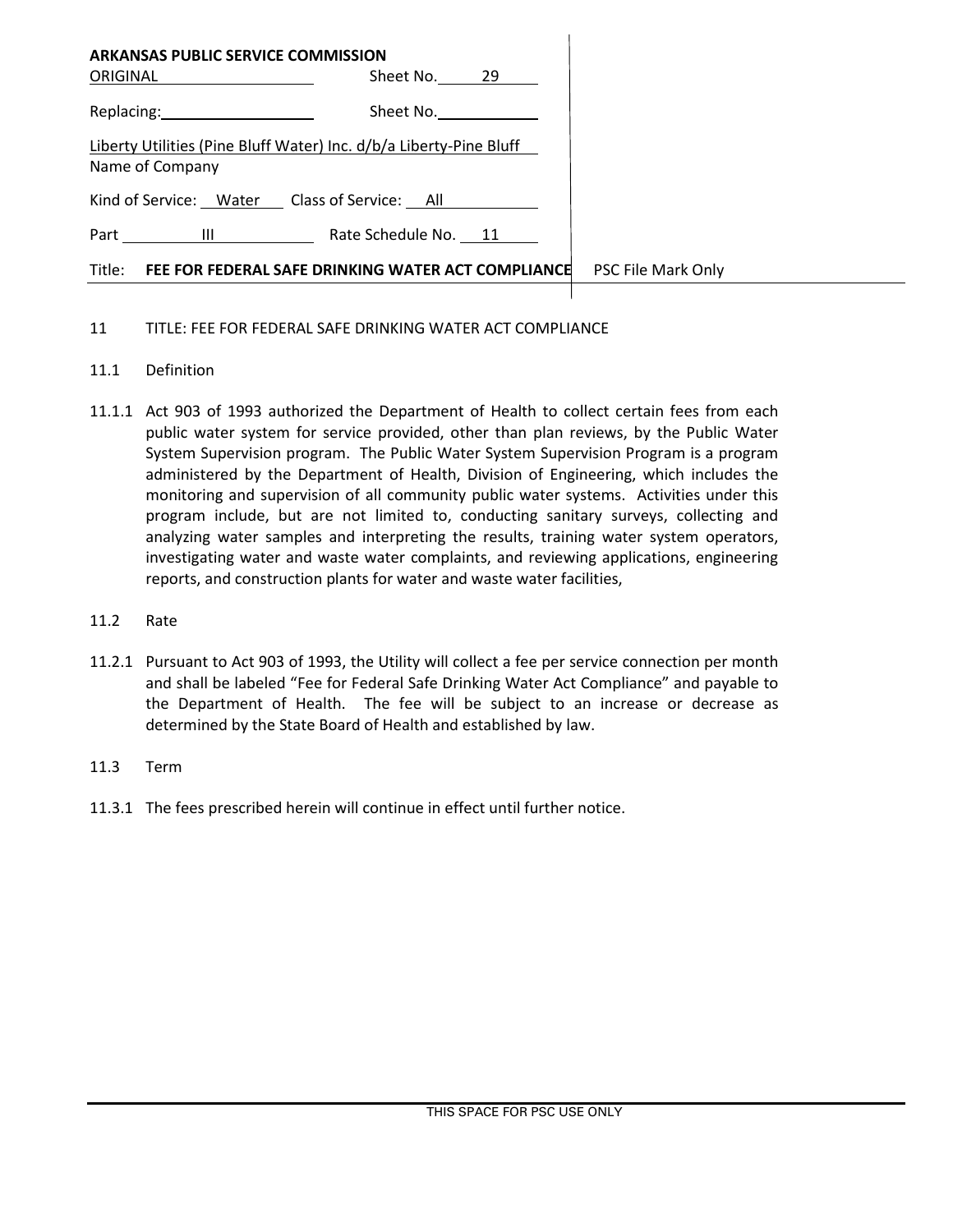| <b>ARKANSAS PUBLIC SERVICE COMMISSION</b> |                                                                    |                    |
|-------------------------------------------|--------------------------------------------------------------------|--------------------|
| ORIGINAL                                  | Sheet No. 29.6                                                     |                    |
| Replacing: 2008                           | Sheet No.                                                          |                    |
| Name of Company                           | Liberty Utilities (Pine Bluff Water) Inc. d/b/a Liberty-Pine Bluff |                    |
|                                           | Kind of Service: Water Class of Service: Water Association         |                    |
|                                           | Rate Schedule No. 13                                               |                    |
| Title:                                    |                                                                    | PSC File Mark Only |

# **13 TAX ADJUSTMENT RIDER**

### 13.1. Purpose

13.1.1 The purpose of this rider is to provide retail customers with certain tax benefits associated with the Tax Cut and Jobs Act of 2017 (TCJA). The TCJA reduces the maximum corporate income tax rate from 35 percent to 21 percent beginning January 1, 2018. TA Rider returns to customers the reduced tax expense reflecting the change in the corporate tax rate from 35 percent to 21 percent including carrying charges and the Excess Accumulated Deferred Income Tax (ADIT) amounts.

### 13.2 Application

13.2.1 TA Rider applies to all water service provided under any rate schedule, whether metered or unmetered, including rates under Special Contracts, subject to the jurisdiction of the Arkansas Public Service Commission.

> Monthly credits shall appear as a line item on the bill titled, "Tax Cuts & Jobs Act Credit."

### 13.3 Annual Redetermination and True-Up Adjustment

13.3.1. On or before January 1 of each year beginning in 2020 and continuing until such time as new base rates become effective, the Company shall file a revised Attachment A with testimony, supporting workpapers to incorporate the annualized tax expense reduction, the estimated amounts of Excess Protected and Unprotected ADIT that the Company proposes to be collected or returned to customers in the following period, the true-up adjustment, and appropriate carrying charges. If the Excess Unprotected ADIT has a debit balance, no recovery will exceed the rate reduction due to the Excess Protected ADIT amortization. The resulting net refund will be allocated among the classes based on the class allocation approved in the Company's most recent rate case, Docket No. 14-020-U.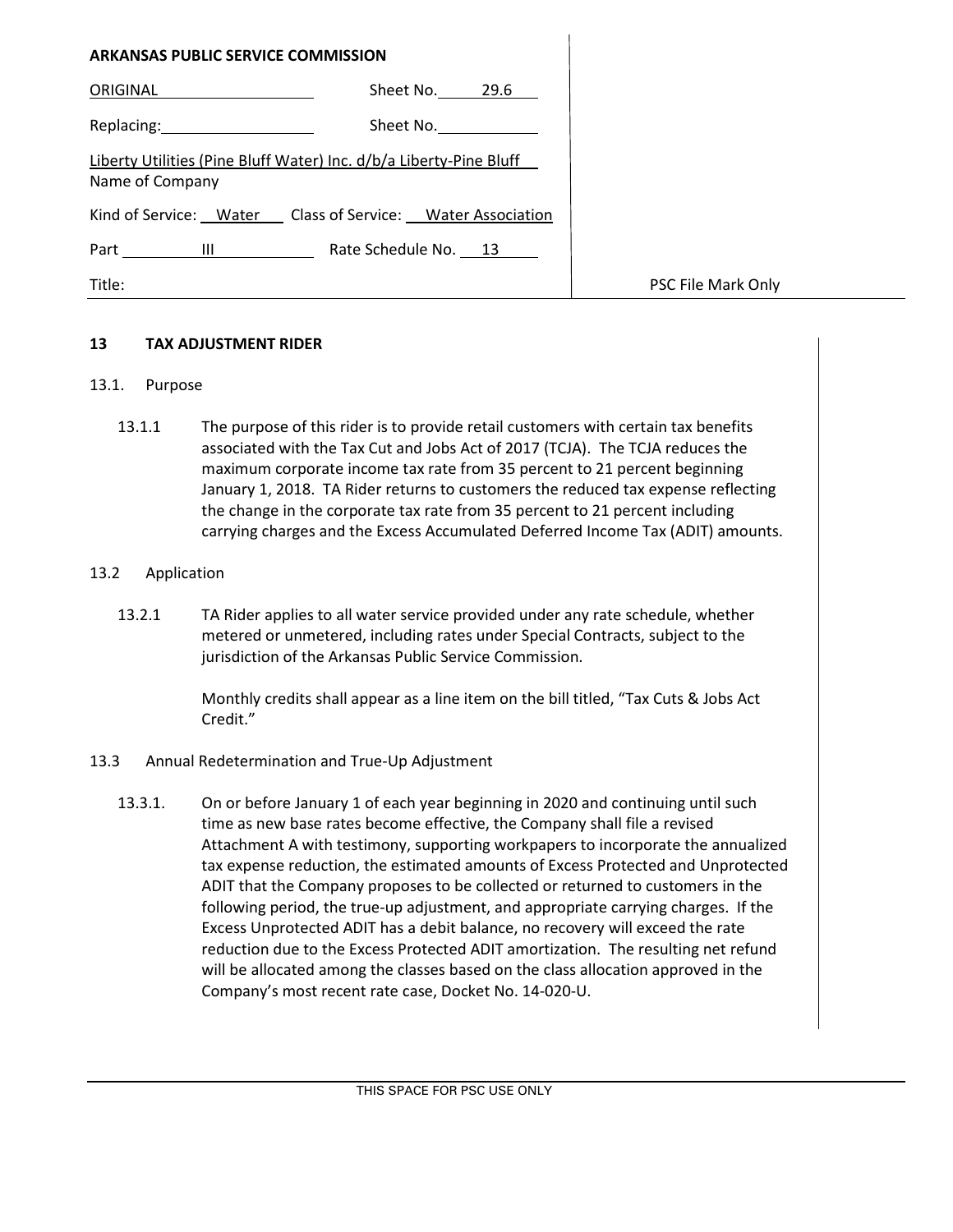| ARKANSAS PUBLIC SERVICE COMMISSION                                                                                          |
|-----------------------------------------------------------------------------------------------------------------------------|
| Sheet No. 29.7<br>ORIGINAL                                                                                                  |
| Replacing: The contract of the contract of the contract of the contract of the contract of the contract of the<br>Sheet No. |
| Liberty Utilities (Pine Bluff Water) Inc. d/b/a Liberty-Pine Bluff<br>Name of Company                                       |
| Kind of Service: Water Class of Service: Water Association                                                                  |
| Rate Schedule No. 13<br>Part<br>$\mathbf{H}$                                                                                |
| Title:                                                                                                                      |

The Company will include a True-Up Adjustment and supporting workpapers in its Annual Redetermination. The True-Up Adjustment will reconcile any estimated tax refund amounts to actual amounts refunded in the previous period by class.

Any over and under refunded amounts except Excess ADIT will include carrying charges at the Company's pre-tax rate of return from its most recent rate case.

The effects of TCJA will be incorporated in base rates in the Company's next general rate case and recovery of the effects of the TCJA through Rider TA shall cease when new rates become effective except for the Final True-Up described below.

Final True-Up

The Company will file a Final True-Up in order to determine any residual amounts to be collected from, or returned to, customers when the effects of the TCJA are incorporated into base rates. The Final True-Up will be flowed through the TA Rider over an appropriate period of time based on the amount to be collected or refunded. The Final True-Up will be allocated to the classes based on the allocation approved in Docket No. 14-020-U and collected or refunded reflecting percentages determined based on the new rate case. Any residual amounts will be flowed through the Cost of Pumping Rider.

The TA Rider will terminate when the Final True-Up is completed.

# 13.4. Attachment A Adjustments

13.4.1 Except for the Final True-Up, all base rate billing components will be decreased by the percentages listed in Attachment A. These adjustments will become effective for bills rendered on and after February 1 of each year and remain in effect until January 31<sup>st</sup> of the following year until such time as new base rates are implemented.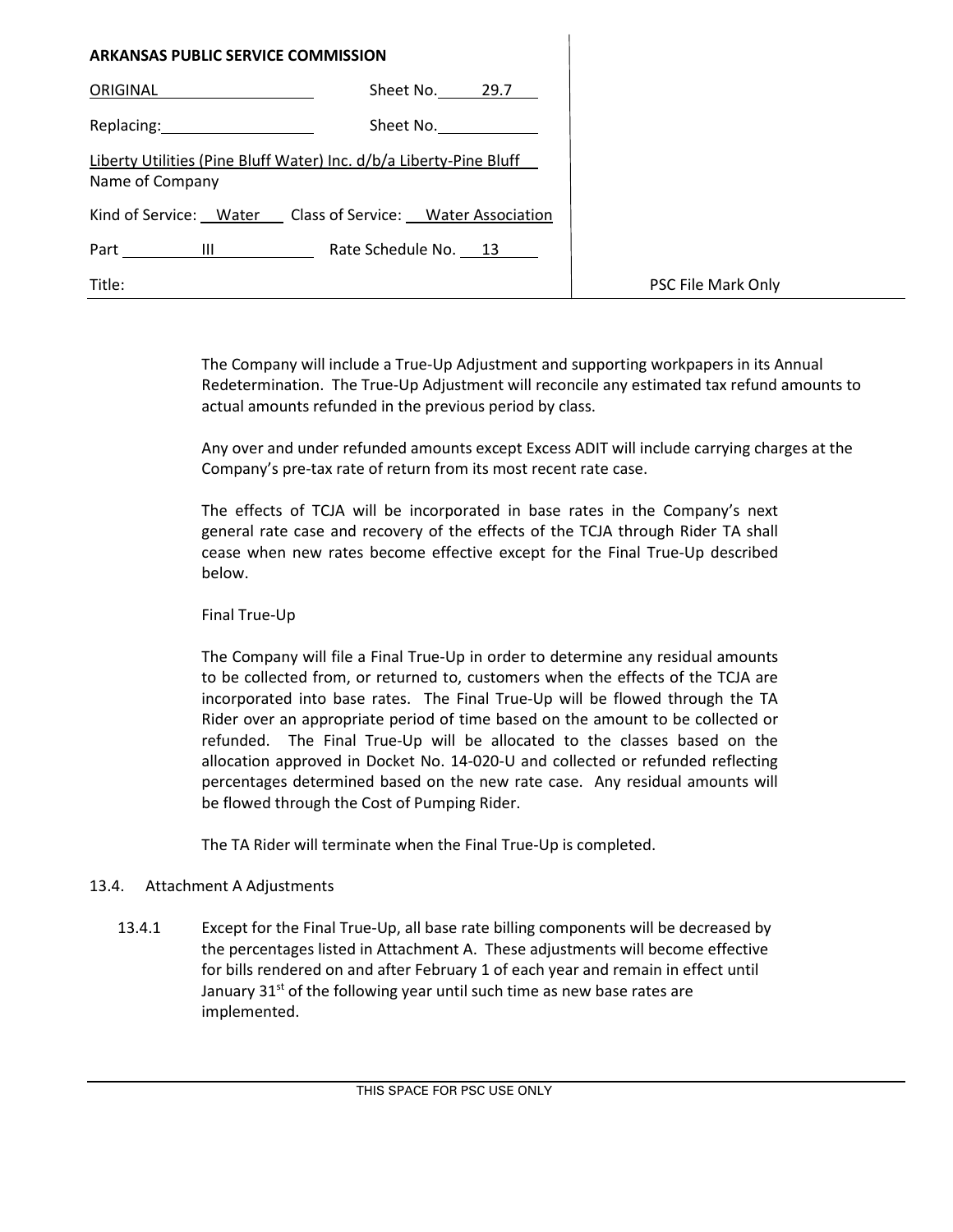# **Tax Adjustment Rider – Attachment A**

In addition to the rates and charges applicable to service under other rate schedules and riders, monthly base rate billings will be reduced by the percentage rates below:

| <b>Rate Class</b>                                | <b>Rate Schedules</b>           | <b>TA % Credit</b> |
|--------------------------------------------------|---------------------------------|--------------------|
| Residential                                      | <b>Residential Service</b>      | (4.66%)            |
| Commercial                                       | <b>Commercial Service</b>       | (4.61%)            |
| Industrial                                       | Industrial Service              | (3.62%)            |
| <b>Public Authority &amp; Water Associations</b> | <b>Public Authority Service</b> | $(3.01\%)$         |
| <b>Private Fire</b>                              | <b>Private Fire Service</b>     | (3.69%)            |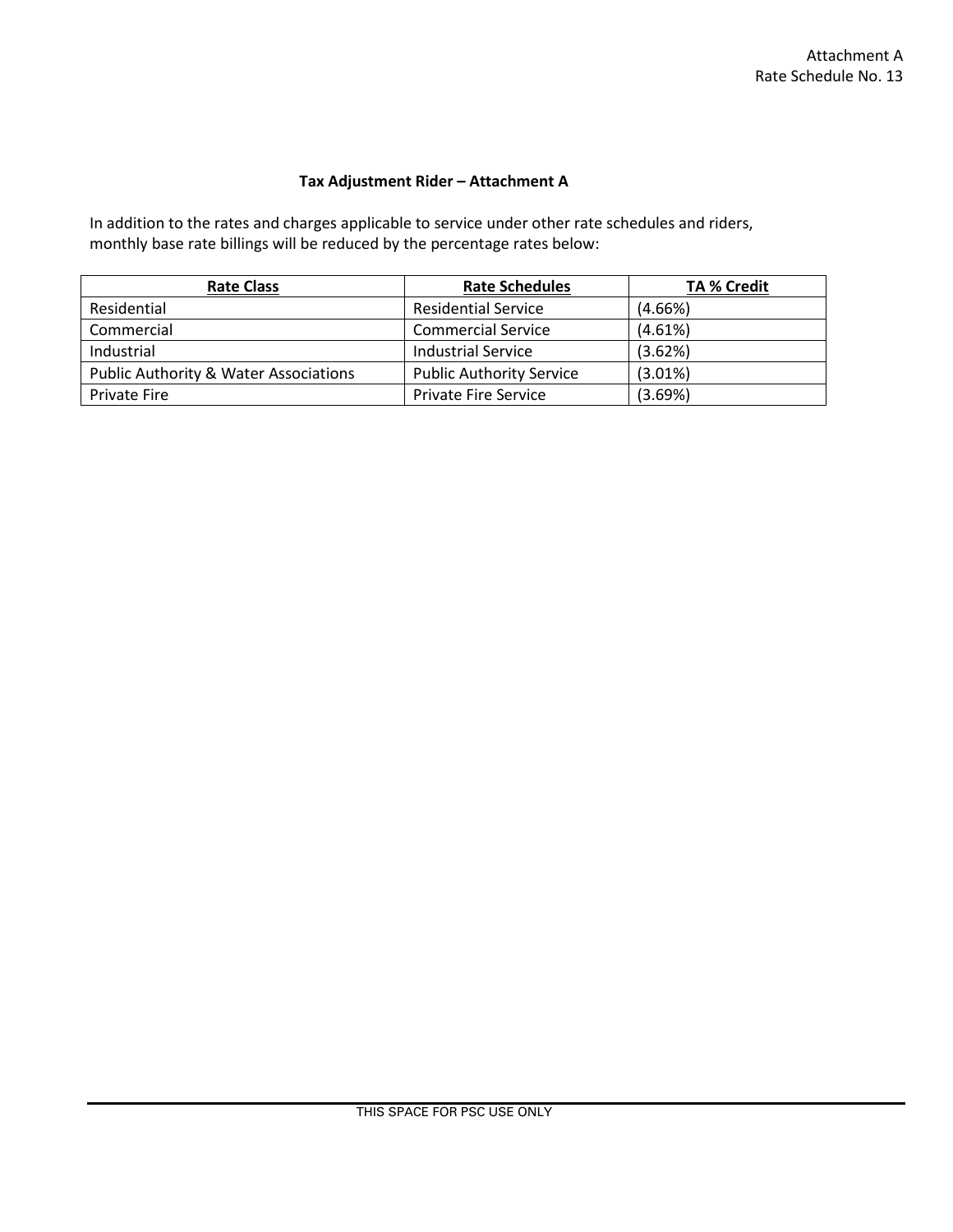| <b>ARKANSAS PUBLIC SERVICE COMMISSION</b><br>ORIGINAL ____________                    | Sheet No. 30 |                    |
|---------------------------------------------------------------------------------------|--------------|--------------------|
| Replacing: 2008                                                                       | Sheet No.    |                    |
| Liberty Utilities (Pine Bluff Water) Inc. d/b/a Liberty-Pine Bluff<br>Name of Company |              |                    |
| Kind of Service: Water Class of Service: All                                          |              |                    |
| Part IV Policy Schedule No. 1                                                         |              |                    |
| Title: <b>APPLICATION FOR SERVICE</b>                                                 |              | PSC File Mark Only |

#### 1. APPLICATION FOR SERVICE

- 1.1. Service connection will be made, and water will be furnished, upon written application by the prospective customer (or his properly authorized agent, with proper identification), on a form prepared by the Company for this purpose, and after approval of such application by the Company. The application for service shall state clearly the class, scope, and type of use to be made of the service, as well as the purpose for which it will be used.
- 1.2. The application, these rules and regulations and the Arkansas Public Service Commissions' General Service Rules and Special Rules Water constitute the contract between the customer and the Company; and each customer, by the accepting of water, agrees to be bound thereby.
- 1.3. A new application must be made to, and approved by, the Company upon any change in the identity of the contracting customer at a property or in the service described in the application. The Company may, upon five days written notice, discontinue the water supply until such new application has been made and approved.
- 1.4. Each application for service shall be made on the basis of rates applicable to customers under the tariff provisions.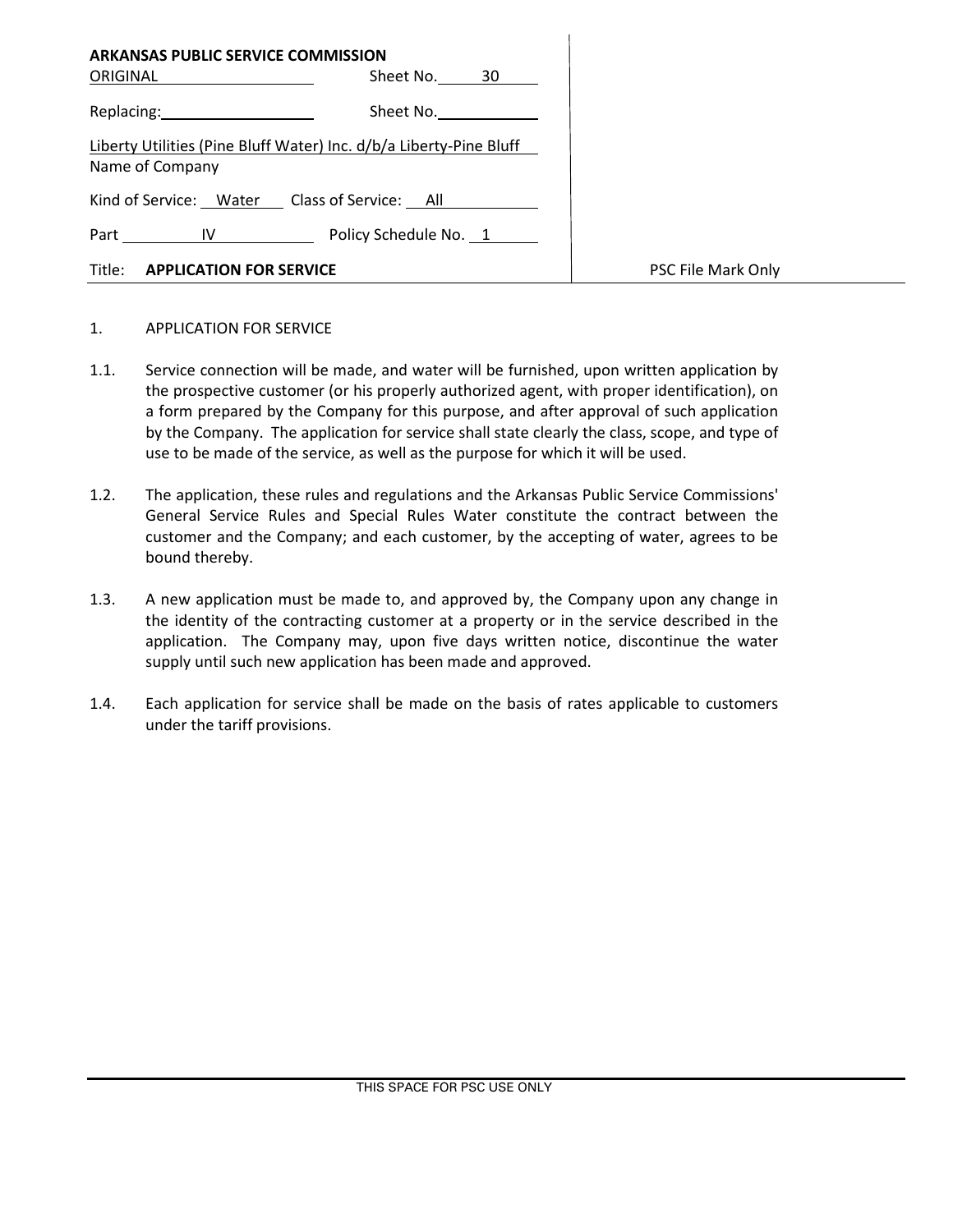| <b>ARKANSAS PUBLIC SERVICE COMMISSION</b><br><b>ORIGINAL Example 2019</b>                                                                                                                                                      | Sheet No. 31                                                       |                    |
|--------------------------------------------------------------------------------------------------------------------------------------------------------------------------------------------------------------------------------|--------------------------------------------------------------------|--------------------|
| Replacing: and the state of the state of the state of the state of the state of the state of the state of the state of the state of the state of the state of the state of the state of the state of the state of the state of | Sheet No.                                                          |                    |
| Name of Company                                                                                                                                                                                                                | Liberty Utilities (Pine Bluff Water) Inc. d/b/a Liberty-Pine Bluff |                    |
| Kind of Service: Water Class of Service: All                                                                                                                                                                                   |                                                                    |                    |
| Part IV                                                                                                                                                                                                                        | Policy Schedule No. 2                                              |                    |
| Title:<br><b>SERVICE CONNECTION</b>                                                                                                                                                                                            |                                                                    | PSC File Mark Only |

### 2. SERVICE CONNECTION

- 2.1. Each customer shall be supplied through a separate service line.
- 2.2. The Company will make all connections to its mains, and will furnish, install, and maintain all service lines from the main to and including the curb stop and box, or meter pit, which shall be placed inside the curb line or Company right of way, all of which service line shall be the property of the Company and shall be accessible to, and under its control.
- 2.3. All service lines from the curb, meter pit, or Company right of way line to the customer's building or place of consumption shall be approved by the Company as to size, kind of pipe, and installation and shall be installed and kept in good repair by the customer at his expense. All such service lines shall be placed at least two feet below the surface of the ground.
- 2.4. No service lines shall be laid in the same trench with the sewer pipe.
- 2.5 When an existing meter is located within the customer's building, a stop and waste valve, easily accessible to the occupants, shall be placed in the service line within the building supplied with water. Such valve shall be located so that it will be possible to drain the meter and all pipes in the building. When the meter is located outside the customer's building, a positive shut off valve shall be located between the customer's building and the meter.
- 2.6 All leaks in service lines from the curb stop or meter pit to and on the premises supplied, shall be promptly repaired by the customer. On failure to make such repairs and reasonable dispatch, the Company may turn off the water. It will not be turned on until the repairs are completed and the Company has been reimbursed, for expense incurred in reconnecting the water.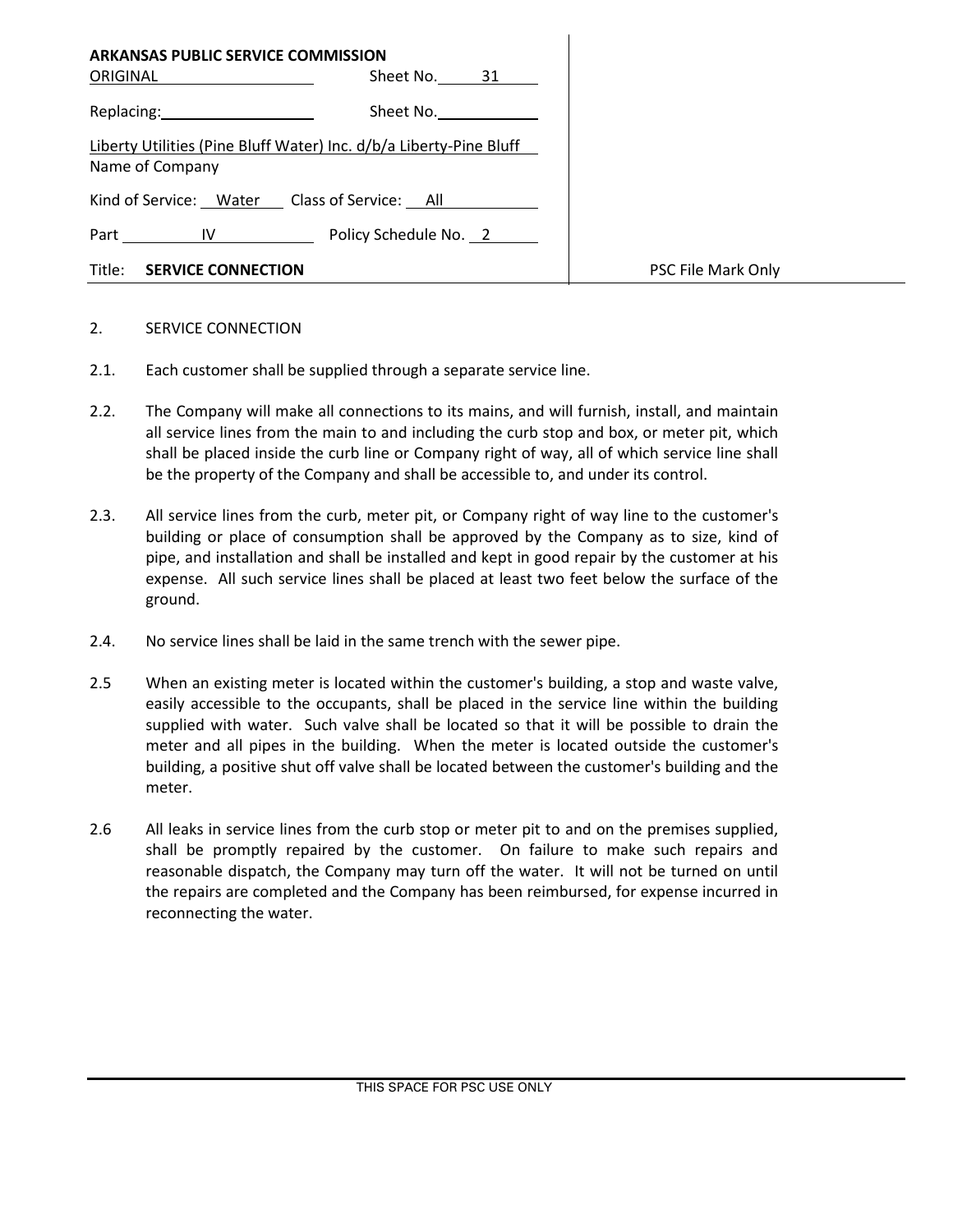| <b>ARKANSAS PUBLIC SERVICE COMMISSION</b><br>ORIGINAL                                                                                                                                                                          | Sheet No. 32                                                       |                    |
|--------------------------------------------------------------------------------------------------------------------------------------------------------------------------------------------------------------------------------|--------------------------------------------------------------------|--------------------|
| Replacing: New York Press, New York Press, New York Press, New York Press, New York Press, New York Press, New York Press, New York Press, New York Press, New York Press, New York Press, New York Press, New York Press, New | Sheet No.                                                          |                    |
| Name of Company                                                                                                                                                                                                                | Liberty Utilities (Pine Bluff Water) Inc. d/b/a Liberty-Pine Bluff |                    |
| Kind of Service: Water Class of Service: All                                                                                                                                                                                   |                                                                    |                    |
|                                                                                                                                                                                                                                | Part IV Policy Schedule No. 2                                      |                    |
| Title: <b>SERVICE CONNECTION</b>                                                                                                                                                                                               |                                                                    | PSC File Mark Only |

- 2.7 The Company shall not be responsible for maintenance of, (or for damage caused by the water leaking from) the service line or any other pipe or fixture on the outlet side of the curb stop or meter pit. The customer shall comply with the state and municipal plumbing regulations and shall make any changes which may be required because of a change in grade, relocation of mains or otherwise.
- 2.8 The use of water service by a customer shall be in accordance with the class, scope and type of use, and for the purpose stated in his application and service contract. A customer shall not use, or allow use of water service through his service facilities, for others, or for purposes other than those covered by his application. To make service available for other purposes or character of use, a new application and contract is required.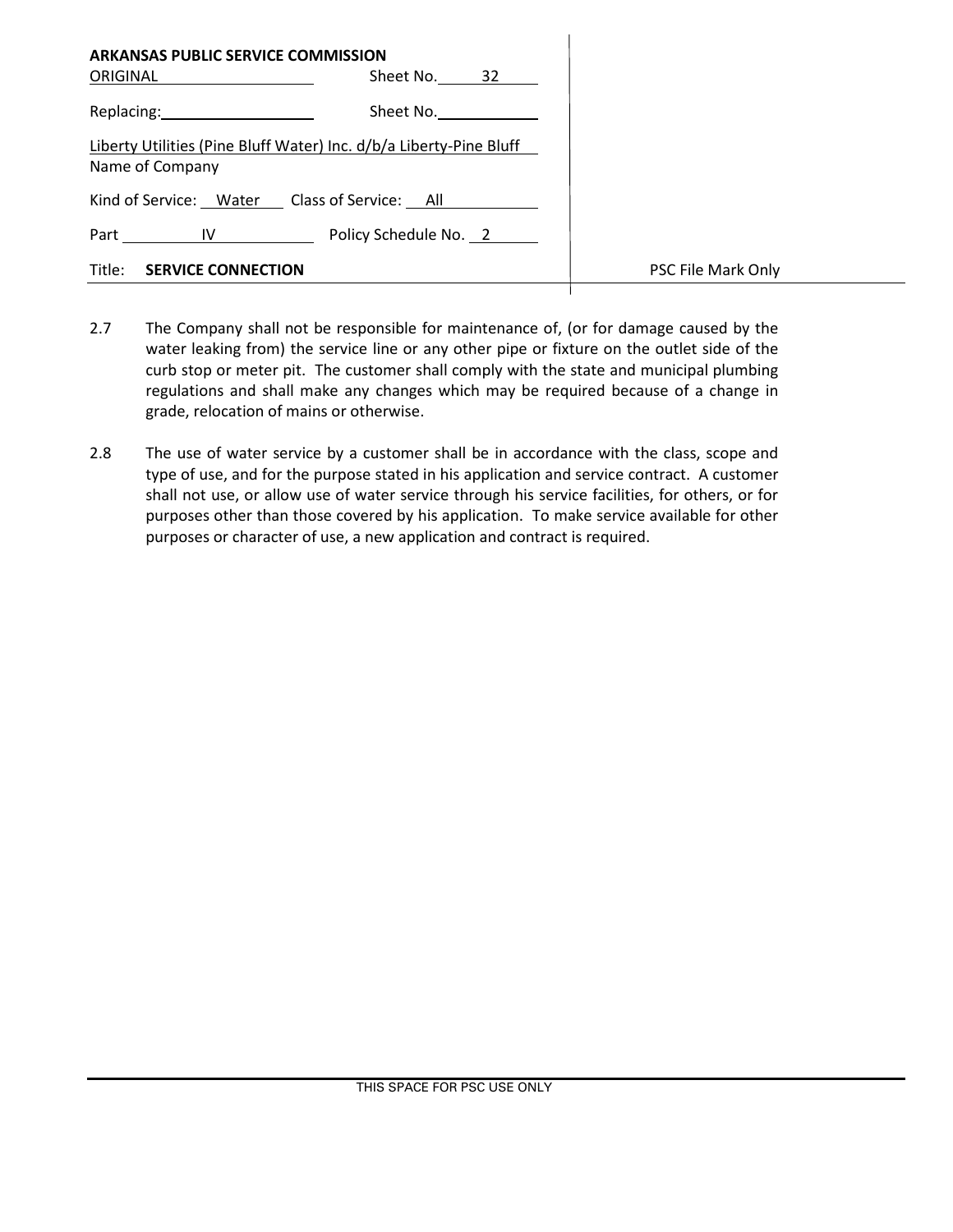| <b>ARKANSAS PUBLIC SERVICE COMMISSION</b><br>ORIGINAL | Sheet No.<br>33                                                    |                    |
|-------------------------------------------------------|--------------------------------------------------------------------|--------------------|
| Replacing: 2008                                       | Sheet No.                                                          |                    |
| Name of Company                                       | Liberty Utilities (Pine Bluff Water) Inc. d/b/a Liberty-Pine Bluff |                    |
| Kind of Service: Water Class of Service: All          |                                                                    |                    |
| Part IV                                               | Policy Schedule No. 3                                              |                    |
| Title:<br><b>METERS</b>                               |                                                                    | PSC File Mark Only |

### 3. METERS

- 3.1 GENERAL
- 3.1.1 All water service, except water for firefighting purposes, will be rendered only through meters.
- 3.1.2 Each customer's service shall have a separate meter to register the amount of the water consumed.
- 3.1.3 All meters will be furnished by, and remain the property of the Company. The Company reserves the right to establish the size and location of meter required by each customer.
- 3.1.4 Meters will be maintained by the Company as far as ordinary wear and tear is concerned. The customer, in the instance of an inside installation, shall be responsible to the Company for any damage or loss of any meter caused by the customer's negligence or carelessness (or any person upon his premises under or by his consent). The customer shall not permit anyone (except an agent of the Company) to remove, inspect or tamper with the Company's meter, or other property of the Company on his premises.
- 3.1.5 The customer will be responsible for the Company's meter, where there is an outside meter installation, in accordance with the State law on meter tampering.
- 3.1.6 The customer shall notify the Company if a meter stops registering as soon as it comes to his knowledge.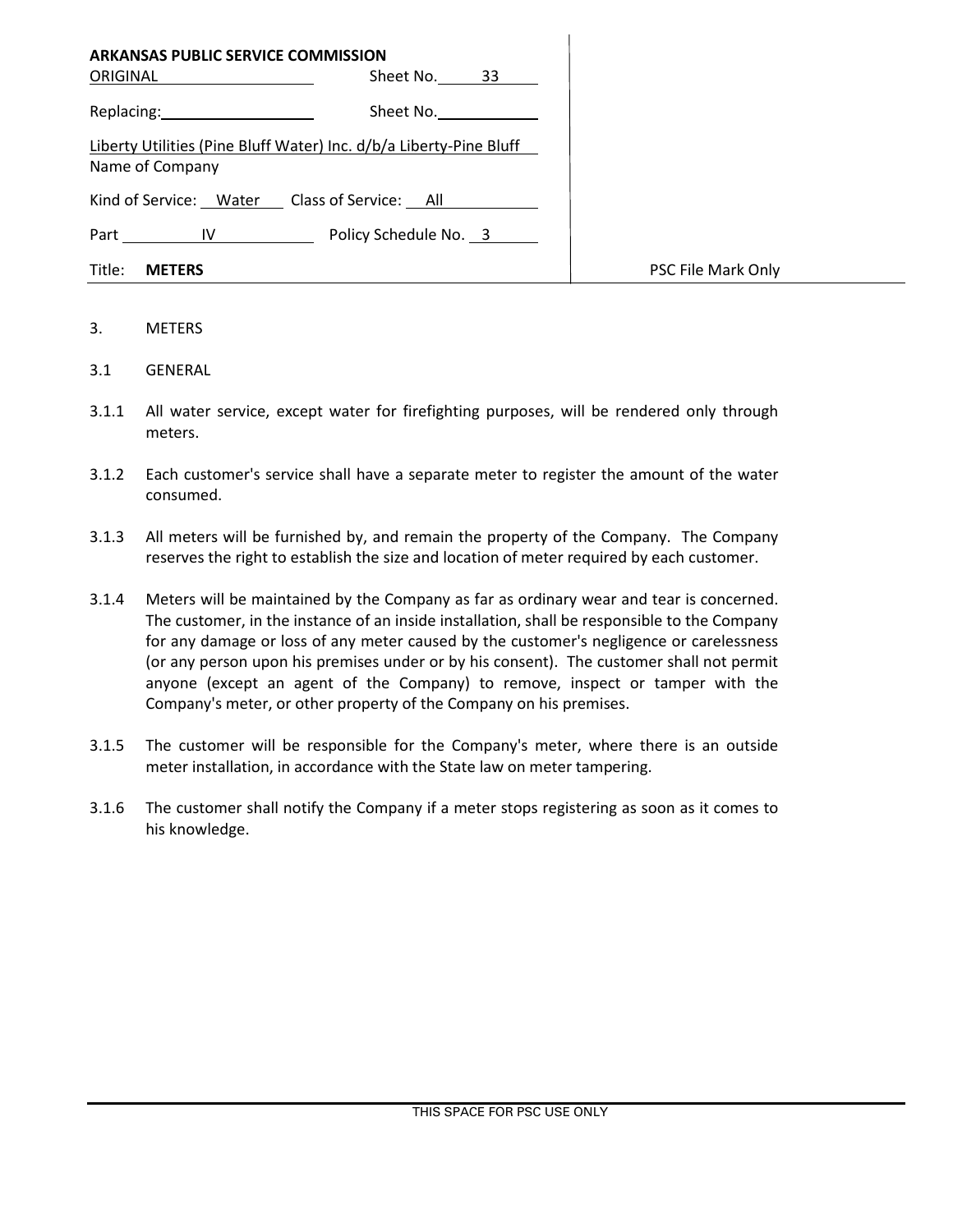| <b>ARKANSAS PUBLIC SERVICE COMMISSION</b><br>ORIGINAL | Sheet No. 34                                                       |                    |
|-------------------------------------------------------|--------------------------------------------------------------------|--------------------|
| Replacing: 2000                                       | Sheet No.                                                          |                    |
| Name of Company                                       | Liberty Utilities (Pine Bluff Water) Inc. d/b/a Liberty-Pine Bluff |                    |
|                                                       | Kind of Service: Water Class of Service: All                       |                    |
| Part IV                                               | Policy Schedule No. 3                                              |                    |
| Title:<br><b>METERS</b>                               |                                                                    | PSC File Mark Only |

### 3.2 Meter Setting

- 3.2.1 All meters shall be set at convenient locations, accessible to the Company, and subject to its control. The meter will normally be placed in a meter box or vault between the curb and property line. Each meter box or vault shall be provided with a suitable cover.
- 3.2.2 Where it is not convenient or if both the customer and the Company agree not to place the meter in a box or vault, as provided in Policy Schedule 3, the meter will be placed inside the building in a suitable location.
- 3.2.3 The Company shall furnish and install meter boxes or vaults for all meters up to and including 2-inch. Customer shall be responsible to furnish and install meter boxes or vaults for all meters larger than 2-inch. The meter box or vault and cover for outside meter setting shall conform to a proper uniform standard established by the Company. The covers shall be of uniform design for convenience and efficiency in the Company's operation.
- 3.2.4 To prevent heat damage to the meter where steam or hot water under pressure is used (other than for normal residential use) a swing check valve and a pressure relief valve must be placed, at the expense of the customer on the discharge side of the meter, and before any outlets arc taken off the service line.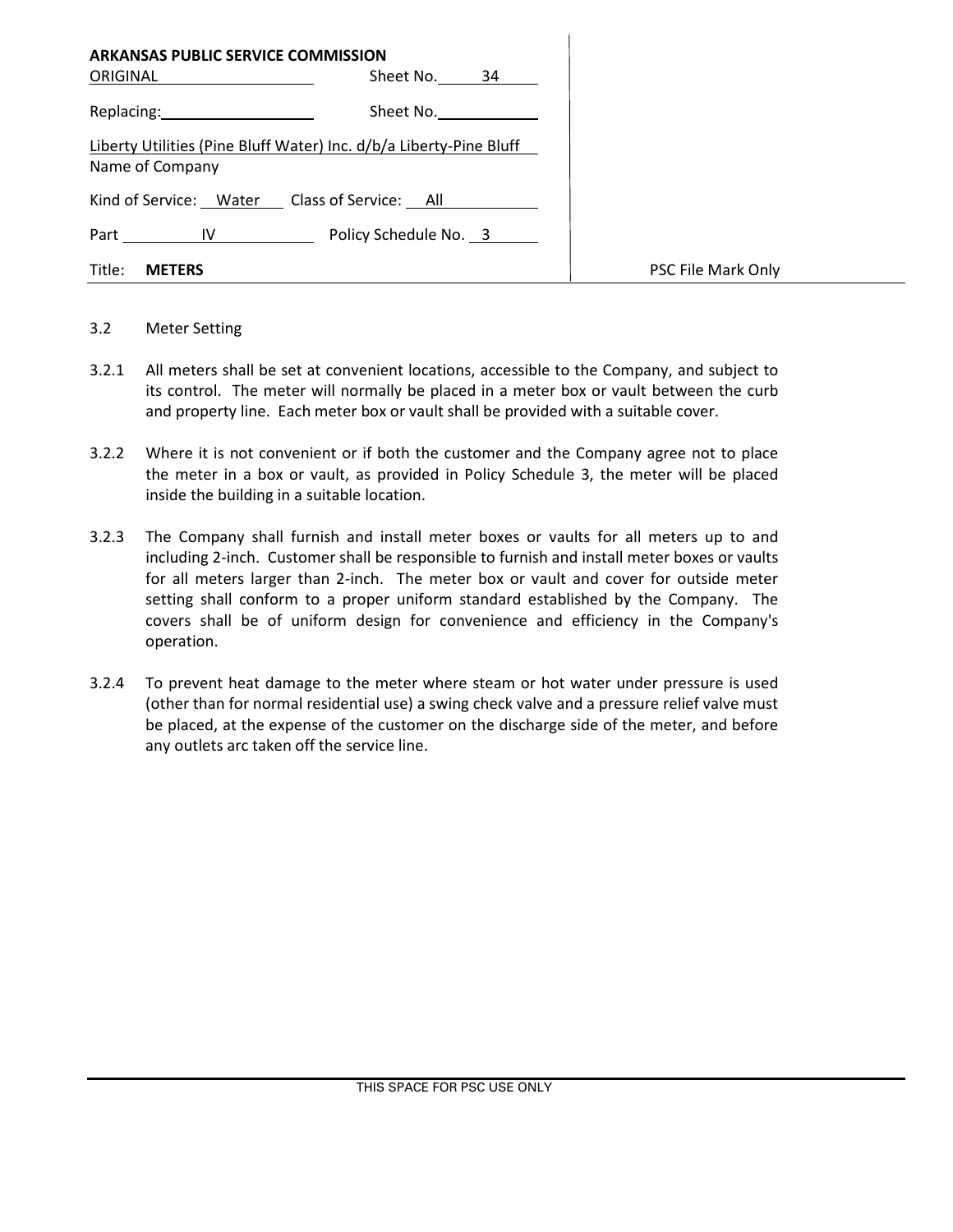| <b>ARKANSAS PUBLIC SERVICE COMMISSION</b><br>ORIGINAL | Sheet No. 35                                                       |                    |
|-------------------------------------------------------|--------------------------------------------------------------------|--------------------|
| Replacing: 2008                                       | Sheet No.                                                          |                    |
| Name of Company                                       | Liberty Utilities (Pine Bluff Water) Inc. d/b/a Liberty-Pine Bluff |                    |
|                                                       | Kind of Service: Water Class of Service: All                       |                    |
|                                                       | Part IV Policy Schedule No. 3                                      |                    |
| Title:<br><b>METERS</b>                               |                                                                    | PSC File Mark Only |

# 3.3 Meter Testing

- 3.3.1 The quantity of water recorded by the meter shall be conclusive for both the customer and the Company, except when the meter has been found to be registering inaccurately or has ceased to register. In either of such cases the meter will be promptly repaired or replaced by the Company, and the quantity of water consumed shall be estimated by the average registration of the meter on previous corresponding periods.
- 3.3.2 In case of a disputed bill involving the accuracy of a meter, such meter shall be tested (upon the request of the customer) in accordance with the Arkansas Public Service Commission's Special Rules -Water and General Service Rules.
- 3.3.3 If the meter tested is found to have an error in registration of less than three percent (3%), the Company may make a charge as compensation for such test. Lf the error in registration is found to be greater than three percent (3%) then the cost of the test shall be borne by the Company. (Sec Rate Schedule 8)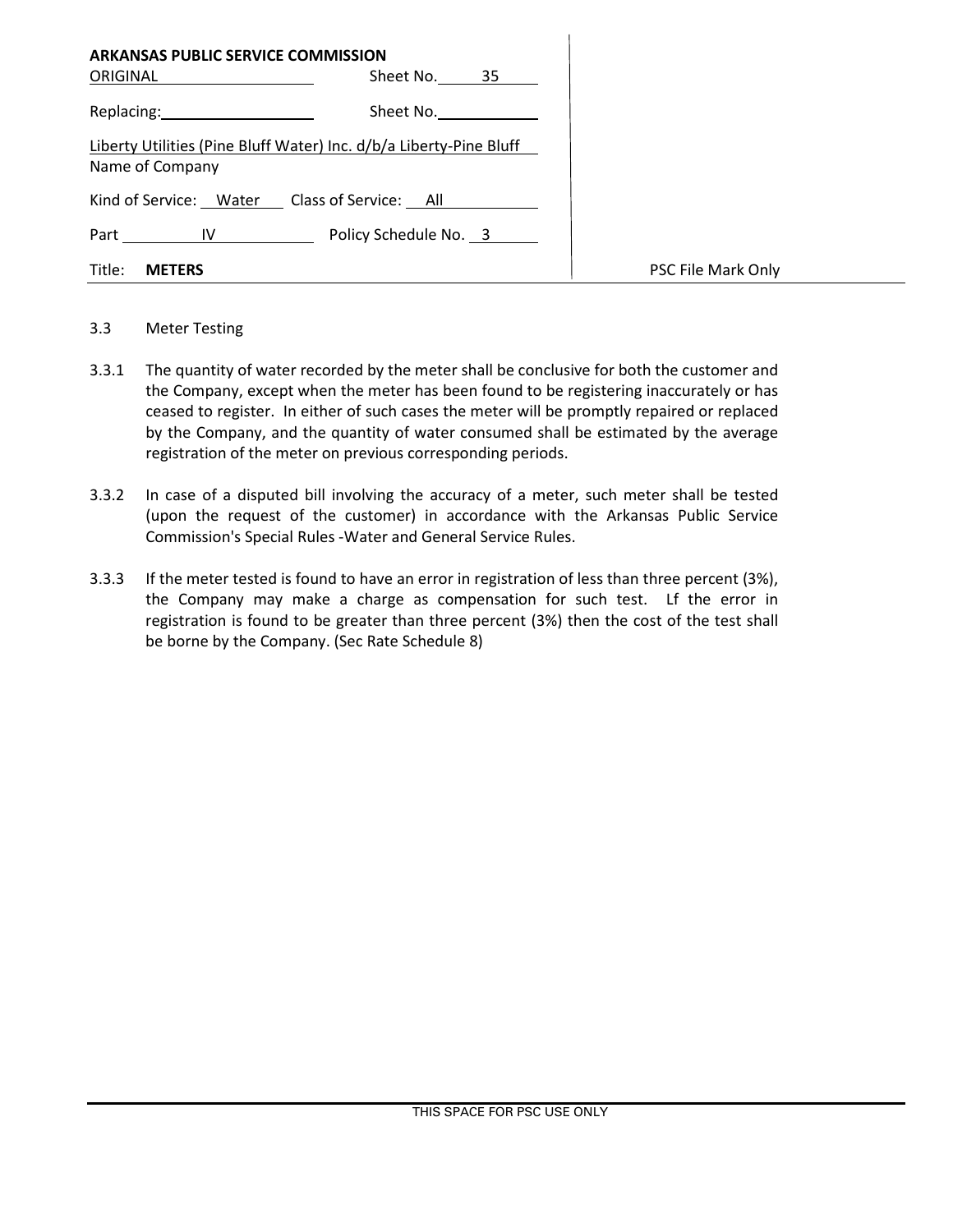| <b>ARKANSAS PUBLIC SERVICE COMMISSION</b>                                                                      |                                                                    |                    |
|----------------------------------------------------------------------------------------------------------------|--------------------------------------------------------------------|--------------------|
| ORIGINAL                                                                                                       | Sheet No. 36                                                       |                    |
| Replacing: The contract of the contract of the contract of the contract of the contract of the contract of the | Sheet No.                                                          |                    |
| Name of Company                                                                                                | Liberty Utilities (Pine Bluff Water) Inc. d/b/a Liberty-Pine Bluff |                    |
| Kind of Service: Water Class of Service: All                                                                   |                                                                    |                    |
| Part IV                                                                                                        | Policy Schedule No. 4                                              |                    |
| Title:<br><b>BILLS</b>                                                                                         |                                                                    | PSC File Mark Only |

#### 4. BILLS

- 4.1 Each customer is subject to a minimum charge, the amount of which is set forth in the Schedule of Rates according to size of meter.
- 4.2. Bills for water service will be rendered and are due and payable as specified on the Schedule of Rates.
- 4.3. The presentation or non-presentation of bill shall not be held to be a waiver of any of the rules or regulations.
	- 4.3.1. The following payment options are available to customers to retain service during extended absences.
		- A. Mail bill to forwarding address
		- B. Pay average bill in advance
		- C. Pay by bank draft.
		- D. Have second party sign agreement to pay
	- 4.3.2. Procedure for identifying accounts where service and mailing addresses are different (landlord/tenant)
		- A. Computer printout from home office indicating service and mailing addresses. B. Code account "L" for landlord.
- 4.4. An Extended Due Data Plan is available to qualified residential customers who make application for the Plan,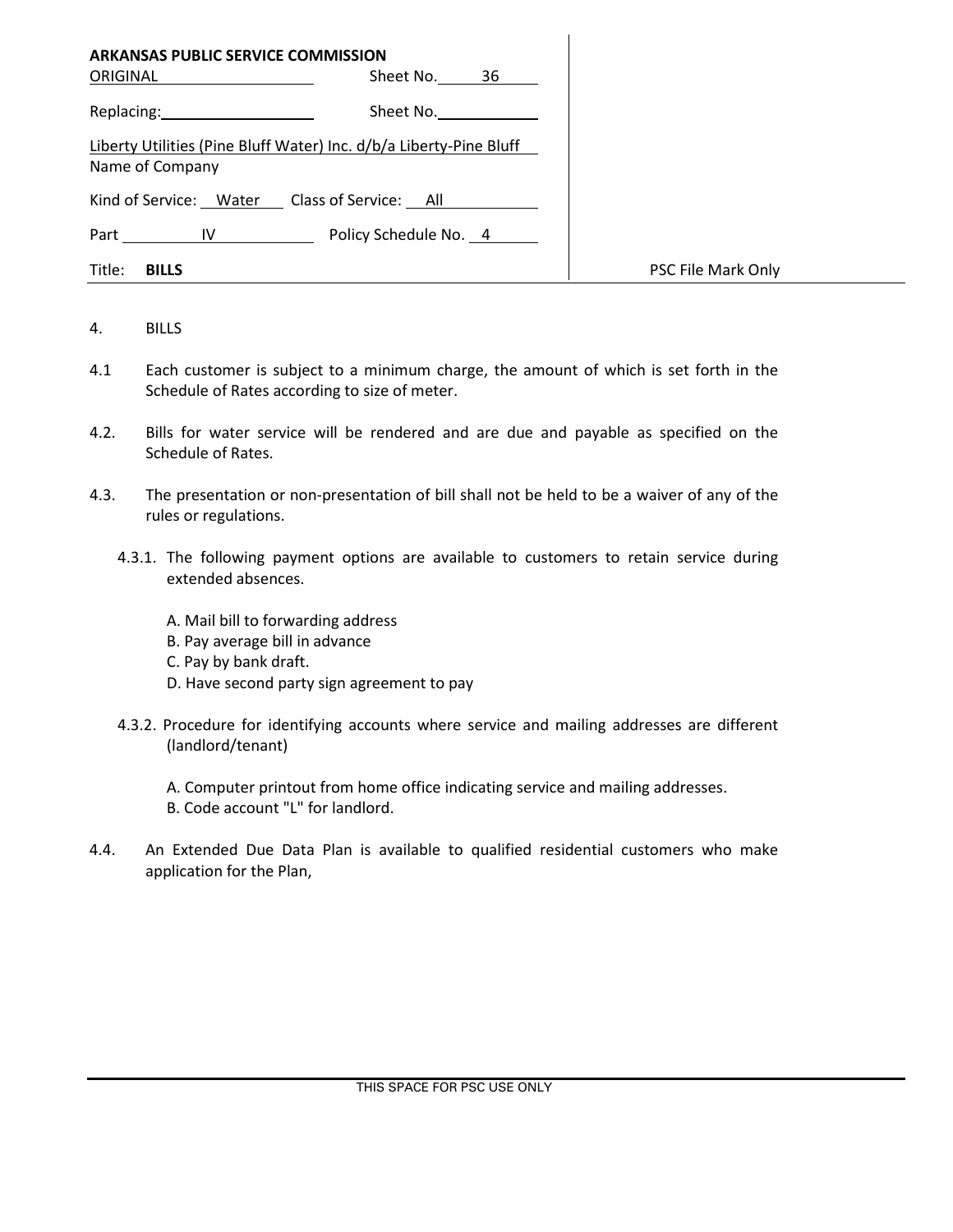| <b>ARKANSAS PUBLIC SERVICE COMMISSION</b><br>ORIGINAL | Sheet No. 37                                                       |                    |
|-------------------------------------------------------|--------------------------------------------------------------------|--------------------|
| Replacing: 2008                                       | Sheet No.                                                          |                    |
| Name of Company                                       | Liberty Utilities (Pine Bluff Water) Inc. d/b/a Liberty-Pine Bluff |                    |
| Kind of Service: Water Class of Service: All          |                                                                    |                    |
|                                                       | Part IV Policy Schedule No. 4                                      |                    |
| Title:<br><b>BILLS</b>                                |                                                                    | PSC File Mark Only |

- 4.4.1. To qualify, the applicant must show a receipt for the income that he or she is receiving from one of the following categories. Applicant must also receive their income after, but no greater than fourteen (14) days after, their normal due date. Qualifying categories are:
	- A. Persons receiving Aid to Families with Dependent Children (AFDC) or Aid to the Aged, Blind and Disabled (AABD);
	- B. Persons receiving Supplemental Security Income; or
	- C. Persons whose primary source of income is Social Security or Veterans Administration disability, or retirement benefits.
- 4.4.2. Evidence of any of these can be supplied by providing one or more of the following:
	- A. A copy of the customer's check from the agency providing the income showing the date of benefit. Date of receipt will be the check date for direct deposit and three (3) days following date of check for other than direct deposit.
	- B. A letter from the agency providing the income, stating that payments are being made to the customer on the date payments are normally made.
- 4.4.3. The applicant must be the Liberty Utilities customer of Record at his or her address.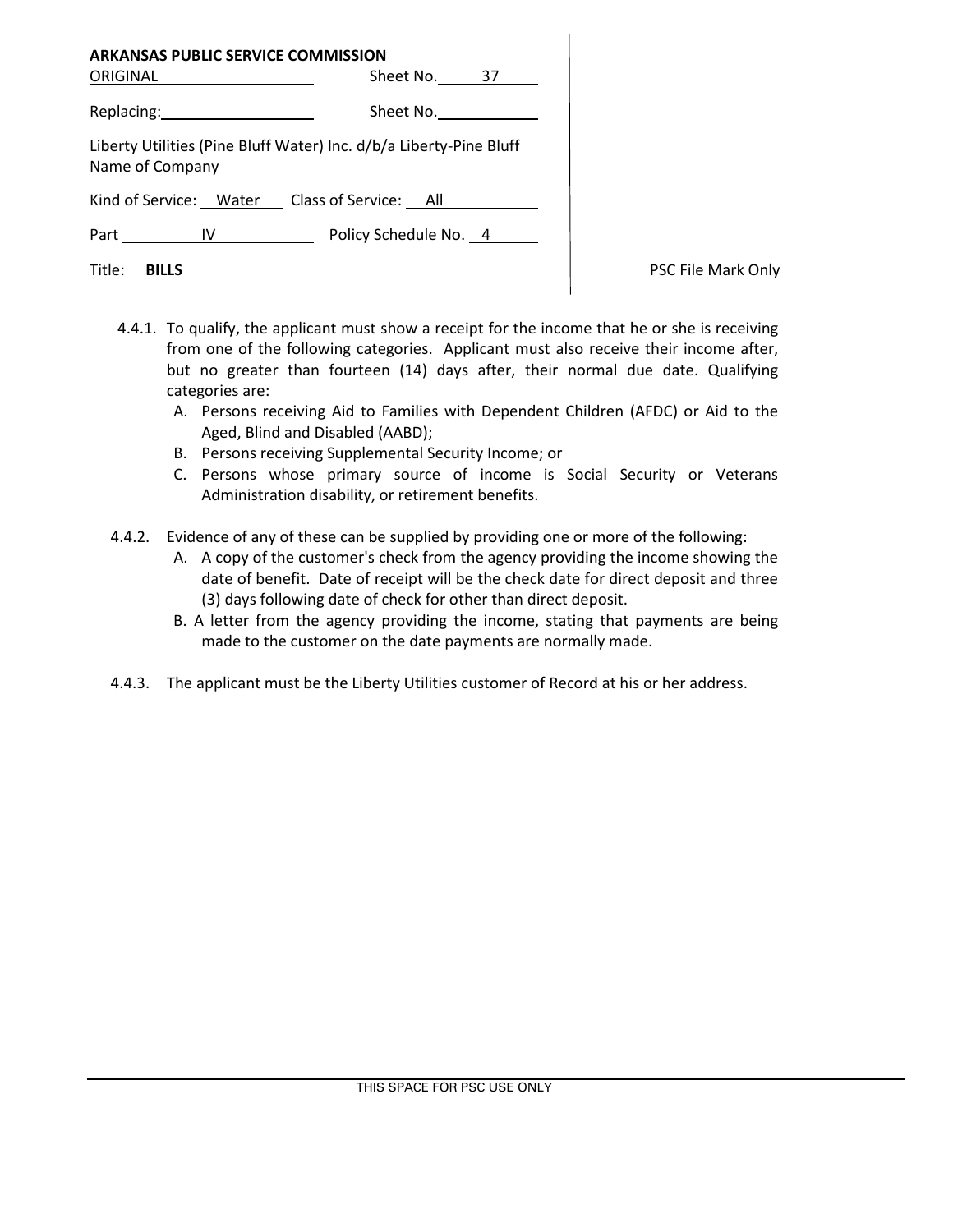| <b>ARKANSAS PUBLIC SERVICE COMMISSION</b>                                                                                                                                                                                      |                                                                    |                    |
|--------------------------------------------------------------------------------------------------------------------------------------------------------------------------------------------------------------------------------|--------------------------------------------------------------------|--------------------|
| ORIGINAL ____________________                                                                                                                                                                                                  | Sheet No. 37.1                                                     |                    |
| Replacing: New York Press, New York Press, New York Press, New York Press, New York Press, New York Press, New York Press, New York Press, New York Press, New York Press, New York Press, New York Press, New York Press, New | Sheet No.                                                          |                    |
| Name of Company                                                                                                                                                                                                                | Liberty Utilities (Pine Bluff Water) Inc. d/b/a Liberty-Pine Bluff |                    |
|                                                                                                                                                                                                                                | Kind of Service: Water Class of Service: All                       |                    |
|                                                                                                                                                                                                                                | Part IV Policy Schedule No. 4                                      |                    |
| Title:<br><b>BILLS</b>                                                                                                                                                                                                         |                                                                    | PSC File Mark Only |

- 4.4.4. When a customer is placed on the Plan, his or her monthly water bill due date shall be less than 28 calendar days following the bill date on the bill.
- 4.4.5. A customer's extended due date may be removed if the customer does not pay the bill by the close of business on the due date two (2) times in a row, or any three (3) times in the last twelve (12) months. The Company shall notify the customer in writing that the extended due date has been removed for late payments
- 4.4.6. Whenever the customer has tendered payment by check and the check is returned to the Company for any reason other than bank error, the Company shall charge the customer a returned check fee. (See Rate Schedule 8)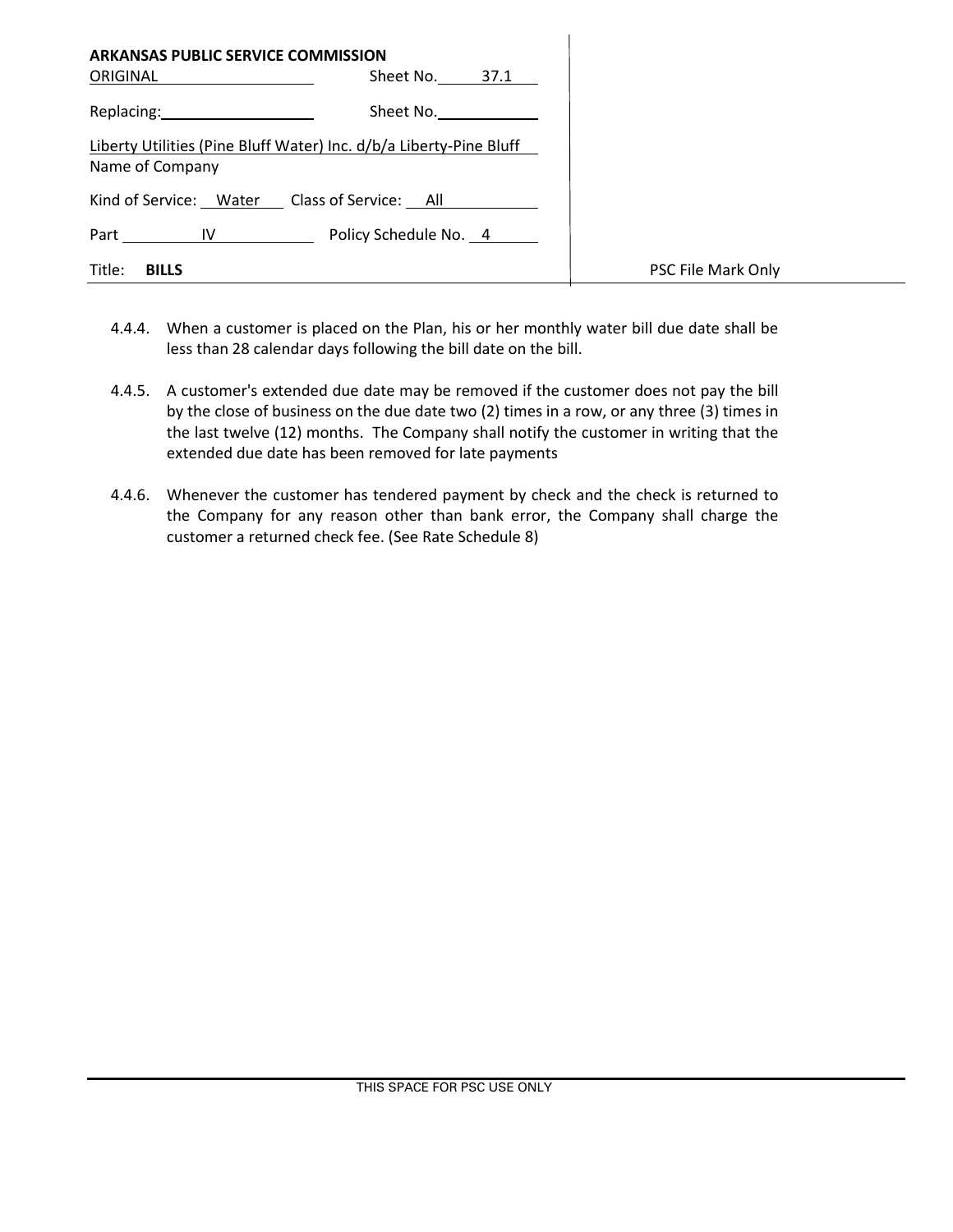| <b>ARKANSAS PUBLIC SERVICE COMMISSION</b><br>ORIGINAL                                 | Sheet No. 38                  |                    |
|---------------------------------------------------------------------------------------|-------------------------------|--------------------|
| Replacing: 2008                                                                       | Sheet No.                     |                    |
| Liberty Utilities (Pine Bluff Water) Inc. d/b/a Liberty-Pine Bluff<br>Name of Company |                               |                    |
| Kind of Service: Water Class of Service: All                                          |                               |                    |
|                                                                                       | Part IV Policy Schedule No. 5 |                    |
| Title:<br><b>DISCONTINUANCE OF SERVICE</b>                                            |                               | PSC File Mark Only |

### 5. DISCONTINUANCE OF SERVICE POLICY

- 5.1 Whenever the customer desires to have his service contract terminated, or his water service discontinued, he shall notify the Company five days prior to desired discontinuance date. The customer will be responsible for the payment of all service rendered by the Company, prior to receipt of such notice, and during a reasonable time thereafter, to enable the Company to make the final reading of the meter or meters, or discontinue water service.
- 5.2 When premises will be unoccupied temporarily, the customer shall notify the Company, and the water will be turned off. All charges will cease from the date when water service is turned off. When the property is again occupied, the customer shall notify the Company, and the water will be turned on. No refund or allowance will be made for unoccupied property when notice has not been given as provided. No refund will be allowed for property unoccupied for a period less than one month.
- 5.3 In cases of vacancy of a customer's property, the customer must notify the Company of such vacancy, and upon his failure to do so, he will become responsible for any damage to the property of the Company, arising from freezing, water damage, injury to meter, or any other failure.
- 5.4 Service to any customer may be discontinued for non-payment or other violation of any of these rules and regulations. However, before service may be discontinued for any violation, the Company shall give at least five (5) days written notice to the customer, stating the rule violated, the manner of violation, and the date after which service will be discontinued if the violation continues.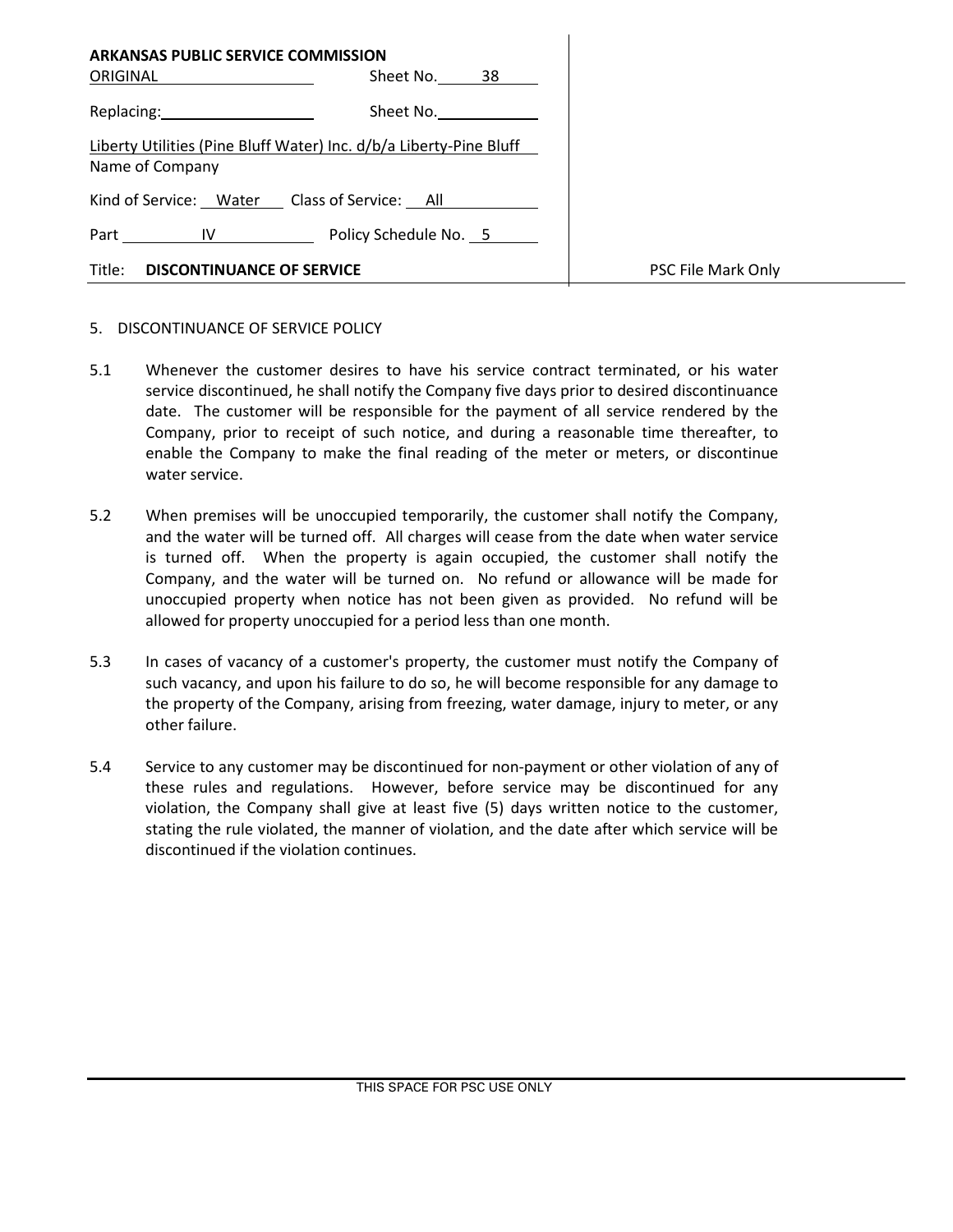| <b>ARKANSAS PUBLIC SERVICE COMMISSION</b>                                                                                                                                                                                      |                       |                    |
|--------------------------------------------------------------------------------------------------------------------------------------------------------------------------------------------------------------------------------|-----------------------|--------------------|
| ORIGINAL                                                                                                                                                                                                                       | Sheet No. 39          |                    |
| Replacing: New York Press, New York Press, New York Press, New York Press, New York Press, New York Press, New York Press, New York Press, New York Press, New York Press, New York Press, New York Press, New York Press, New | Sheet No.             |                    |
| Liberty Utilities (Pine Bluff Water) Inc. d/b/a Liberty-Pine Bluff<br>Name of Company                                                                                                                                          |                       |                    |
| Kind of Service: Water Class of Service: All                                                                                                                                                                                   |                       |                    |
| Part IV                                                                                                                                                                                                                        | Policy Schedule No. 5 |                    |
| Title:<br><b>DISCONTINUANCE OF SERVICE</b>                                                                                                                                                                                     |                       | PSC File Mark Only |

- 5.5 When payment is offered to service person who has been dispatched to discontinue service for delinquent bill there will be a service trip charge. (See Rate Schedule 8, paragraph 8.3.)
- 5.6 After service is thus discontinued for nonpayment or other violation of rules and regulations, service will not be resumed until proof is given that the customer has complied with the rules and regulations, and until a fee has been paid to the Company as a reimbursement for costs of discontinuance and restoration of service. (See Rate Schedule 8, paragraph 8.3.)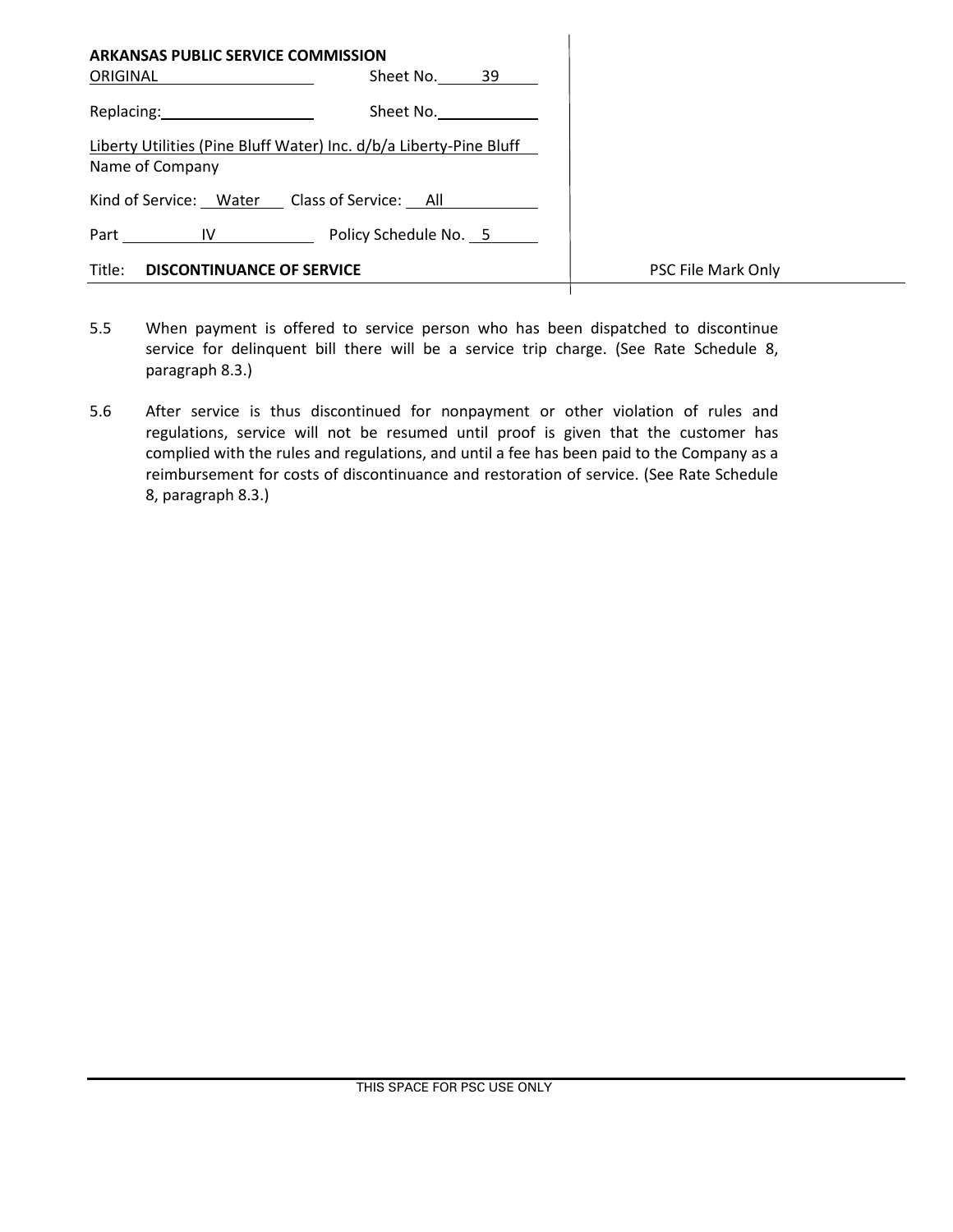| <b>ARKANSAS PUBLIC SERVICE COMMISSION</b><br>ORIGINAL                                                                                                                                                                          | Sheet No. 40                                                       |                    |
|--------------------------------------------------------------------------------------------------------------------------------------------------------------------------------------------------------------------------------|--------------------------------------------------------------------|--------------------|
| Replacing: New York Press, New York Press, New York Press, New York Press, New York Press, New York Press, New York Press, New York Press, New York Press, New York Press, New York Press, New York Press, New York Press, New | Sheet No.                                                          |                    |
| Name of Company                                                                                                                                                                                                                | Liberty Utilities (Pine Bluff Water) Inc. d/b/a Liberty-Pine Bluff |                    |
|                                                                                                                                                                                                                                | Kind of Service: Water Class of Service: All                       |                    |
| Part IV                                                                                                                                                                                                                        | Policy Schedule No. 6                                              |                    |
| Title:<br><b>CUSTOMER DEPOSITS</b>                                                                                                                                                                                             |                                                                    | PSC File Mark Only |

#### 6. CUSTOMER DEPOSITS

- 6.1 The Company reserves the right to require a deposit equal to the estimated gross Water bill for any single billing period plus one month, with a minimum of \$5.00, has not been established according to the criteria established by the Arkansas Public Service Commission's General Service Rules. The Company will pay simple interest on customer deposits at a rate set annually by the Arkansas Public Service Commission.
- 6.2 The Company will refund said deposit on notice to discontinue water service and after payment in full has been made for all water service rendered, or when the customer shall have paid undisputed bills for water service by due date over a period of twelve consecutive months. Any customer, having secured the return of a deposit, shall not be required to make a new deposit unless the water service has been discontinued or the customer's credit standing has been impaired through failure to comply with tariff provisions.
- 6.3 The payment of any undisputed bill, within the meaning of these rules, shall be payment of the bill within twenty-two days following presentation of the bill, or the payment of any contested bill, payment of which is withheld beyond the period herein mentioned and the dispute is terminated substantially in favor of the customer and payment made by the customer within ten days thereafter.
- 6.4 The Company may require a deposit from new applicants in accordance with Arkansas Public Service Commission General Service Rule 4.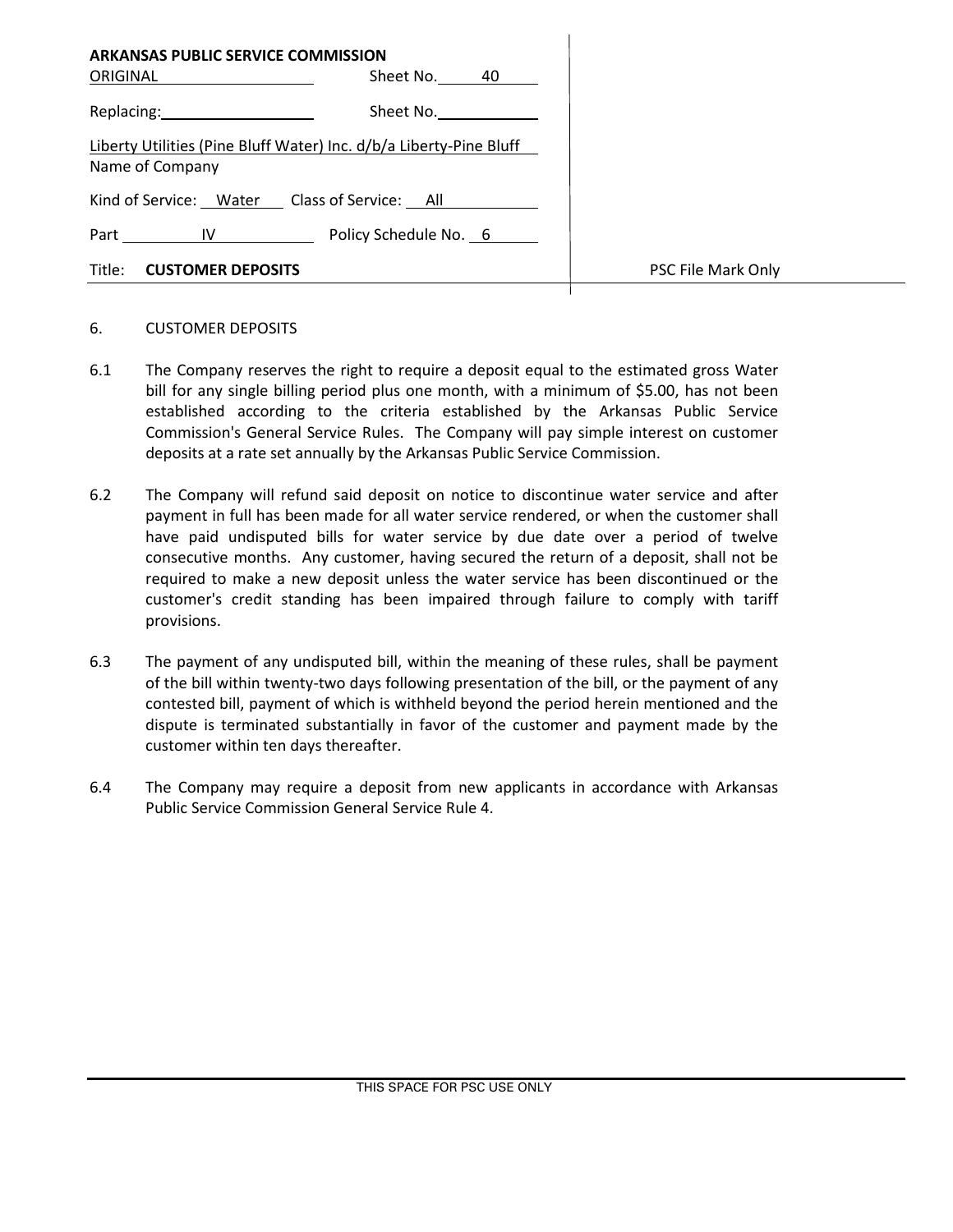| <b>ARKANSAS PUBLIC SERVICE COMMISSION</b> |                                                                    |                    |
|-------------------------------------------|--------------------------------------------------------------------|--------------------|
| ORIGINAL                                  | Sheet No. 41                                                       |                    |
| Replacing: 2000                           | Sheet No. ____________                                             |                    |
| Name of Company                           | Liberty Utilities (Pine Bluff Water) Inc. d/b/a Liberty-Pine Bluff |                    |
|                                           | Kind of Service: Water Class of Service: All                       |                    |
|                                           | Part IV Policy Schedule No. 6                                      |                    |
| Title: <b>CUSTOMER DEPOSITS</b>           |                                                                    | PSC File Mark Only |

- 6.5 The Company may require a deposit or increase in deposit from water customers in accordance with Arkansas Public Service Commission General Service Rule 4.
- 6.6 The Company may require a deposit or increase in deposit from bankrupt water customers in accordance with Arkansas Public Service Commission General Service Rule 4.
- 6.7 The Company may require a deposit or increase in deposit from landlords water customers in accordance with Arkansas Public Service Commission General Service Rule 4.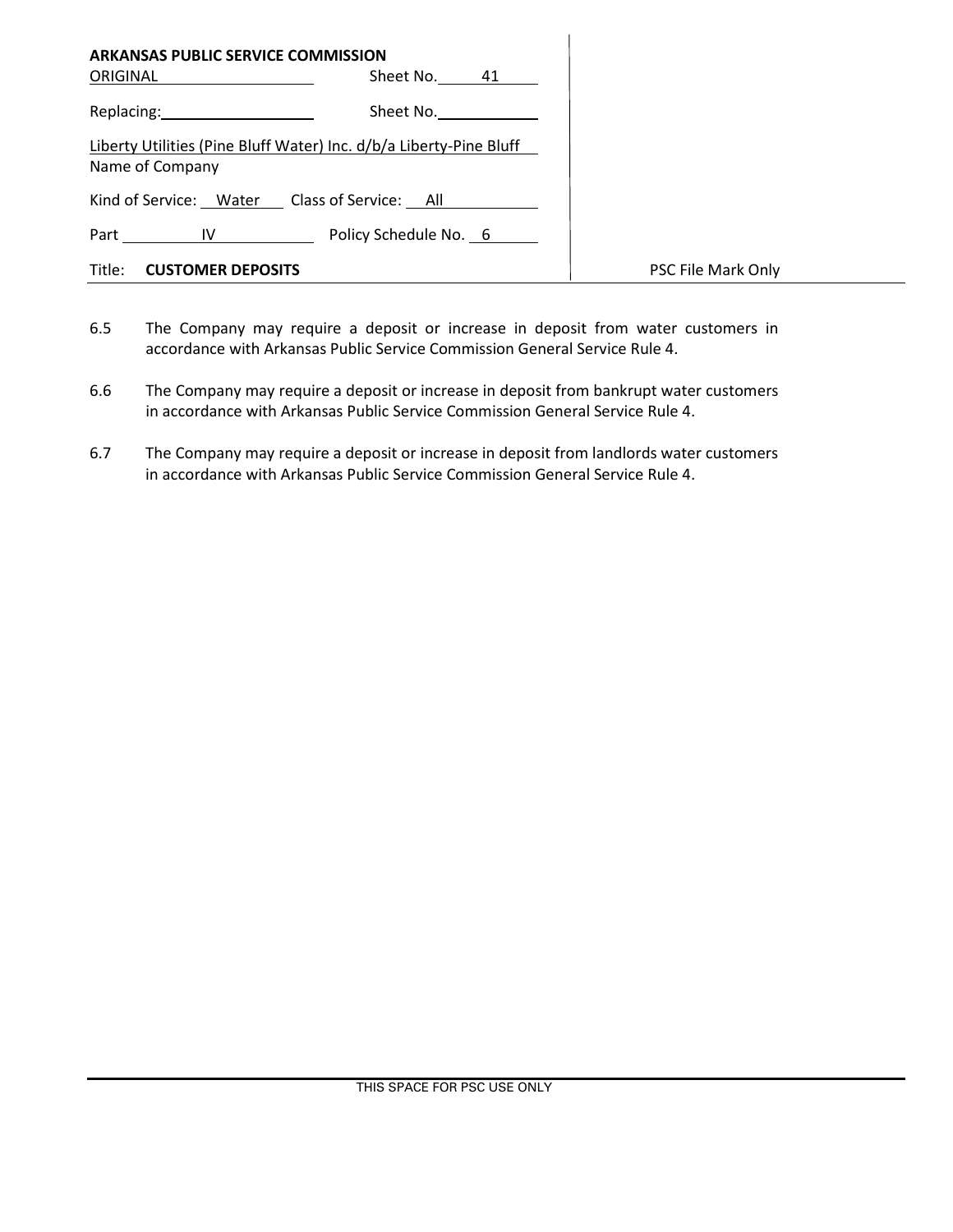| ARKANSAS PUBLIC SERVICE COMMISSION                                                    |                       |                    |
|---------------------------------------------------------------------------------------|-----------------------|--------------------|
| ORIGINAL                                                                              | Sheet No.<br>42       |                    |
| Replacing: Management Control of the Replacing:                                       | Sheet No.             |                    |
| Liberty Utilities (Pine Bluff Water) Inc. d/b/a Liberty-Pine Bluff<br>Name of Company |                       |                    |
| Kind of Service: Water Class of Service: All                                          |                       |                    |
| Part<br>$IV \t —$                                                                     | Policy Schedule No. 7 |                    |
| Title:<br><b>BULDERS TEMPORARY SERVICE</b>                                            |                       | PSC File Mark Only |

- 7. BUILDERS TEMPORARY SERVICE
- 7.1 Contractors, builders, or others, will be required to take water at the Company's established meter rates and in addition shall pay a fee for installing a temporary meter for construction purposes to be paid at the time a permit is granted.
- 7.2 Bills for water service for building purposes, are payable and due after service is rendered and upon presentation.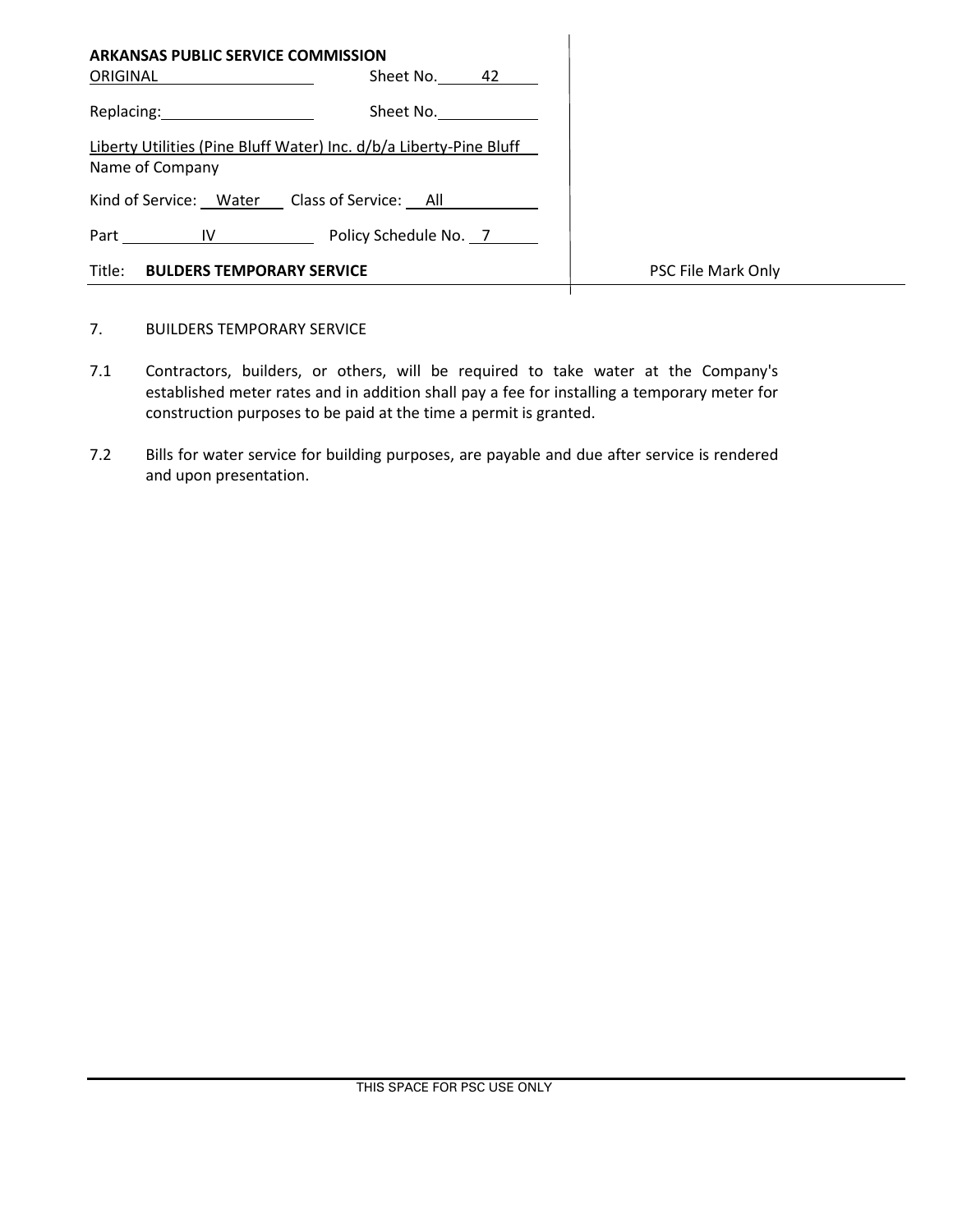| <b>ARKANSAS PUBLIC SERVICE COMMISSION</b><br>ORIGINAL                                                                                                                                                                          | Sheet No. 43          |                    |
|--------------------------------------------------------------------------------------------------------------------------------------------------------------------------------------------------------------------------------|-----------------------|--------------------|
| Replacing: New York Press, New York Press, New York Press, New York Press, New York Press, New York Press, New York Press, New York Press, New York Press, New York Press, New York Press, New York Press, New York Press, New | Sheet No.             |                    |
| Liberty Utilities (Pine Bluff Water) Inc. d/b/a Liberty-Pine Bluff<br>Name of Company                                                                                                                                          |                       |                    |
| Kind of Service: Water Class of Service: All                                                                                                                                                                                   |                       |                    |
| Part IV                                                                                                                                                                                                                        | Policy Schedule No. 8 |                    |
| Title:<br><b>FIREPROTECTION</b>                                                                                                                                                                                                |                       | PSC File Mark Only |

#### 8 FIRE PROTECTION

- 8.1 Water from fire hydrants or other firefighting facilities shall be used only for firefighting purposes.
- 8.2. The Company shall have no greater duty, with regard to fire hydrant service or private firefighting service, than to supply only such volumes of water at such pressures as may be available in the normal operation of the waterworks facilities.
- 8.3. The Company shall not be considered an insurer of property or persons, or to have undertaken to extinguish fire or to protect persons or property, against loss or damage by fire or otherwise. In consideration of the level of charges for public fire hydrant service and for private firefighting service, the Company shall not be held liable because of any claim based upon a loss resulting from failure to supply water or pressure or for any other cause.
- 8.4. Where metered service is provided to any customer, the Company shall not be responsible for the quantities or pressures of water, which may be available for any firefighting facilities (or purposes where the customer installs such facilities, or makes connections to his water system for such purposes on the discharge side of the meter in his service line), and shall not be held liable for any claims based upon loss due to fire or firefighting.
- 8.5 Plans for construction of Private Fire Protection Systems shall be submitted and approved by the CT Arkansas Department of Health and Liberty Utilities prior to any construction. The Customer shall pay all costs associated with the installation of Private Fire Service lines, which CT include all costs of material, labor, equipment, supervision, engineering, legal expenses and overheads CT to install the Private Fire Service lines from the Company's water main to the Customers property line. The Company requires a double check detector valve assembly (DCDV) on all PRIVATE FIRE CT SERVICE water lines. The DCDV shall be located above ground on street right-of-way and shall be CT protected from freezing weather with an approved enclosure (i.e. Hot-Box) on a concrete slab. The Customer shall pay all costs associated with the DCDV and enclosure. The DCDV shall conform to the CT Arkansas Department of Health and American Water Works Association standard "C510" for backflow CT prevention. Liberty Utilities shall approve the DCDV and the weather enclosure prior to installation.
- 8.6 The Arkansas Department of Health may require the customer to install a Reduced-Pressure principle Backflow Prevention Assembly on Fire Service lines depending on the fire protection system installed.
- 8.7 Backflow devices must be tested within 10 days of placing a fire sprinkler system in-service and annually thereafter by Arkansas Department of Health certified personnel. A copy of the test report must be sent to the Company.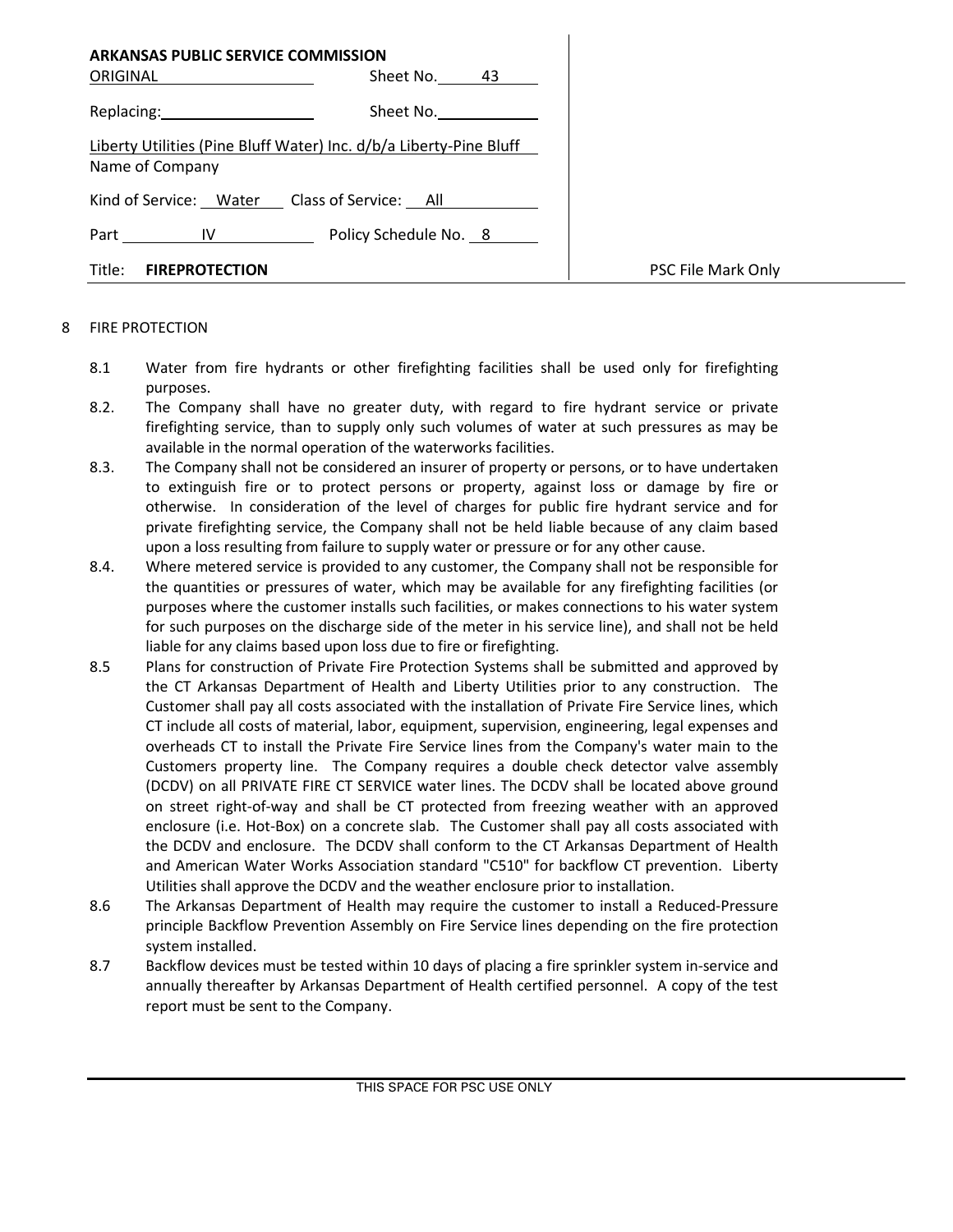| <b>ARKANSAS PUBLIC SERVICE COMMISSION</b>             |                                                                    |                    |
|-------------------------------------------------------|--------------------------------------------------------------------|--------------------|
| ORIGINAL                                              | Sheet No.<br>44                                                    |                    |
| Replacing: New York Changes and Separate Section 2014 | Sheet No.                                                          |                    |
| Name of Company                                       | Liberty Utilities (Pine Bluff Water) Inc. d/b/a Liberty-Pine Bluff |                    |
| Kind of Service: Water Class of Service: All          |                                                                    |                    |
| Part<br><b>IV</b>                                     | Policy Schedule No. 8                                              |                    |
| Title:<br><b>FIRE PROTECTION</b>                      |                                                                    | PSC File Mark Only |
|                                                       |                                                                    |                    |

This page intentionally left blank.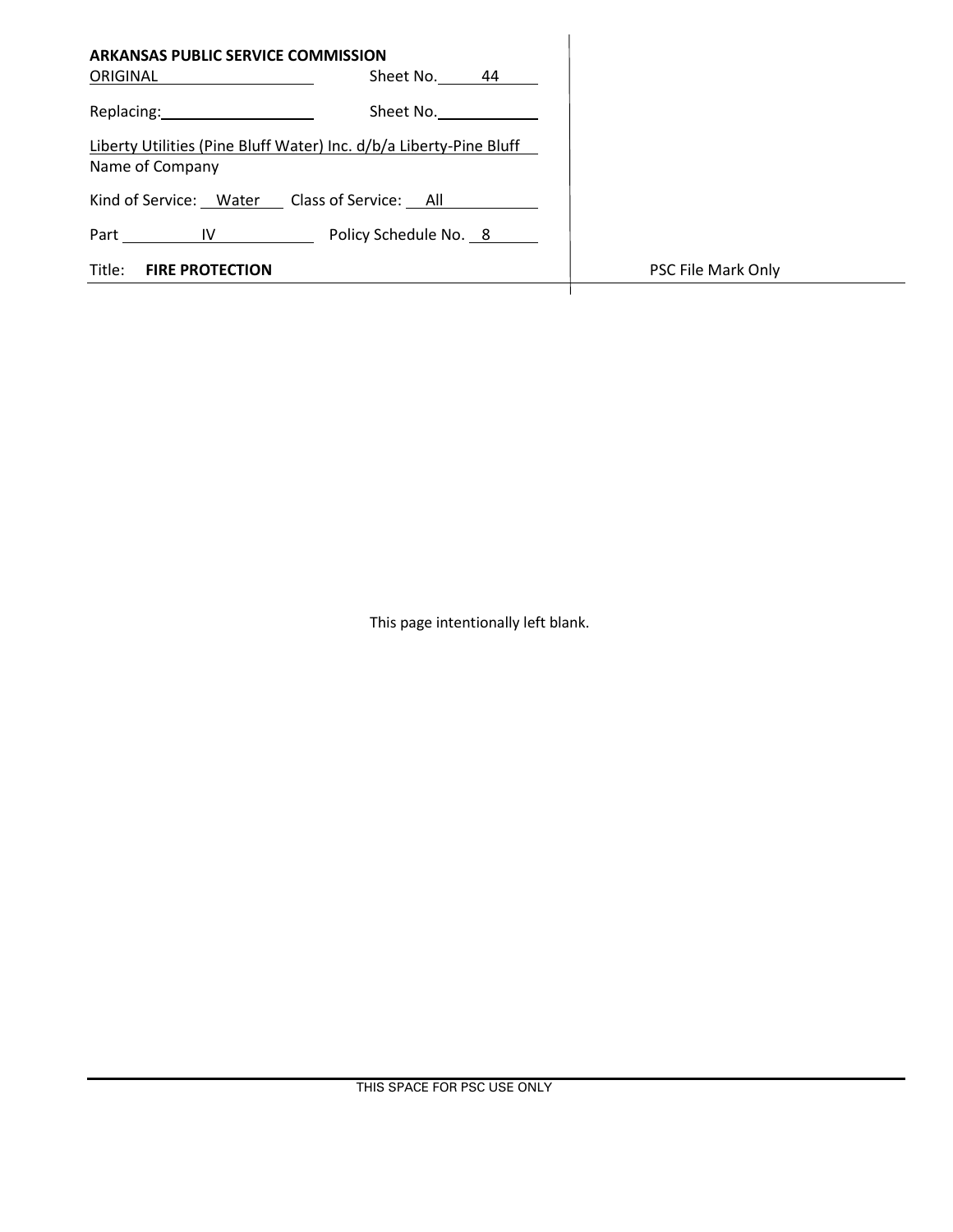| <b>ARKANSAS PUBLIC SERVICE COMMISSION</b>                                                                      |                                                                    |                    |
|----------------------------------------------------------------------------------------------------------------|--------------------------------------------------------------------|--------------------|
| ORIGINAL                                                                                                       | Sheet No. 45                                                       |                    |
| Replacing: The contract of the contract of the contract of the contract of the contract of the contract of the | Sheet No.                                                          |                    |
| Name of Company                                                                                                | Liberty Utilities (Pine Bluff Water) Inc. d/b/a Liberty-Pine Bluff |                    |
|                                                                                                                | Kind of Service: Water Class of Service: All                       |                    |
|                                                                                                                | Part IV Policy Schedule No. 9                                      |                    |
|                                                                                                                | Title: CROSS CONNECTION CONTROL AND BACKFLOW PREVENTION            | PSC File Mark Only |
|                                                                                                                |                                                                    |                    |

### 9. CROSS-CONNECTION CONTROL AND BACKFLOW PREVENTION PROGRAM

- 9.1 General
- 9.2 The purpose of this policy is to establish an enforceable cross-connection control and backflow prevention program to preserve safe potable water and to prevent contamination of the public water system by any customer or another water system.
- 9.2.1 Cross-Connections

Definition: Cross connection is any connection or structural arrangement between the Company's public water supply and any nonpotable source or system through which backflow can occur. Bypass arrangements, jumper-connections, removable sections, swivel or changeover devices, and other temporary or permanent devices through which, or because of which, backflow can occur are considered cross connections.

- 9.2.2 No person or potential customer shall be given a service connection of any type until the water plumbing system has been approved as having complied with all requirements of the City Plumbing Inspector and Arkansas Health Department.
- 9.2.3 No person or customer shall be permitted to install or maintain a cross-connection to the Company's public water supply.
- 9.3 Backflow Prevention
- 9.3.1 Definition: Backflow is a flow of any foreign liquids, gases or other substances into the Company's public water supply from any other source or sources than the intended one.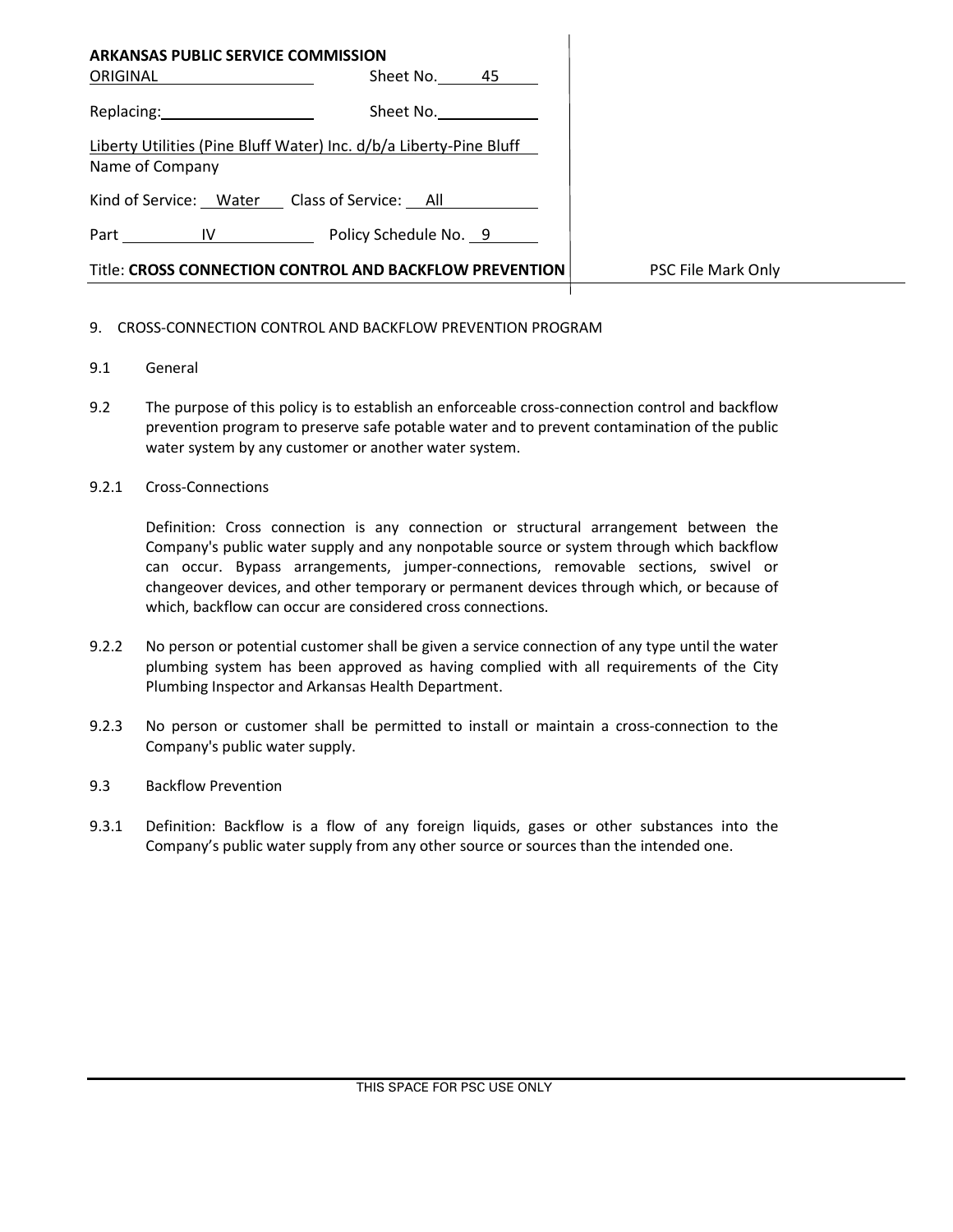| <b>ARKANSAS PUBLIC SERVICE COMMISSION</b>                                             |                                                         |                    |
|---------------------------------------------------------------------------------------|---------------------------------------------------------|--------------------|
| ORIGINAL                                                                              | Sheet No. 46                                            |                    |
| Replacing: 2008                                                                       | Sheet No.                                               |                    |
| Liberty Utilities (Pine Bluff Water) Inc. d/b/a Liberty-Pine Bluff<br>Name of Company |                                                         |                    |
| Kind of Service: Water Class of Service: All                                          |                                                         |                    |
| Part IV Part                                                                          | Policy Schedule No. 9                                   |                    |
|                                                                                       | Title: CROSS CONNECTION CONTROL AND BACKFLOW PREVENTION | PSC File Mark Only |

- 9.3.2 An approved backflow prevention device shall be installed on each customer service line where, in the judgment of the Company, City Plumbing Inspector or State Health Department, there exists a potential of pollution to the Company's public water supply. 9.3.3 An approved backflow prevention device shall be installed on each customer service line serving premises where the conditions exist as outlined below:
	- A. Premises on which any substance is found which may create an actual or potential hazard to the Company's public water supply.
	- B. Premises where, because of security requirements or other prohibitions or restrictions, it is impossible or impracticable to make a complete cross-connection survey.
	- C. Premises where cross-connections are found after having been ordered to be disconnected.
	- D. Premises having fire protection systems utilizing storage tanks, pumps, antifreeze, an auxiliary supply of water or Siamese connections.
	- E. Premises having an irrigation system or where the outlet end of the fixture or hose may be submerged.
	- F. Premises having the types of facilities or processes listed below. This list is not intended to be all inclusive.
		- (1) Hospitals, mortuaries, clinics, nursing homes;
		- (2) Laboratories;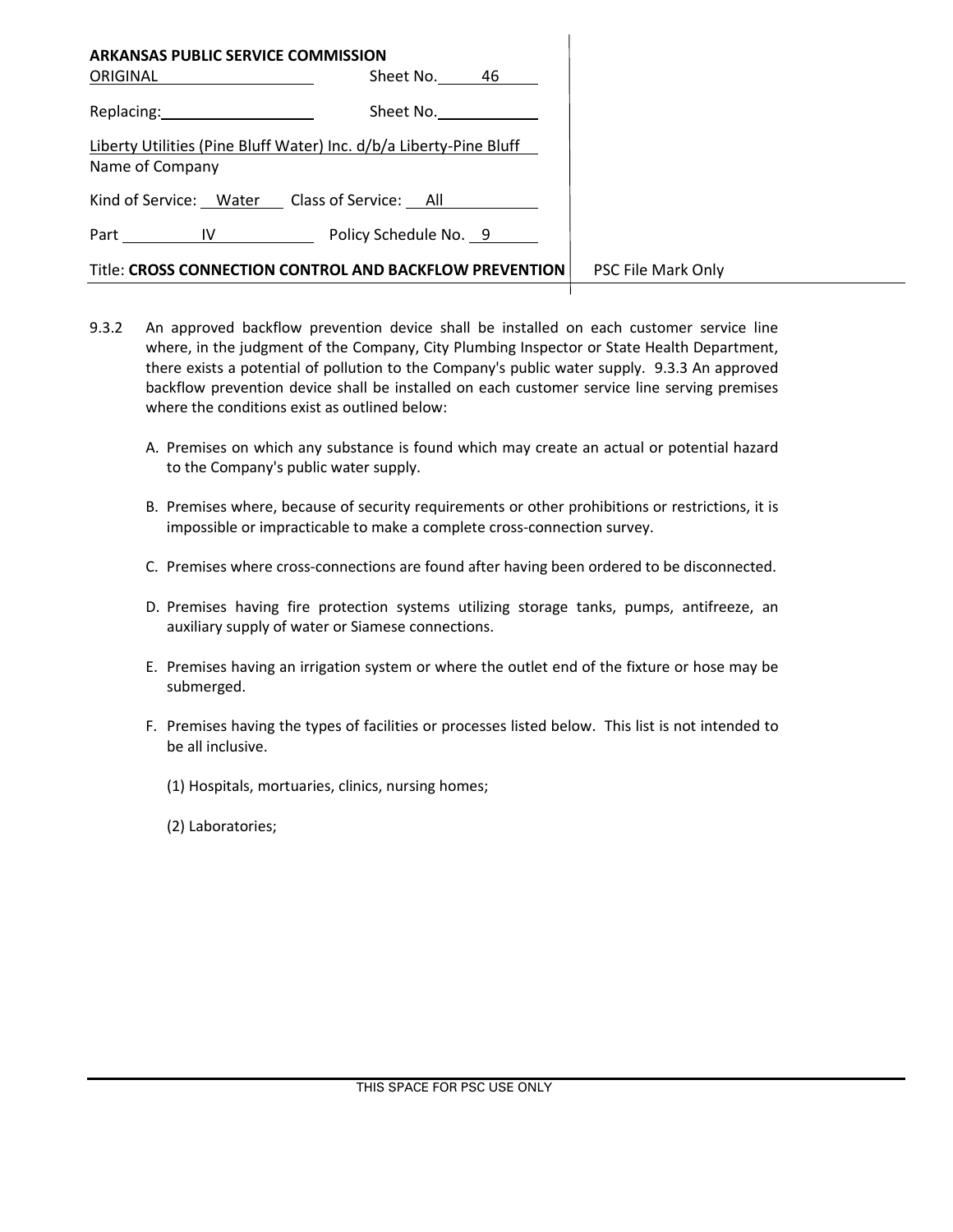| <b>ARKANSAS PUBLIC SERVICE COMMISSION</b>    |                                                                    |                    |
|----------------------------------------------|--------------------------------------------------------------------|--------------------|
| ORIGINAL                                     | Sheet No. 47                                                       |                    |
| Replacing: 2000                              | Sheet No.                                                          |                    |
| Name of Company                              | Liberty Utilities (Pine Bluff Water) Inc. d/b/a Liberty-Pine Bluff |                    |
| Kind of Service: Water Class of Service: All |                                                                    |                    |
|                                              | Part IV Policy Schedule No. 9                                      |                    |
|                                              | Title: CROSS CONNECTION CONTROL AND BACKFLOW PREVENTION            | PSC File Mark Only |

- (3) Piers, docks, waterfront facilities;
- (4) Sewage treatment plants, sewage pumping stations, or storm water pumping stations;
- (5) Food and beverage processing plants;
- (6) Chemical plants, dyeing plants;
- (7) Metal plating industries;
- (8) Petroleum processing or storage plants;
- (9) Radioactive material processing plants or nuclear reactors;
- (10) Car washes;
- (11) Slaughter houses and poultry processing plants;
- (12) Farms where the water is used for other than household purposes.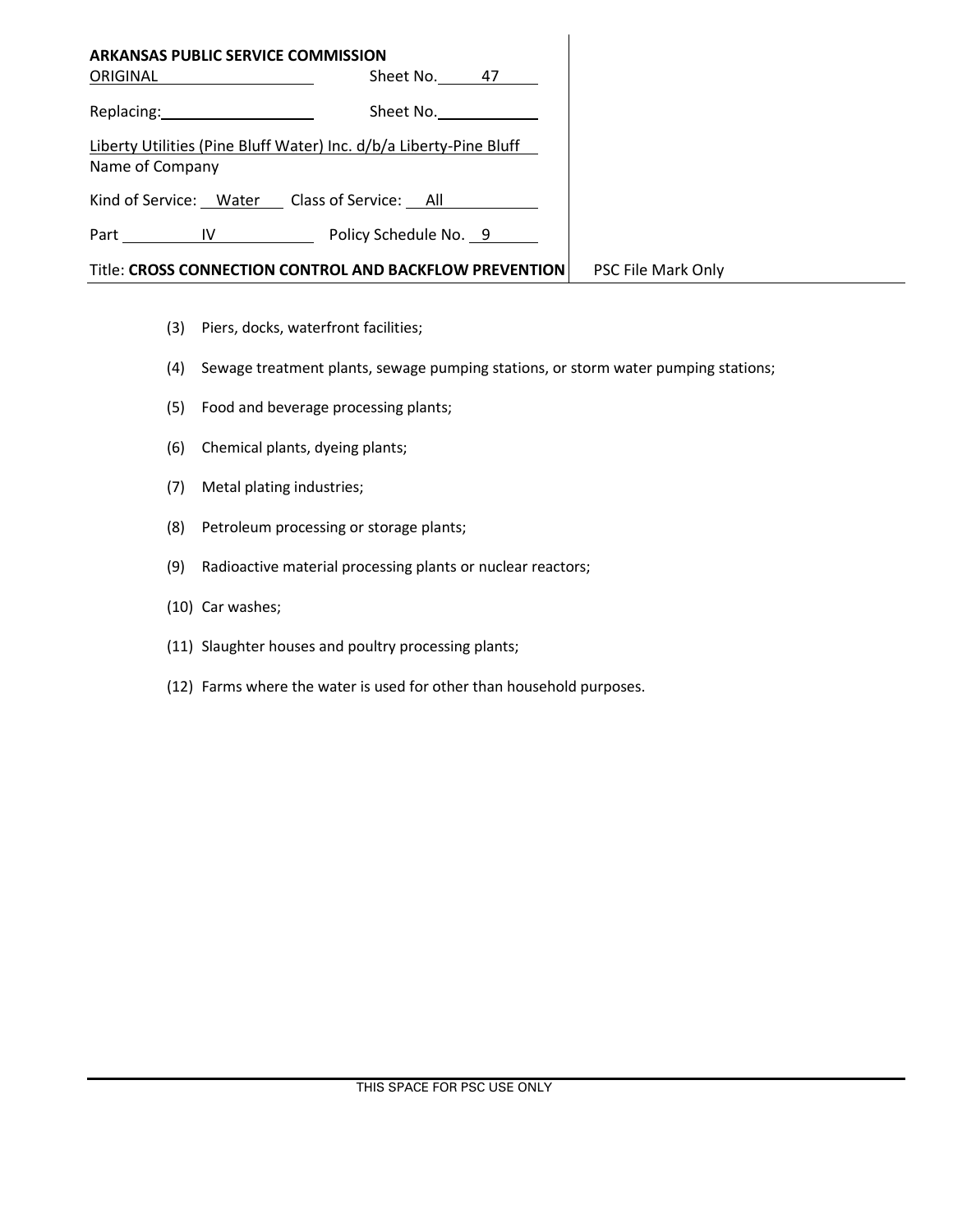| <b>ARKANSAS PUBLIC SERVICE COMMISSION</b>                                             |
|---------------------------------------------------------------------------------------|
| Sheet No. 48<br>ORIGINAL                                                              |
| Replacing: New<br>Sheet No.                                                           |
| Liberty Utilities (Pine Bluff Water) Inc. d/b/a Liberty-Pine Bluff<br>Name of Company |
| Kind of Service: Water Class of Service: All                                          |
| Part IV Policy Schedule No. 9                                                         |
| Title: CROSS CONNECTION CONTROL AND BACKFLOW PREVENTION                               |

#### 9.4 Backflow Prevention Devices

9.4.1 There are two types of backflow prevention devices:

1.) air gaps and 2) reduced pressure devices. The type of protection required shall be one that meets AWWA Standard C 506-78 as hereafter revised.

- 9.4.2 A backflow prevention device shall be installed in accordance with the recommendations and specifications of the manufacturer of the device.
- 9.4.3 Any existing backflow prevention device installed prior to the effective date of this program shall, except for inspection, testing, and maintenance requirements, be excluded from the requirements of Policy Schedule 9 provided that the Company, City Plumbing Inspector and State Health Department are assured that the device will protect the Company's public water supply.
- 9.5 Responsibility of the Customer

.

- 9.5.1 When the customer requests water service, he shall advise the Company in writing as to: 1.) any alternate source of water which may be used in his facility; 2) the type of fire protection system to be utilized, if any; and 3) the type of facility or process to be utilized.
- 9.5.2 The customer shall submit two copies of certified plans for fire service connections, lawn or irrigation systems and other facilities requiring approved backflow prevention devices to the Company and State Health Department for approval prior to construction.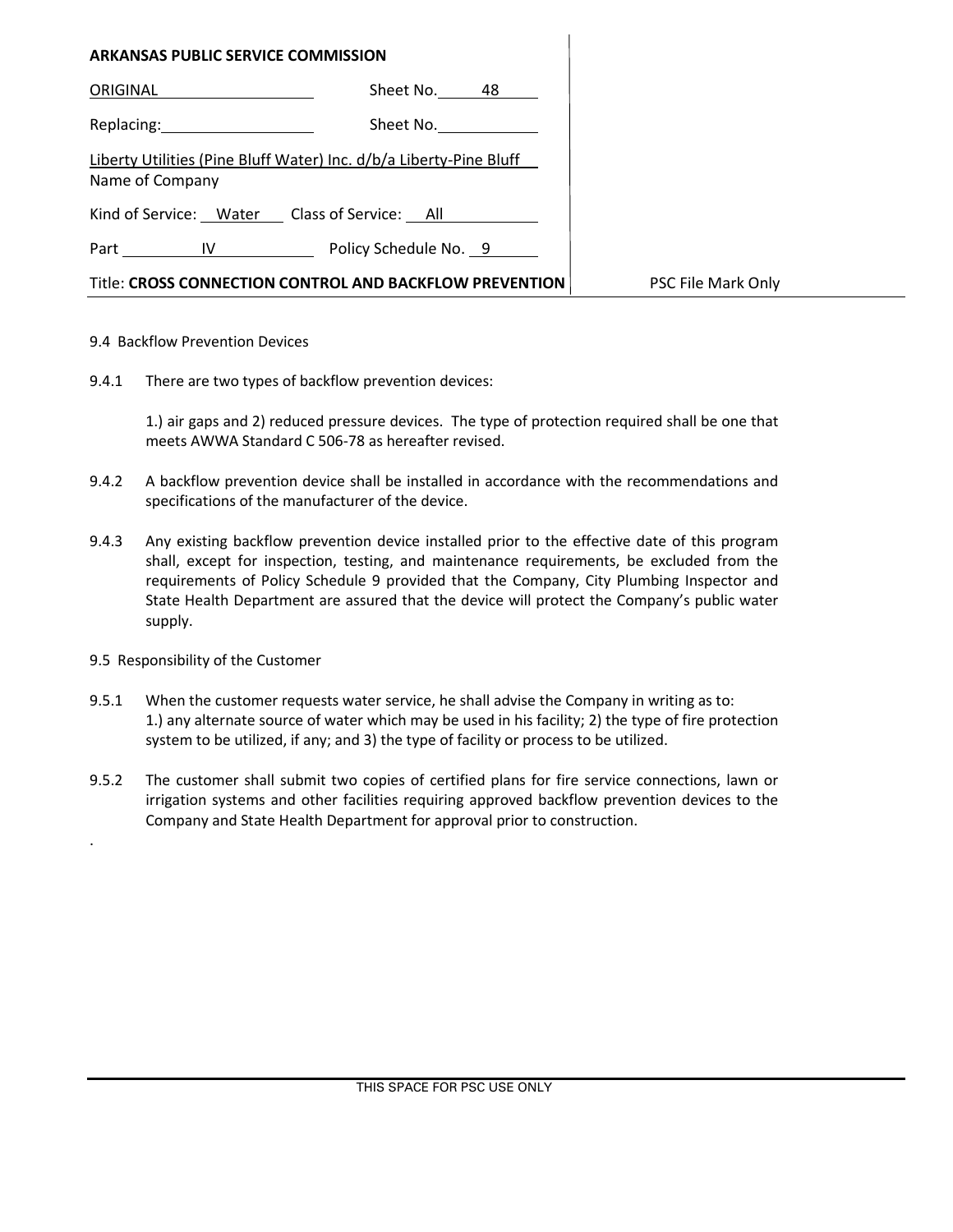| <b>ARKANSAS PUBLIC SERVICE COMMISSION</b><br>ORIGINAL                                 | Sheet No. 49          |                    |
|---------------------------------------------------------------------------------------|-----------------------|--------------------|
| Replacing: 2000                                                                       | Sheet No.             |                    |
| Liberty Utilities (Pine Bluff Water) Inc. d/b/a Liberty-Pine Bluff<br>Name of Company |                       |                    |
| Kind of Service: Water Class of Service: All                                          |                       |                    |
| Part IV                                                                               | Policy Schedule No. 9 |                    |
| Title: CROSS CONNECTION CONTROL AND BACKFLOW PREVENTION                               |                       | PSC File Mark Only |

- 9.5.3. The customer shall be responsible to pay the fee for the Company's inspection, repairs, and testing of the customer's backflow prevention device pursuant to Policy Schedule 9. The Company's fee shall be on file and approved by the Arkansas Public Service Commission.
- 9.6 Responsibility of the Company
- 9.6.1. Upon receipt of information furnished by customer in accordance with Policy Schedule 9, Company shall advise customer if the installation of a backflow prevention device is required. Water service shall not be issued to customer requiring a backflow prevention device until the backflow prevention device has been installed and the installation approved by the Plumbing Inspector and Company.
- 9.6.2. The Company shall have the right to enter a customer's premises at a reasonable time to inspect and check the customer's backflow prevention device to include the required annual inspection and other times if the Company or State Health Department suspect a possible malfunction in the customer's backflow prevention device.
- 9.6.3. It shall be the responsibility of the Company to annually inspect, repair and test each backflow prevention device within the Company's water system in accordance with the manufacturer's procedures to insure that each device is in proper operating condition. It shall also be the responsibility of Company to inspect, repair, and test a backflow prevention device should the Company or State Health Department suspect a malfunction of a customer's backflow prevention device. The Company must maintain a certificate certifying the timely testing and proper operation of each backflow prevention device and shall furnish each customer with a copy of the certificate with the billing to each customer for the Company's work completed pursuant to Policy Schedule 9.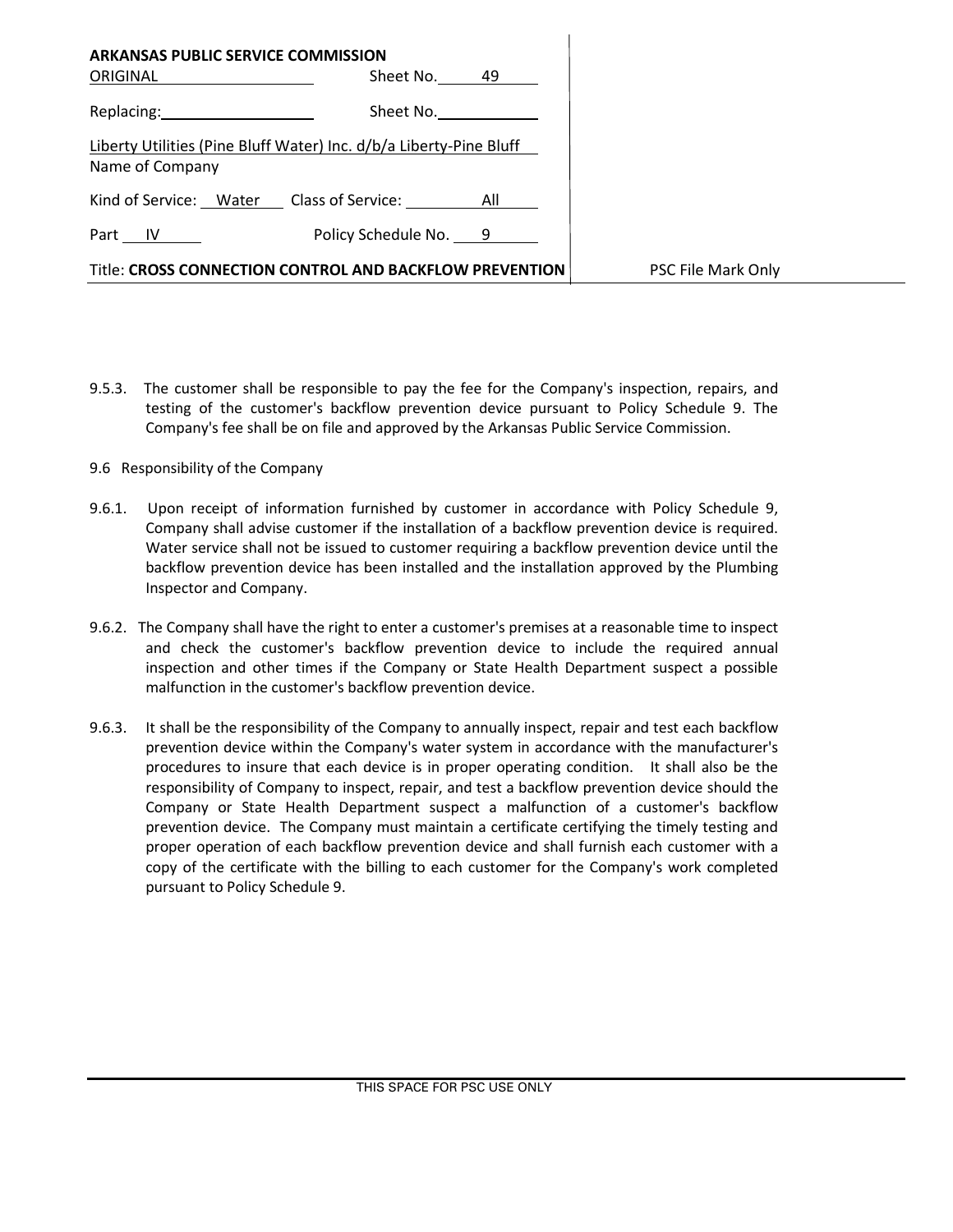| <b>ARKANSAS PUBLIC SERVICE COMMISSION</b><br>ORIGINAL                                 | Sheet No. $50$ |                    |
|---------------------------------------------------------------------------------------|----------------|--------------------|
| Replacing: 2000                                                                       | Sheet No.      |                    |
| Liberty Utilities (Pine Bluff Water) Inc. d/b/a Liberty-Pine Bluff<br>Name of Company |                |                    |
| Kind of Service: Water Class of Service: All                                          |                |                    |
| Part IV Policy Schedule No. 9                                                         |                |                    |
| Title: CROSS CONNECTION CONTROL AND BACKFLOW PREVENTION                               |                | PSC File Mark Only |

- 9.6.4. It shall be the responsibility of the Company to have at least one designated employee who shall be trained and responsible for the inspection, repairs and testing of the backflow prevention devices. The Company shall also maintain all necessary tools, testing equipment and repair parts to perform the testing and repairs of the backflow prevention devices.
- 9.6.5. The Company shall deny or discontinue the water service to a customer if (1) the required backflow prevention device is not installed; (2) if it is found that the device has been removed or bypassed or (3) if the customer does not promptly pay the Company fees for the inspection, repairs and testing of the customer's backflow prevention device as specified in Policy Schedule No. 9, Section 9.4.3. Water service to such premises shall not be restored until the deficiencies have been corrected or eliminated in accordance with these procedures to the satisfaction of the Company.
- 9.6.6. If the Company's inspection of the backflow prevention device reveals that the backflow prevention device cannot reasonably be repaired, the Company shall so notify the customer in writing. The customer shall immediately begin procedures to replace the defective backflow prevention device. The Company shall discontinue the water service to a customer if: (1) the customer does not provide proof that a new backflow prevention device has been placed on order, within 10 days of written notice of the Company that the device cannot be reasonably repaired; or (2) the device has not been installed within 60 days after writ1en notification by the Company that the device cannot be reasonably repaired. In the event a delay in installation occurs without fault of the customer, the Company may extend this 60-day period for a reasonable time upon written request and explanation by the customer.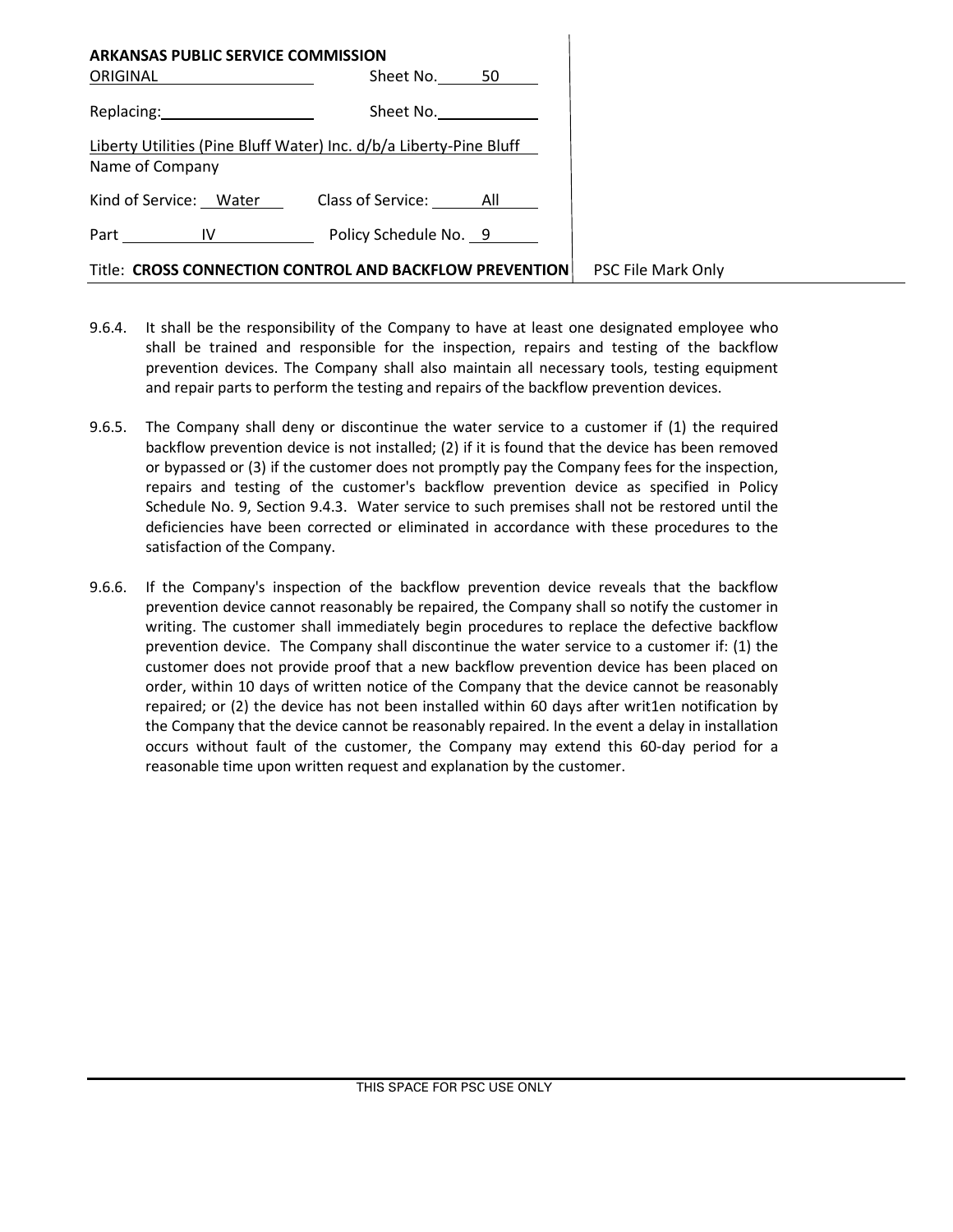| <b>ARKANSAS PUBLIC SERVICE COMMISSION</b><br>ORIGINAL | Sheet No. 51                                                       |                           |
|-------------------------------------------------------|--------------------------------------------------------------------|---------------------------|
| Replacing: New York Products                          | Sheet No.                                                          |                           |
| Name of Company                                       | Liberty Utilities (Pine Bluff Water) Inc. d/b/a Liberty-Pine Bluff |                           |
|                                                       | Kind of Service: Water Class of Service: All                       |                           |
| Part IV                                               | Policy Schedule No. 9                                              |                           |
|                                                       | Title: CROSS CONNECTION CONTROL AND BACKFLOW PREVENTION            | <b>PSC File Mark Only</b> |

9.6. 7. Fees for inspection, repair or testing of customer's approved backflow prevention devices shall be billed promptly after the completion of the inspection, repair or testing by the Company.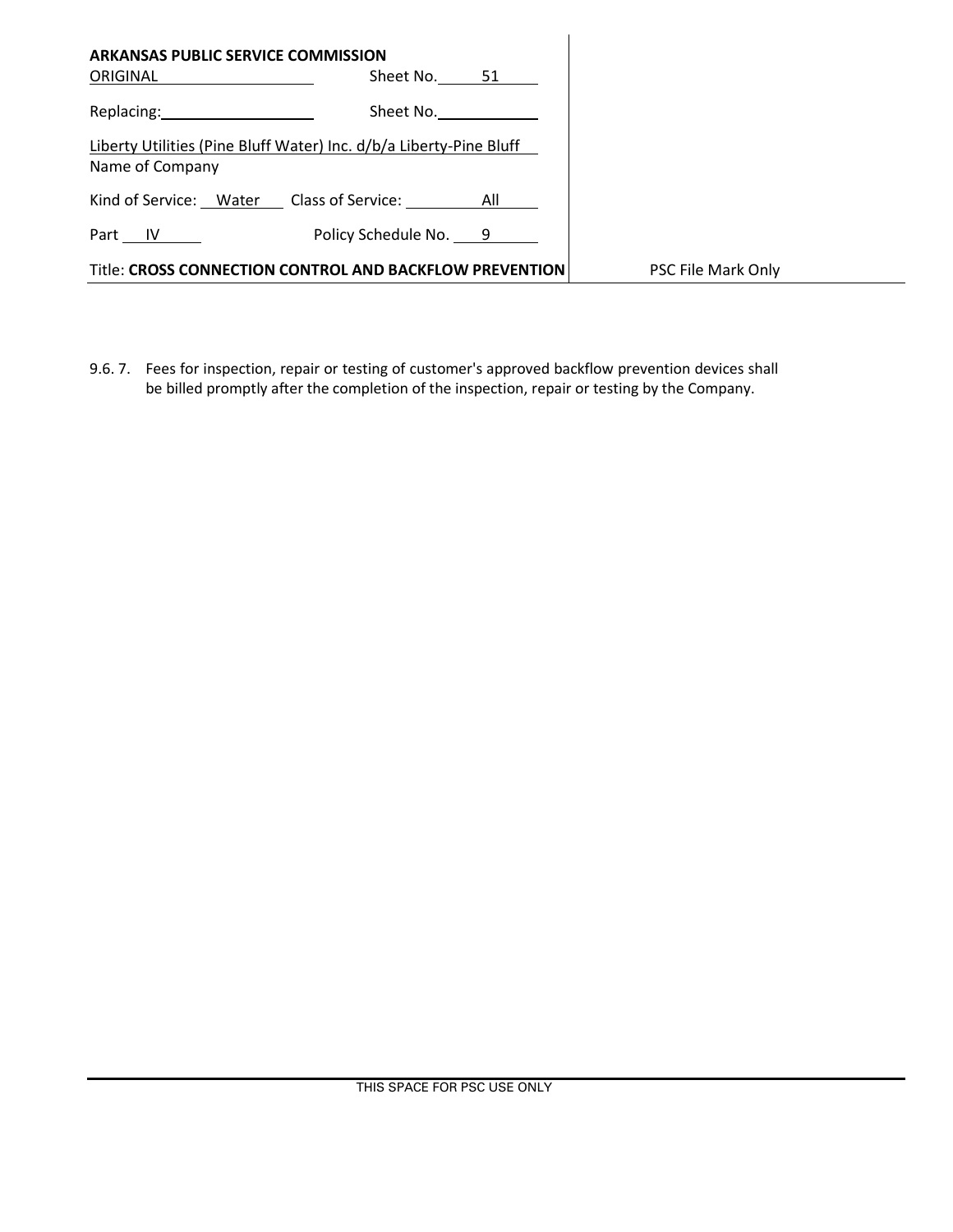| <b>ARKANSAS PUBLIC SERVICE COMMISSION</b><br>ORIGINAL | Sheet No. 52                                                       |                    |
|-------------------------------------------------------|--------------------------------------------------------------------|--------------------|
| Replacing: 2008                                       | Sheet No.                                                          |                    |
| Name of Company                                       | Liberty Utilities (Pine Bluff Water) Inc. d/b/a Liberty-Pine Bluff |                    |
|                                                       | Kind of Service: Water Class of Service: All                       |                    |
| Part <u>IV</u>                                        | Policy Schedule No. 10                                             |                    |
| Title:<br><b>WATER MAIN EXTENSIONS</b>                |                                                                    | PSC File Mark Only |

#### 10. WATER MAIN EXTENSIONS

#### 10.1. DEFINITIONS

- 10.1.1 Individual(s) shall mean a person or group of persons requesting a water main extension to make water service available to an existing or proposed, detached, single family residence(s) occupied by the requesting party(ies).
- 10.1.2. Developer shall mean a person, firm or corporation who sells two or more lots, parcels or tracts of land to others for the purpose of constructing thereon any type of building; who constructs any type of building, on land which has been subdivided for sale, lease or rent by or to a party(ies) other than the developer.
- 10.1.3. Subdivision shall mean the legal dividing of a tract of land into two or more tracts, lots or parcels.

### 10.2. GENERAL

- 10.2.1. Any individual or developer may request water service to be made available to any lot (s) or subdivision under these rules and regulations.
- 10.2.2. The minimum size of water main to be installed under these rules and regulations shall be eight inches inside diameter where fire flows are necessary and six inches when no fire flows are necessary except on a cul-de-sac less than 300 feet two-inch may be installed.
- 10.2.3. The normal routing for water main extensions shall be in dedicated streets.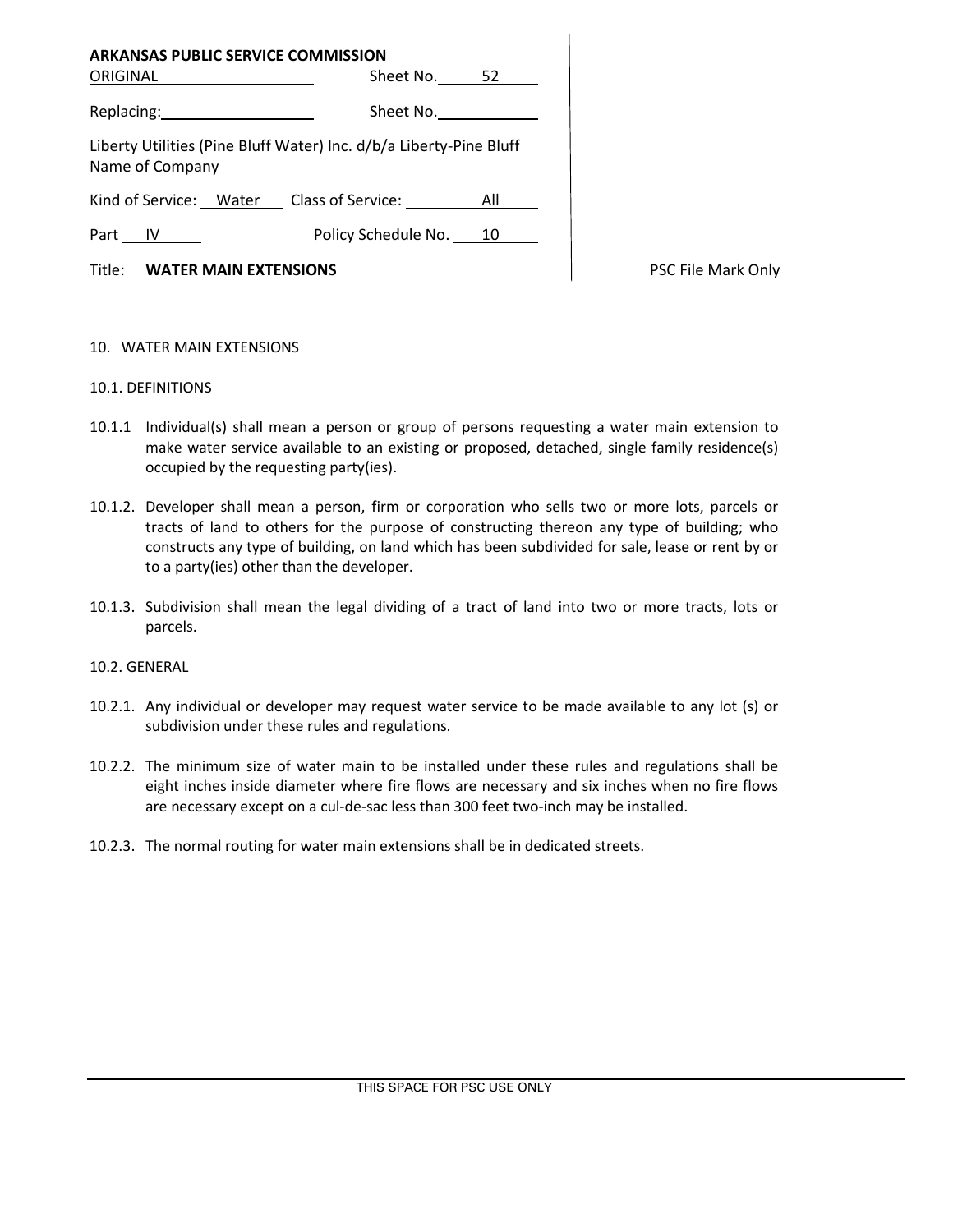| <b>ARKANSAS PUBLIC SERVICE COMMISSION</b>                                                                      |                                                                    |                    |
|----------------------------------------------------------------------------------------------------------------|--------------------------------------------------------------------|--------------------|
| <b>ORIGINAL Example 2019</b>                                                                                   | Sheet No. 53                                                       |                    |
| Replacing: The contract of the contract of the contract of the contract of the contract of the contract of the | Sheet No.                                                          |                    |
| Name of Company                                                                                                | Liberty Utilities (Pine Bluff Water) Inc. d/b/a Liberty-Pine Bluff |                    |
|                                                                                                                | Kind of Service: Water Class of Service: All                       |                    |
| Part $IV$                                                                                                      | Policy Schedule No. 10                                             |                    |
| Title:<br><b>WATER MAIN EXTENSIONS</b>                                                                         |                                                                    | PSC File Mark Only |

- 10.2.4 The terms of water main extension contracts for industrial and commercial water users, other than developers, shall be negotiated on an individual basis.
- 10.2.5 Company shall design and be the sole judge as to the adequacy of any water main extension and appurtenances.
- 10.3 Extensions for Individuals.
- 10.3.1. Free-Footage Allowance: The utility shall extend its water distribution mains to serve new individual residences at its own expense when the required total length of main extensions tram the nearest existing utility facility is not in excess of fifty (50) feet per service connection.
- 10.3.2. In instances where the free footage allowance is not sufficient to permit the installation of the required water main extension, the individual(s) shall contribute to the Company the estimated excess cost. The cost of the water main extension shall be based on the use of a sixinch inside diameter main.
- 10.3.3. In instances where more than one individual has requested a water main extension) any contribution shall normally be divided in proportion to front footage of the lots. Other methods of dividing the deposit may be used, provided they are acceptable to all individuals and the Company.
- 10.3.4. A water main extension must extend to the centerline of the building lot. In instances where the building lot has frontage paralleling the route of water main extension in excess of 150 feet, the water main extension shall extend to a point opposite the most distant side of the house or driveway, whichever may be greater.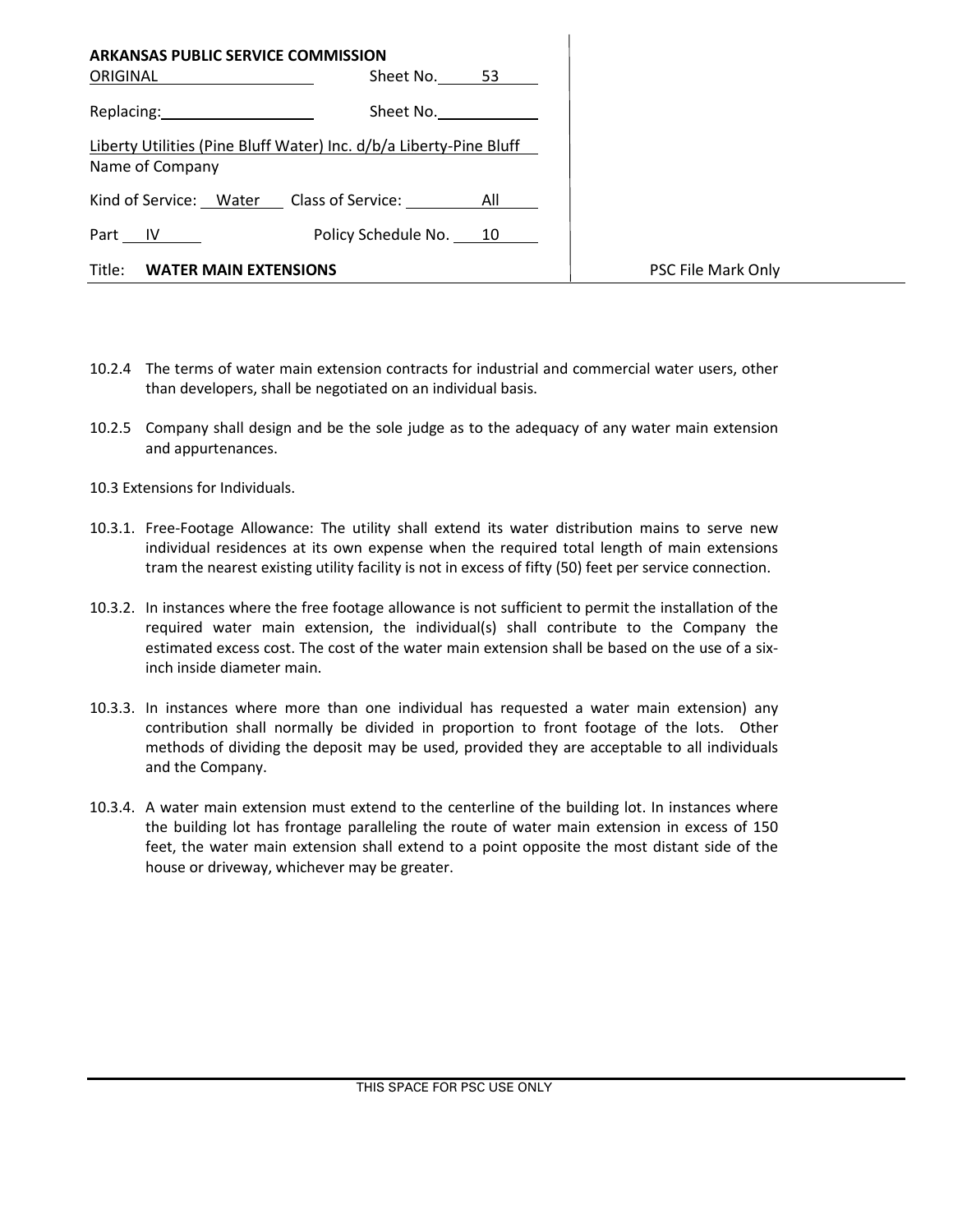| <b>ARKANSAS PUBLIC SERVICE COMMISSION</b><br>ORIGINAL                                                                                                                                                                          | Sheet No.              | 54 |                    |
|--------------------------------------------------------------------------------------------------------------------------------------------------------------------------------------------------------------------------------|------------------------|----|--------------------|
| Replacing: New York Press, New York Press, New York Press, New York Press, New York Press, New York Press, New York Press, New York Press, New York Press, New York Press, New York Press, New York Press, New York Press, New | Sheet No.              |    |                    |
| Liberty Utilities (Pine Bluff Water) Inc. d/b/a Liberty-Pine Bluff<br>Name of Company                                                                                                                                          |                        |    |                    |
| Kind of Service: Water Class of Service: All                                                                                                                                                                                   |                        |    |                    |
| Part IV                                                                                                                                                                                                                        | Policy Schedule No. 10 |    |                    |
| Title:<br><b>WATER MAIN EXTENSIONS</b>                                                                                                                                                                                         |                        |    | PSC File Mark Only |

10.4 Extensions For Residential Subdivisions

- 10.4.1. The applicant(s) for a main extension shall furnish two (2) maps to a suitable scale showing the street and lot layouts and, when requested by the utility, contours or other indications of the relative elevation of the various parts of the area to be developed.
- 1 0.4.2. A water main extension must extend to the extreme property lines of the development.
- 10.4.3. Each separate water main extension to and/or within a subdivision shall be subject to a separate agreement.
- 10.4.4. Developers shall enter into an agreement with the Company of the type attached hereto and marked Exhibit A At the time of the execution of the agreement, the developer shall contribute to the-Company the estimated cost of the facilities required to serve the required area, including any overhead cost to the Company such as supervision, engineering, accounting, legal expense and the cost of obtaining any necessary governmental permits. The amount of the contribution shall be adjusted to the actual cost of construction, including overhead, by either collecting an additional contribution from the developer for cost overrun or refunding part of the original contribution for any cost underrun. There shall be no refund to the developer for any reason other than adjusting the initial contribution to the actual cost of construction.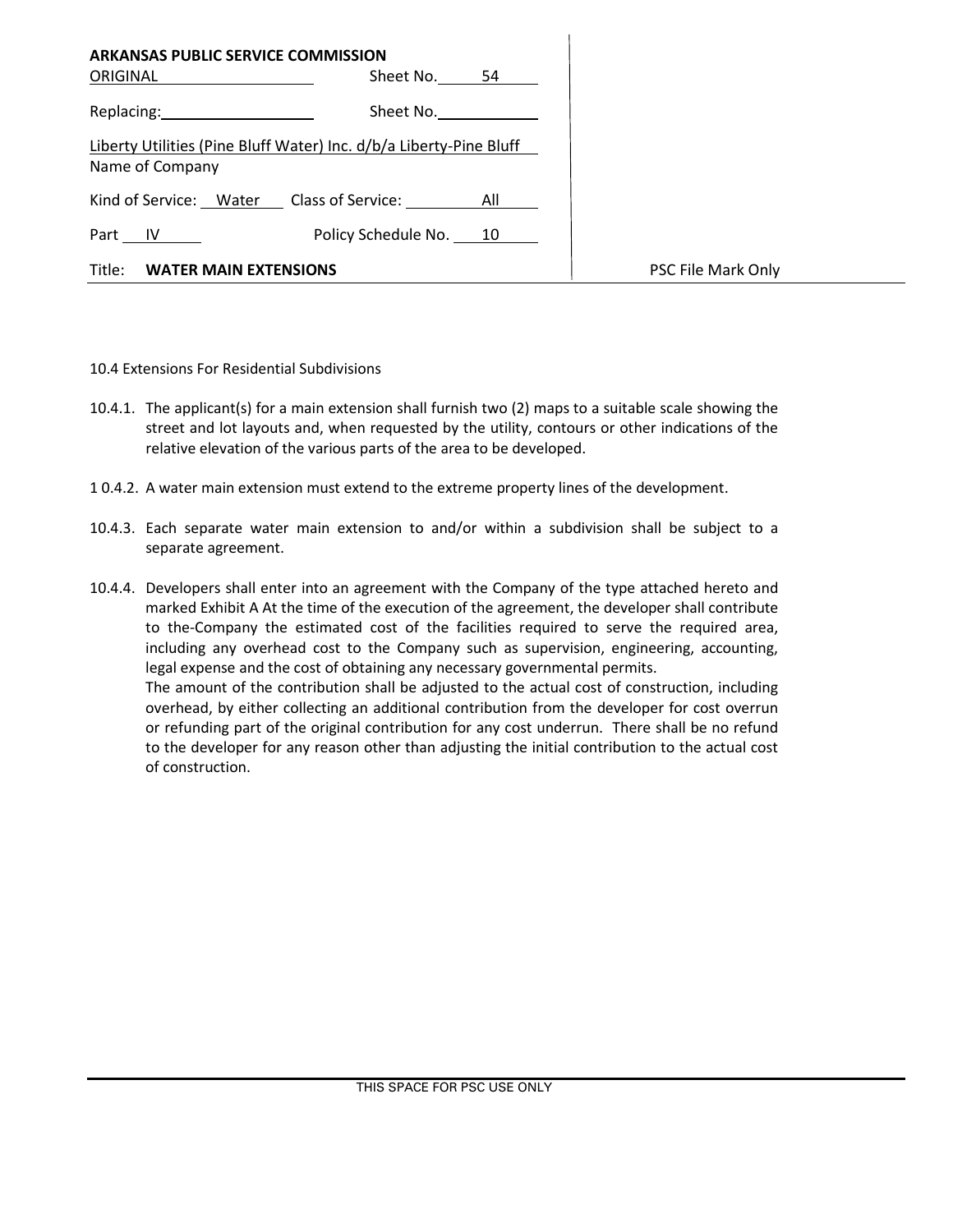| <b>ARKANSAS PUBLIC SERVICE COMMISSION</b> |                                                                    |                    |
|-------------------------------------------|--------------------------------------------------------------------|--------------------|
| <b>ORIGINAL Example 2019</b>              | Sheet No. 55                                                       |                    |
| Replacing: 2000                           | Sheet No.                                                          |                    |
| Name of Company                           | Liberty Utilities (Pine Bluff Water) Inc. d/b/a Liberty-Pine Bluff |                    |
|                                           | Kind of Service: Water Class of Service: All                       |                    |
| Part <u>IV</u>                            | Policy Schedule No. 10                                             |                    |
| Title:<br><b>WATER MAIN EXTENSIONS</b>    |                                                                    | PSC File Mark Only |

10.4.5 The Company shall prepare plans, specifications, and cost estimates for proposed main extensions at its own expense. In the event a main extension agreement is not entered into within the 120 days after the Company furnishes plans, specifications, and estimates, the applicant shall reimburse the Company an amount equal to Company expenses.

10.5 Special Facilities.

- 10.5.1. Special facilities shall include source of supply, storage and/or booster pumping facilities which may be required to render adequate water service to an area for which such services has been requested.
- 10.5.2. ln the event a developer proposes a development that requires the installation of a special facility(ies) before said development can be rendered adequate service, the cost of said facility(ies) shall-be included in the cost of development and the return therefore shall be a pa11 of the guaranteed revenue placed in escrow.
- 10.5.3 The Company shall be responsible to construct and/or install special facilities as may be required from time to time to maintain the rendering of adequate water service to existing customers.
- I 0.5.4. The Company shall be the sole judge as to the design of and the time of constn1ction and/or installation of any special facility(ies).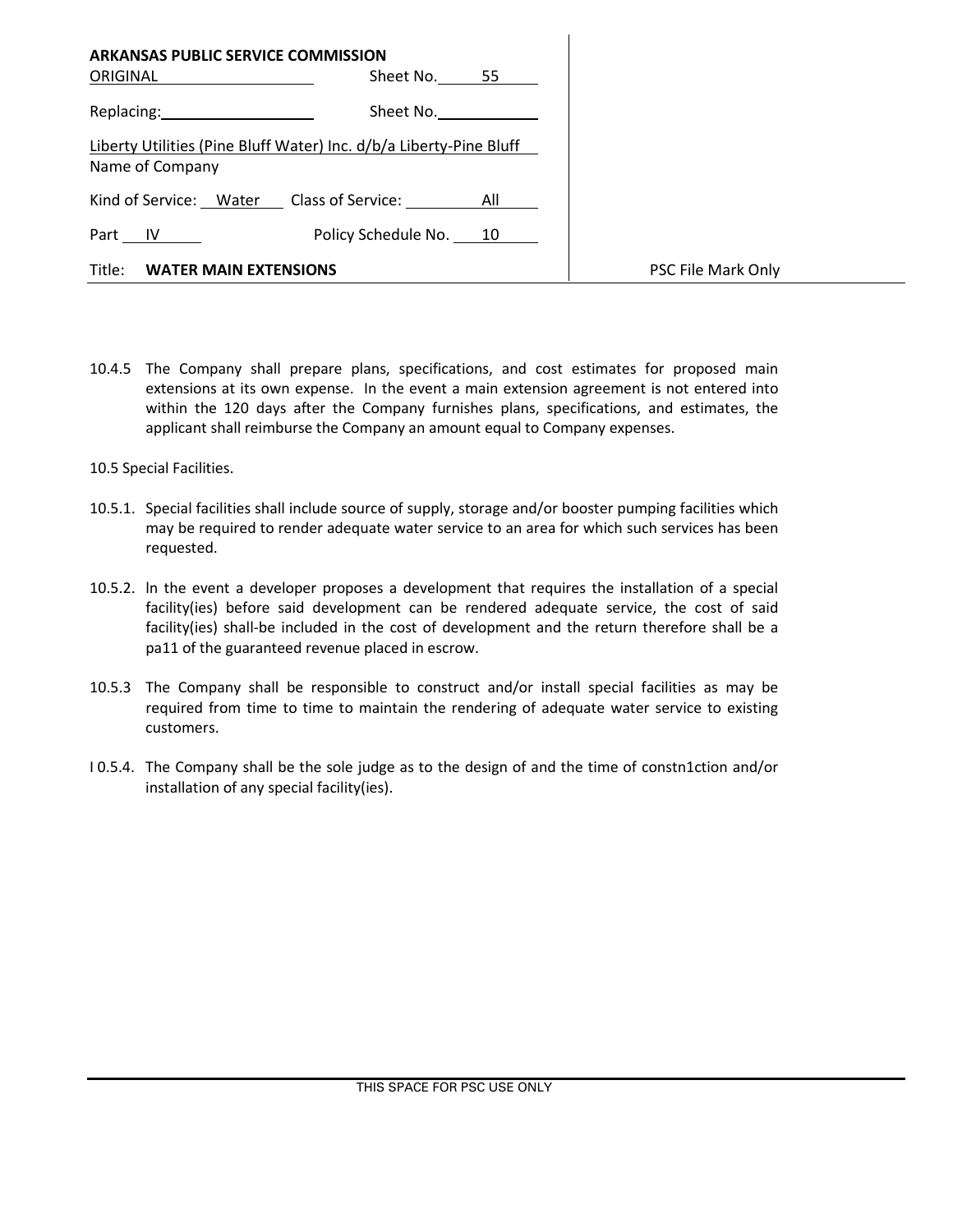| ARKANSAS PUBLIC SERVICE COMMISSION<br>ORIGINAL                                                                                                                                                                                 | Sheet No. 56           |                    |
|--------------------------------------------------------------------------------------------------------------------------------------------------------------------------------------------------------------------------------|------------------------|--------------------|
| Replacing: New York Press, New York Press, New York Press, New York Press, New York Press, New York Press, New York Press, New York Press, New York Press, New York Press, New York Press, New York Press, New York Press, New | Sheet No.              |                    |
| Liberty Utilities (Pine Bluff Water) Inc. d/b/a Liberty-Pine Bluff<br>Name of Company                                                                                                                                          |                        |                    |
| Kind of Service: Water Class of Service: All                                                                                                                                                                                   |                        |                    |
| Part IV                                                                                                                                                                                                                        | Policy Schedule No. 11 |                    |
| Title:<br>MISCELLANEOUS POLICY                                                                                                                                                                                                 |                        | PSC File Mark Only |

#### 11. MISCELLANEOUS

- 11.1 Water shall not be turned into any customer's premises by any person who is not an agent of the Company. Except when temporarily, by a plumber, with Company approval to enable him to test his work, and provided it shall be turned off immediately after the test is made.
- 11.2 The authorized agents of the Company shall have the right of access, at all reasonable hours, to the premises supplied with water for the purpose of reading meters, examining pipes and fixtures, observing manner of using water, and for any other purpose which is proper and necessary in the conduct of the Company's business. Such agents shall carry proper credentials evidencing their employment by the Company.
- 11.3 The Company will not be liable for any claim or damage arising from a shortage of water, the breaking of machinery or other facilities, or for any other cause.
- 11.4 As necessity may arise in the case of a break, emergency or other similar cause, the Company shall have the right temporarily to cut off the water supply in order to make necessary repairs, connections, etc. The Company shall use all reasonable and practicable measures to notify the customer, in advance, of such discontinuance of service. The Company shall not be liable for any damage or inconvenience suffered by the customer, or for any claim for interruption in service, lessening of supply, inadequate pressure, poor quality of water, or any other cause. The Company may restrict or regulate the quantity of water used by customers in case of scarcity or whenever the public welfare may require it.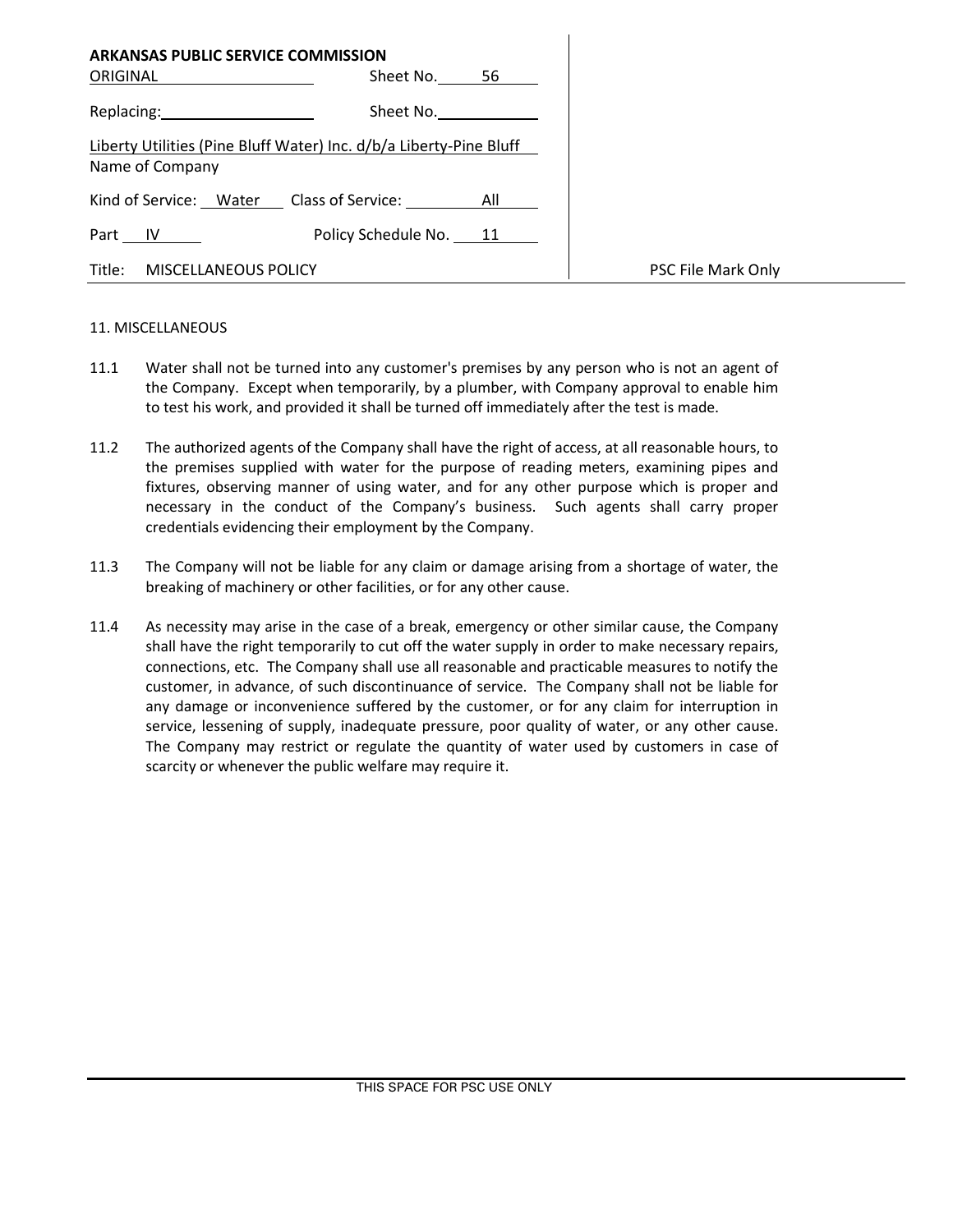| <b>ARKANSAS PUBLIC SERVICE COMMISSION</b><br>ORIGINAL | Sheet No. 57                                                       |                    |
|-------------------------------------------------------|--------------------------------------------------------------------|--------------------|
| Replacing: 2000                                       | Sheet No.                                                          |                    |
| Name of Company                                       | Liberty Utilities (Pine Bluff Water) Inc. d/b/a Liberty-Pine Bluff |                    |
|                                                       | Kind of Service: Water Class of Service: All                       |                    |
| Part $IV$                                             | Policy Schedule No. 11                                             |                    |
| Title: MISCELLANEOUS POLICY                           |                                                                    | PSC File Mark Only |

- 11.5 No customer shall open or close any of the Company's curb stops or valves in any public or private line. This is in accordance with the state law on meter tampering.
- 11.6 No agent or employee of the Company shall have the right or authority to bind it by any promise, agreement, or representation contrary to the letter or intent of these rules and regulations.
- 11.7 Lawn, greenhouse, and garden sprinkling will be permitted through flexible hoses if equipped with hand or automatic nozzles.
- 11.8 Underground lawn sprinklers and irrigation systems may be installed only under special approval by the Company. Customer must furnish schematic drawing of the proposed pipe layout, together with valves, sprinkler heads, and appurtenances, including sizes and specifications.
- 11.9 The Company reserves the right to alter or amend these rules and regulations in the manner provided by law.